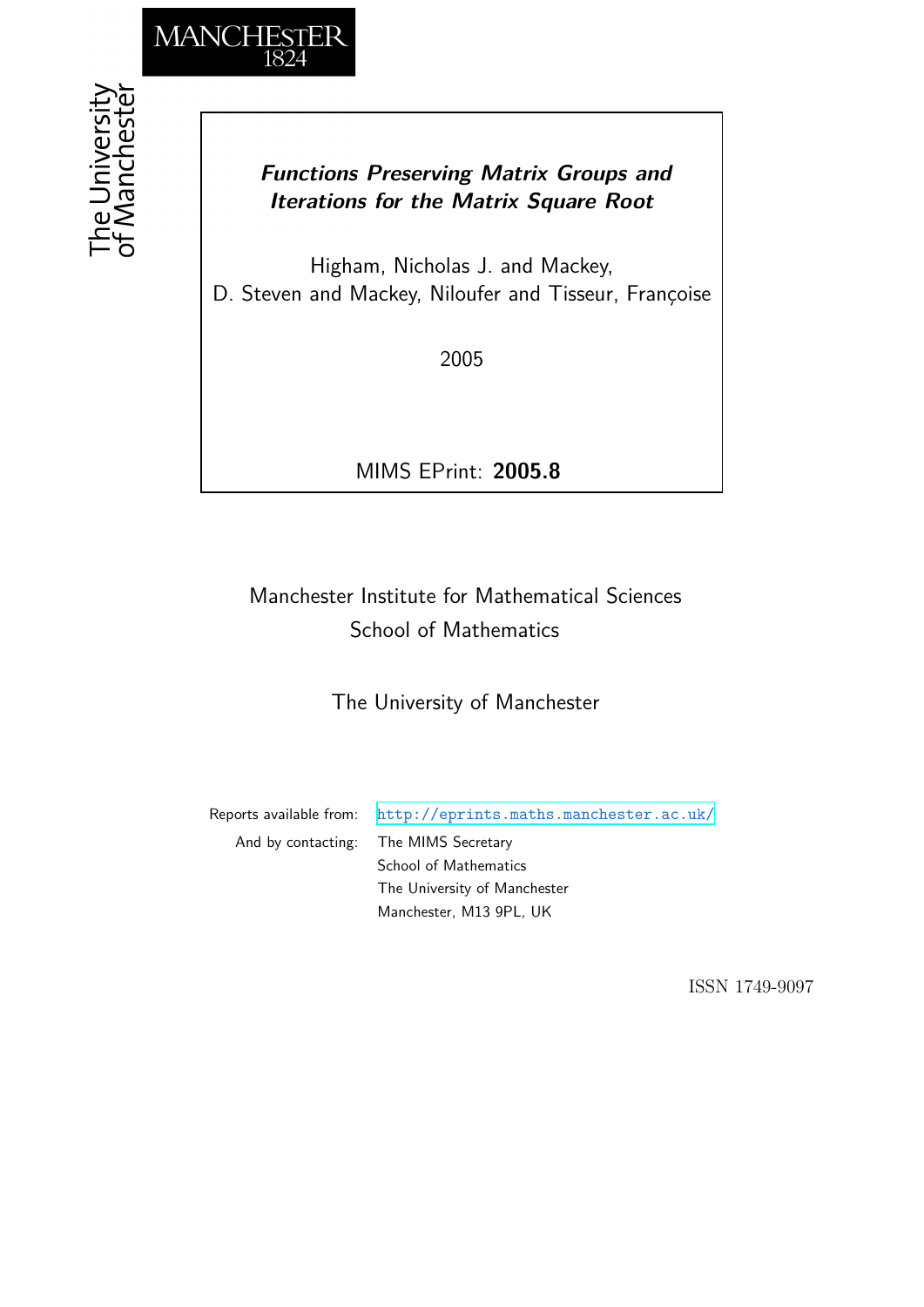## **FUNCTIONS PRESERVING MATRIX GROUPS AND ITERATIONS FOR THE MATRIX SQUARE ROOT**∗

## NICHOLAS J. HIGHAM†, D. STEVEN MACKEY†, NILOUFER MACKEY‡, AND FRANCOISE TISSEUR<sup>†</sup>

**Abstract.** For which functions f does  $A \in \mathbb{G} \Rightarrow f(A) \in \mathbb{G}$  when G is the matrix automorphism group associated with a bilinear or sesquilinear form? For example, if A is symplectic when is  $f(A)$ symplectic? We show that group structure is preserved precisely when  $f(A^{-1}) = f(A)^{-1}$  for bilinear forms and when  $f(A^{-*}) = f(A)^{-*}$  for sesquilinear forms. Meromorphic functions that satisfy each of these conditions are characterized. Related to structure preservation is the condition  $f(\overline{A}) = \overline{f(A)}$ , and analytic functions and rational functions satisfying this condition are also characterized. These results enable us to characterize all meromorphic functions that map every G into itself as the ratio of a polynomial and its "reversal," up to a monomial factor and conjugation.

The principal square root is an important example of a function that preserves every automorphism group G. By exploiting the matrix sign function, a new family of coupled iterations for the matrix square root is derived. Some of these iterations preserve every G; all of them are shown, via a novel Fréchet derivative-based analysis, to be numerically stable.

A rewritten form of Newton's method for the square root of  $A \in \mathbb{G}$  is also derived. Unlike the original method, this new form has good numerical stability properties, and we argue that it is the iterative method of choice for computing  $A^{1/2}$  when  $A \in \mathbb{G}$ . Our tools include a formula for the sign of a certain block  $2 \times 2$  matrix, the generalized polar decomposition along with a wide class of iterations for computing it, and a connection between the generalized polar decomposition of  $I + A$ and the square root of  $A \in \mathbb{G}$ .

**Key words.** automorphism group, bilinear form, sesquilinear form, scalar product, adjoint, Fréchet derivative, stability analysis, perplectic matrix, pseudo-orthogonal matrix, Lorentz matrix, generalized polar decomposition, matrix sign function, matrix pth root, matrix square root, structure preservation, matrix iteration, Newton iteration

#### **AMS subject classifications.** 65F30, 15A18

#### **DOI.** 10.1137/S0895479804442218

**1. Introduction.** Theory and algorithms for structured matrices are of growing interest because of the many applications that generate structure and the potential benefits to be gained by exploiting it. The benefits include faster and more accurate algorithms as well as more physically meaningful solutions. Structure comes in many forms, including Hamiltonian, Toeplitz, or Vandermonde structure and total positivity. Here we study a nonlinear structure that arises in a variety of important applications and has an elegant mathematical formulation: that of a matrix automorphism group G associated with a bilinear or sesquilinear form.

Our particular interest is in functions that preserve matrix automorphism group structure. We show in section 3 that  $A \in \mathbb{G} \Rightarrow f(A) \in \mathbb{G}$  precisely when  $f(A^{-1}) =$ 

<sup>∗</sup>Received by the editors March 18, 2004; accepted for publication (in revised form) by A. Frommer June 8, 2004; published electronically April 8, 2005.

http://www.siam.org/journals/simax/26-3/44221.html

<sup>†</sup>School of Mathematics, University of Manchester, Manchester, M13 9PL, United Kingdom (higham@ma.man.ac.uk, http://www.ma.man.ac.uk/˜higham, smackey@ma.man.ac.uk, ftisseur@ ma.man.ac.uk, http://www.ma.man.ac.uk/˜ftisseur). The research of the first author was supported by Engineering and Physical Sciences Research Council grant GR/R22612 and by a Royal Society-Wolfson Research Merit Award. The research of the second author was supported by Engineering and Physical Sciences Research Council grant GR/S31693. The research of the fourth author was supported by Engineering and Physical Sciences Research Council grant GR/R45079.

<sup>‡</sup>Department of Mathematics, Western Michigan University, Kalamazoo, MI 49008 (nil.mackey@ wmich.edu, http://homepages.wmich.edu/˜mackey).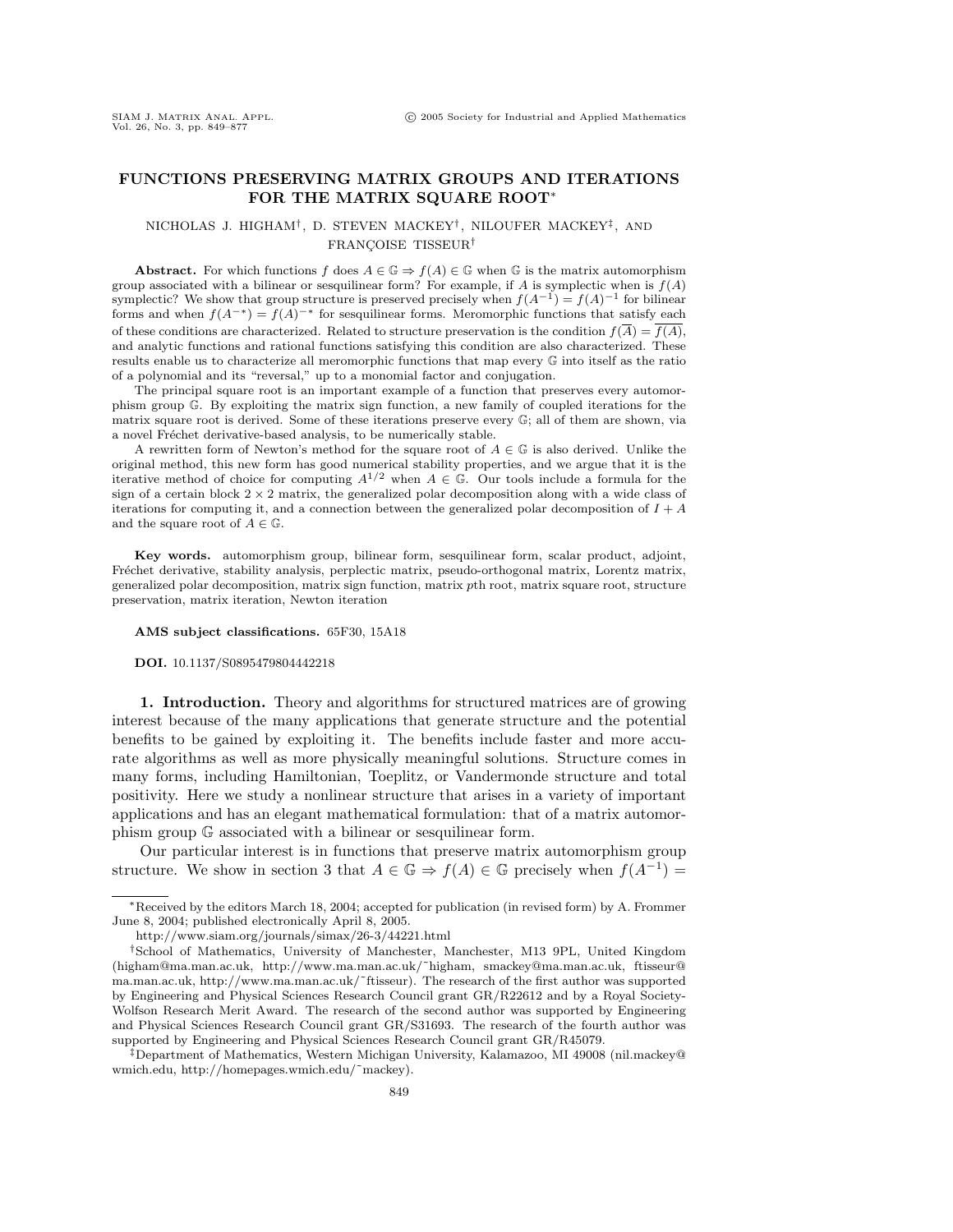$f(A)^{-1}$  for bilinear forms or  $f(A^{-*}) = f(A)^{-*}$  for sesquilinear forms; in other words, f has to commute with the inverse function or the conjugate inverse function at A. We characterize meromorphic functions satisfying each of these conditions. For sesquilinear forms, the condition  $f(A) = f(A)$ , that is, f commutes with conjugation, also plays a role in structure preservation. We characterize analytic functions and rational functions satisfying this conjugation condition. We show further that any meromorphic function that is structure preserving for all automorphism groups is rational and, up to a monomial factor and conjugation, the ratio of a polynomial and its "reversal."

The matrix sign function and the matrix principal pth root are important examples of functions that preserve all automorphism groups. Iterations for computing the sign function in a matrix group were studied by us in [15]. We concentrate here on the square root, aiming to derive iterations that exploit the group structure. Connections between the matrix sign function, the matrix square root, and the generalized polar decomposition are developed in section 4. A new identity for the matrix sign function (Lemma 4.3) establishes a link with the generalized polar decomposition (Corollary 4.4). For  $A \in \mathbb{G}$  we show that the generalized polar decomposition of  $I + A$  has  $A^{1/2}$  as the factor in G, thereby reducing computation of the square root to computation of the generalized polar decomposition (Theorem 4.7).

A great deal is known about iterations for the matrix sign function. Our results in section 4 show that each matrix sign function iteration of a general form leads to two further iterations:

• a coupled iteration for the principal square root of any matrix A. The iteration is structure preserving, in the sense that  $A \in \mathbb{G}$  implies all the iterates lie in  $\mathbb{G}$ , as long as the underlying sign iteration is also structure preserving;

• an iteration for the generalized polar decomposition and hence for the square root of  $A \in \mathbb{G}$ .

Iterations for matrix roots are notorious for their tendency to be numerically unstable. In section 5 Fréchet derivatives are used to develop a stability analysis of the coupled square root iterations that arise from superlinearly convergent sign iterations. We find that all such iterations are stable, but that a seemingly innocuous rewriting of the iterations can make them unstable. The technique developed in this section should prove to be of wider use in analyzing matrix iterations.

In section 6 two instances of the connections identified in section 4 between the sign function and the square root are examined in detail. We obtain a family of coupled structure-preserving iterations for the square root whose members have order of convergence  $2m+1$  for  $m=1,2,\ldots$ . We also derive a variant for  $A \in \mathbb{G}$  of the wellknown but numerically unstable Newton iteration for  $A^{1/2}$  by using the connection with the generalized polar decomposition. Our numerical experiments and analysis in section 7 confirm the numerical stability of both the structure-preserving iterations and the Newton variant, showing both to be useful in practice. Because the Newton variant has a lower cost per iteration and shows better numerical preservation of structure, it is our preferred method in general.

**2. Preliminaries.** We give a very brief summary of the required definitions and notation. For more details, see D. S. Mackey, N. Mackey, and Tisseur [25].

Consider a scalar product on  $\mathbb{K}^n$ , that is, a bilinear or sesquilinear form  $\langle \cdot, \cdot \rangle_{\mathcal{M}}$ defined by any nonsingular matrix  $M:$  for  $x, y \in \mathbb{K}^n$ ,

$$
\langle x, y \rangle_{\mathcal{M}} = \begin{cases} x^T M y & \text{for real or complex bilinear forms,} \\ x^* M y & \text{for sesquilinear forms.} \end{cases}
$$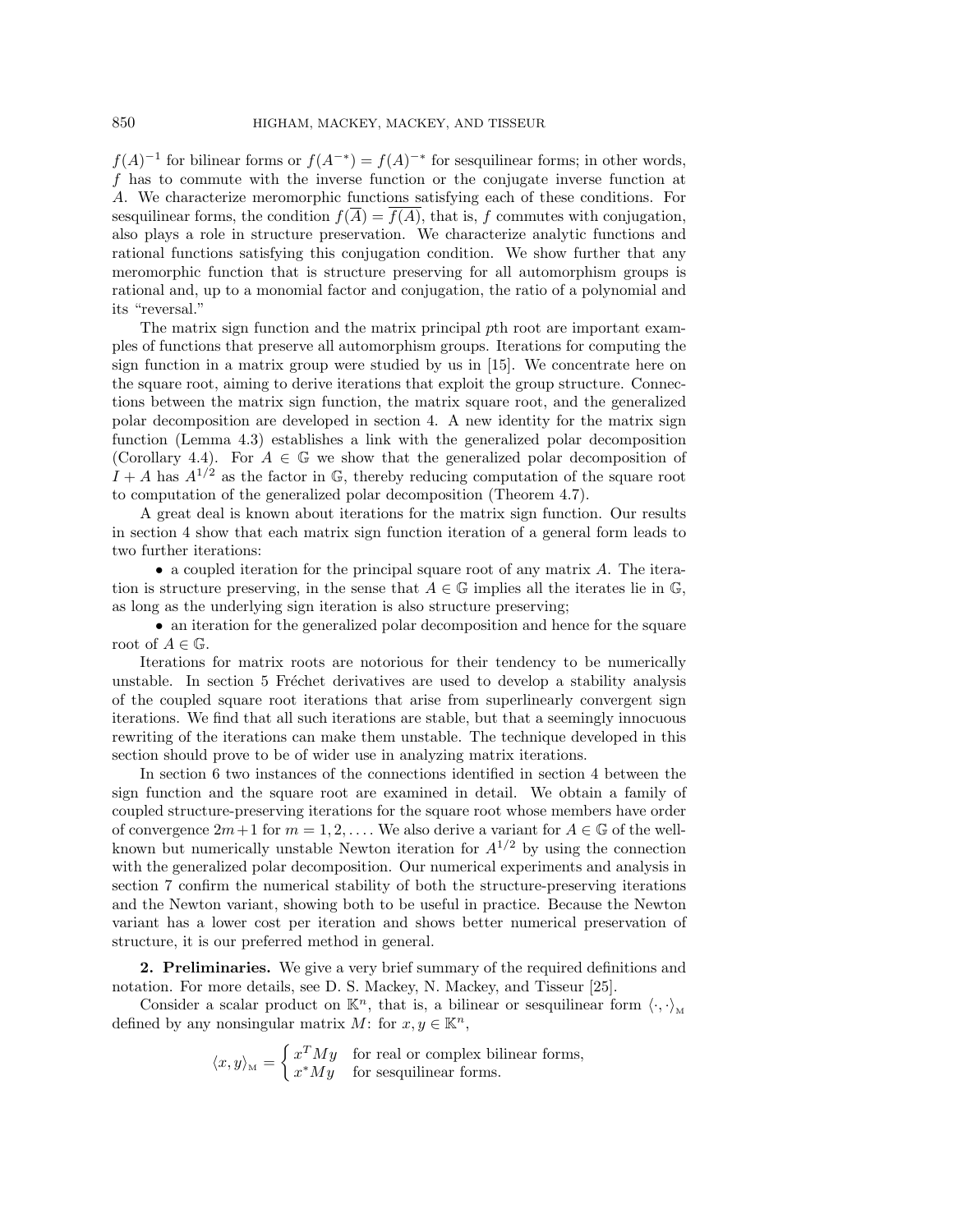Here  $K = \mathbb{R}$  or  $\mathbb{C}$  and the superscript  $*$  denotes conjugate transpose. The associated automorphism group is defined by

$$
\mathbb{G} = \{ A \in \mathbb{K}^{n \times n} : \langle Ax, Ay \rangle_{\mathcal{M}} = \langle x, y \rangle_{\mathcal{M}} \ \forall x, y \in \mathbb{K}^n \}.
$$

The adjoint  $A^*$  of  $A \in \mathbb{K}^{n \times n}$  with respect to  $\langle \cdot, \cdot \rangle_{M}$  is the unique matrix satisfying

$$
\langle Ax, y \rangle_{\mathcal{M}} = \langle x, A^{\star} y \rangle_{\mathcal{M}} \quad \forall x, y \in \mathbb{K}^{n}.
$$

It can be shown that the adjoint is given explicitly by

(2.1) 
$$
A^{\star} = \begin{cases} M^{-1}A^{T}M & \text{for bilinear forms,} \\ M^{-1}A^*M & \text{for sesquilinear forms} \end{cases}
$$

and has the following basic properties:

$$
(A + B)^{\star} = A^{\star} + B^{\star}, \quad (AB)^{\star} = B^{\star}A^{\star}, \quad (A^{-1})^{\star} = (A^{\star})^{-1},
$$

$$
(\alpha A)^{\star} = \begin{cases} \alpha A^{\star} & \text{for bilinear forms,} \\ \overline{\alpha} A^{\star} & \text{for sesquilinear forms.} \end{cases}
$$

The automorphism group can be characterized in terms of the adjoint by

$$
\mathbb{G} = \{ A \in \mathbb{K}^{n \times n} : A^{\star} = A^{-1} \}.
$$

Table 2.1 lists some of the "classical" matrix groups. Observe that  $M$ , the matrix of the form, is real orthogonal with  $M = \pm M^T$  in all these examples. Our results, however, place no restrictions on M other than nonsingularity; they therefore apply to all scalar products on  $\mathbb{R}^n$  or  $\mathbb{C}^n$  and their associated automorphism groups.

We note for later use that

(2.2) 
$$
A \in \mathbb{G} \text{ and } M \text{ unitary } \Rightarrow \|A\|_2 = \|A^{-1}\|_2.
$$

We recall one of several equivalent ways of defining  $f(A)$  for  $A \in \mathbb{C}^{n \times n}$ , where f is an underlying scalar function. Let A have distinct eigenvalues  $\lambda_1, \ldots, \lambda_s$  occurring in Jordan blocks of maximum sizes  $n_1, \ldots, n_s$ , respectively. Thus if A is diagonalizable,  $n_i \equiv 1$ . Then  $f(A) = q(A)$ , where q is the unique Hermite interpolating polynomial of degree less than  $\sum_{i=1}^{s} n_i$  that satisfies the interpolation conditions

(2.3) 
$$
q^{(j)}(\lambda_i) = f^{(j)}(\lambda_i), \quad j = 0; n_i - 1, i = 1; s.
$$

Stated another way,  $q$  is the Hermite interpolating polynomial of minimal degree that interpolates f at the roots of the minimal polynomial of A. We use the phrase f is defined on the spectrum of A or, for short, f is defined at A or A is in the domain of f, to mean that the derivatives in  $(2.3)$  exist.

At various points in this work the properties  $f(\text{diag}(X_1, X_2)) = \text{diag}(f(X_1), f(X_2))$ and  $f(P^{-1}AP) = P^{-1}f(A)P$ , which hold for any matrix function [24, Thms. 9.4.1, 9.4.2], will be used. We will also need the following three results.

LEMMA 2.1. Let  $A, B \in \mathbb{C}^{n \times n}$  and let f be defined on the spectrum of both A and B. Then there is a single polynomial p such that  $f(A) = p(A)$  and  $f(B) = p(B)$ .

*Proof.* It suffices to let  $p$  be the polynomial that interpolates  $f$  and its derivatives at the roots of the least common multiple of the minimal polynomials of A and B. See the discussion in [16, p. 415]. $\Box$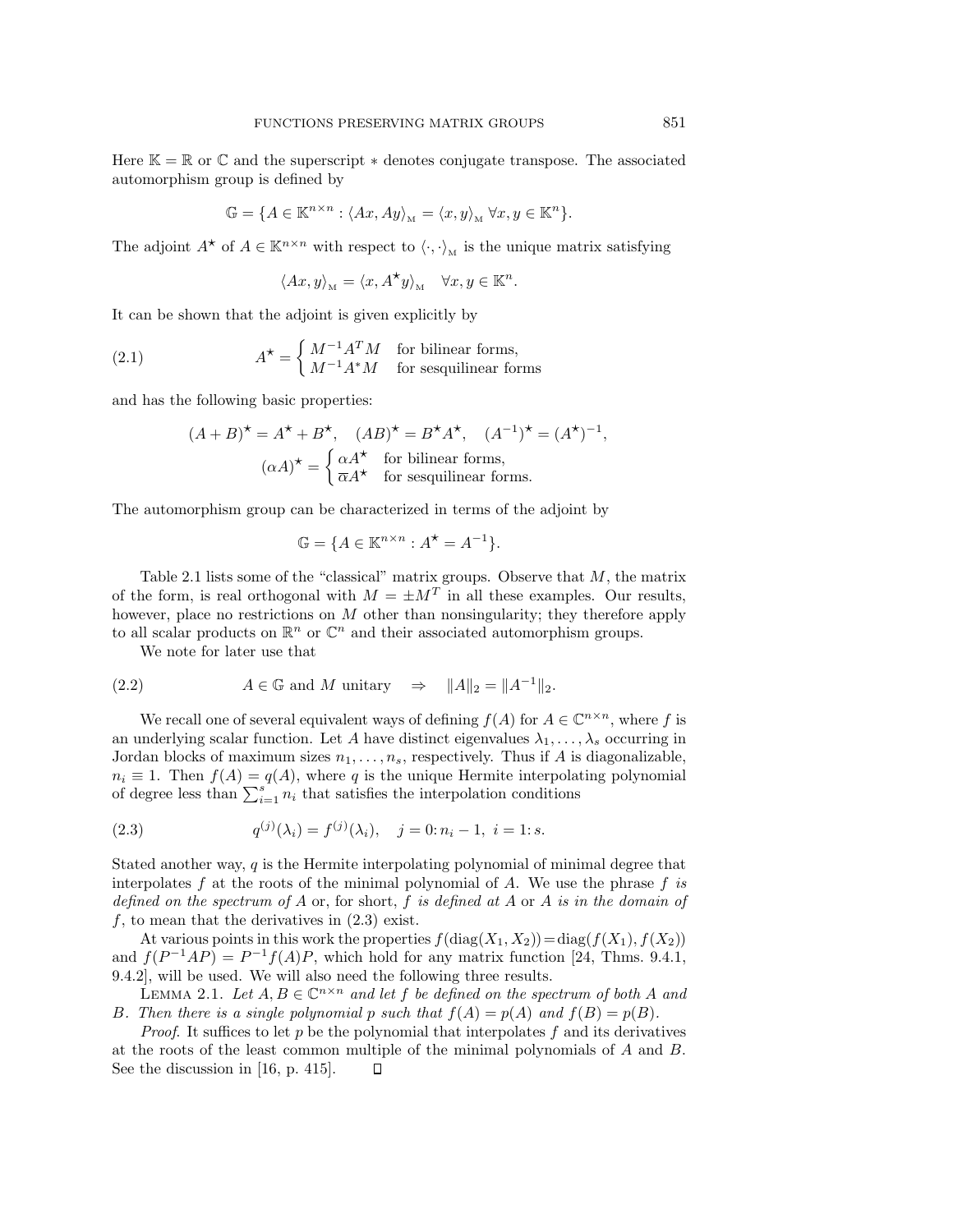Table 2.1 A sampling of automorphism groups.

|                                             |   |                                             | Here, $R = \begin{bmatrix} 1 & 1 \ 1 & 1 \end{bmatrix}$ , $J = \begin{bmatrix} 0 & I_n \ -I_n & 0 \end{bmatrix}$ , $\Sigma_{p,q} = \begin{bmatrix} I_p & 0 \ 0 & -I_q \end{bmatrix} \in \mathbb{R}^{n \times n}$ . |  |  |  |  |  |
|---------------------------------------------|---|---------------------------------------------|--------------------------------------------------------------------------------------------------------------------------------------------------------------------------------------------------------------------|--|--|--|--|--|
| Space                                       | М | $A^{\star}$                                 | Automorphism group, G                                                                                                                                                                                              |  |  |  |  |  |
| Groups corresponding to a bilinear form     |   |                                             |                                                                                                                                                                                                                    |  |  |  |  |  |
| $\mathbb{R}^n$<br>I                         |   | $A^* = A^T$                                 | Real orthogonals                                                                                                                                                                                                   |  |  |  |  |  |
| $\overline{I}$<br>$\mathbb{C}^n$            |   | $A^* = A^T$                                 | Complex orthogonals                                                                                                                                                                                                |  |  |  |  |  |
| $\mathbb{R}^n$<br>$\Sigma_{p,q}$            |   | $A^{\star} = \Sigma_{p,q} A^T \Sigma_{p,q}$ | Pseudo-orthogonals <sup>a</sup>                                                                                                                                                                                    |  |  |  |  |  |
| $\mathbb{R}^n$<br>$_{R}$                    |   | $A^{\star} = BA^{T}B$                       | Real perplectics                                                                                                                                                                                                   |  |  |  |  |  |
| $R^{2n}$<br>$\cdot$ T                       |   | $A^{\star} = -JA^{T}J$                      | Real symplectics                                                                                                                                                                                                   |  |  |  |  |  |
| $\mathbb{C}^{2n}$<br>J                      |   | $A^{\star} = -JA^{T}J$                      | Complex symplectics                                                                                                                                                                                                |  |  |  |  |  |
| Groups corresponding to a sesquilinear form |   |                                             |                                                                                                                                                                                                                    |  |  |  |  |  |
| $\mathbb{C}^n$<br>I                         |   | $A^* = A^*$                                 | Unitaries                                                                                                                                                                                                          |  |  |  |  |  |
| $\mathbb{C}^n$<br>$\Sigma_{p,q}$            |   | $A^{\star} = \sum_{p,q} A^* \sum_{p,q}$     | Pseudo-unitaries                                                                                                                                                                                                   |  |  |  |  |  |
| $\mathbb{C}^{\overline{2n}}$                | J | $A^{\star} = -JA^*J$                        | Conjugate symplectics                                                                                                                                                                                              |  |  |  |  |  |

<sup>a</sup>Also known as Lorentz matrices.

COROLLARY 2.2. Let  $A, B \in \mathbb{C}^{n \times n}$  and let f be defined on the spectra of both AB and BA. Then

$$
Af(BA) = f(AB)A.
$$

*Proof.* By Lemma 2.1 there is a single polynomial p such that  $f(AB) = p(AB)$ and  $f(BA) = p(BA)$ . Hence

$$
Af(BA) = Ap(BA) = p(AB)A = f(AB)A.
$$

LEMMA 2.3. Any rational function  $r$  can be uniquely represented in the form  $r(z) = z^n p(z)/q(z)$ , where p is monic, n is an integer, p and q are relatively prime, and  $p(0)$  and  $q(0)$  are both nonzero.

Proof. The proof of the lemma is straightforward.  $\Box$ 

We denote the closed negative real axis by  $\mathbb{R}^-$ . For  $A \in \mathbb{C}^{n \times n}$  with no eigenvalues on  $\mathbb{R}^-$ , the principal matrix pth root  $A^{1/p}$  is defined by the property that the eigenvalues of  $A^{1/p}$  lie in the segment  $\{z : -\pi/p < \arg(z) < \pi/p\}$ . We will most often use the principal square root,  $A^{1/2}$ , whose eigenvalues lie in the open right half-plane.

Finally, we introduce some notation connected with a polynomial  $p$ . The polynomial obtained by replacing the coefficients of p by their conjugates is denoted by  $\bar{p}$ . The polynomial obtained by reversing the order of the coefficients of  $p$  is denoted by revp; thus if  $p$  has degree  $m$  then

(2.4) 
$$
\operatorname{rev} p(x) = x^m p(1/x).
$$

**3. Structure-preserving functions.** Our aim in this section is to characterize functions f that preserve automorphism group structure. For a given  $\mathbb{G}$ , if  $f(A) \in \mathbb{G}$ for all  $A \in \mathbb{G}$  for which  $f(A)$  is defined, we will say that f is structure preserving for G. As well as determining f that preserve structure for a particular  $\mathbb{G}$ , we wish to determine  $f$  that preserve structure for all  $\mathbb{G}$ .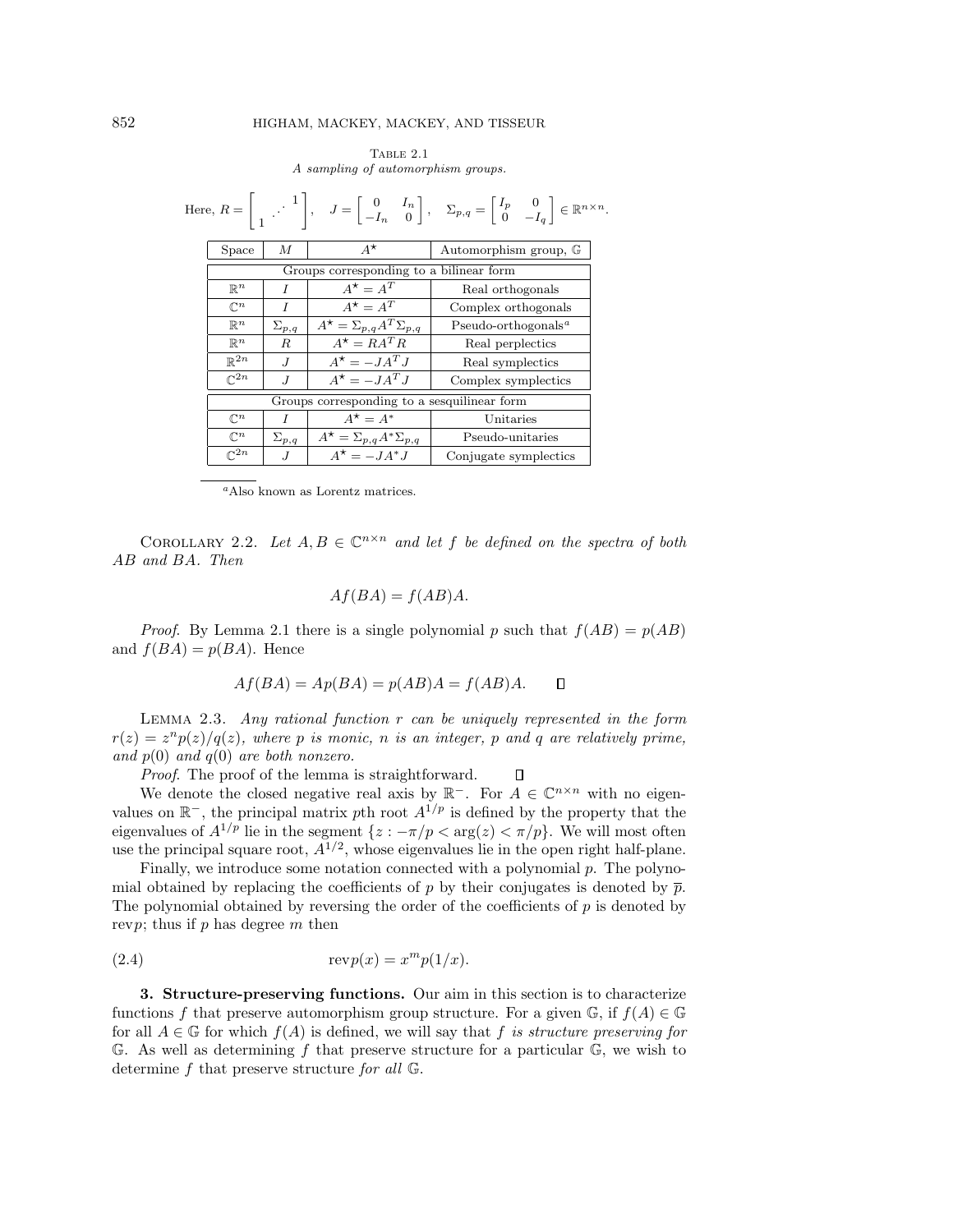The (principal) square root is an important example of a function that preserves all groups. To see this for  $\mathbb G$  associated with a bilinear form, recall that  $A \in \mathbb G$  is equivalent to  $M^{-1}A^T M = A^{-1}$ . Assuming that A has no eigenvalues on  $\mathbb{R}^-$ , taking the (principal) square root in this relation gives

(3.1) 
$$
A^{-1/2} = (M^{-1}A^T M)^{1/2} = M^{-1} (A^T)^{1/2} M = M^{-1} (A^{1/2})^T M,
$$

which shows that  $A^{1/2} \in \mathbb{G}$ .

In order to understand structure preservation we first need to characterize when  $f(A) \in \mathbb{G}$  for a fixed f and a fixed  $A \in \mathbb{G}$ . The next result relates this property to various other relevant properties of matrix functions.

THEOREM 3.1. Let  $\mathbb G$  be the automorphism group of a scalar product. Consider the following eight properties of a matrix function f at a (fixed) matrix  $A \in \mathbb{K}^{n \times n}$ , where f is assumed to be defined at the indicated arguments:

| (a) $f(A^T) = f(A)^T$ ,       | (e) $f(A^{-1}) = f(A)^{-1}$ ,                         |
|-------------------------------|-------------------------------------------------------|
| (b) $f(A^*) = f(A)^*,$        | (g) $f(A^{-*}) = f(A)^{-*}$ ,                         |
| (c) $f(\overline{A}) = f(A),$ | (h) $f(A^{-\star}) = f(A)^{-\star}$ ,                 |
| (d) $f(A^*) = f(A)^*,$        | (i) when $A \in \mathbb{G}$ , $f(A) \in \mathbb{G}$ . |

(a) always holds. (b) is equivalent to (c). (c) is equivalent to the existence of a single real polynomial p such that  $f(A) = p(A)$  and  $f(\overline{A}) = p(\overline{A})$ . Moreover,

• for bilinear forms: (d) always holds. (e), (h), and (i) are equivalent;

• for sesquilinear forms: (d) is equivalent to (b) and to (c). (g), (h), and (i) are equivalent. Any two of (d) for  $A^{-1}$  and (e) and (h) for A imply the third.<sup>1</sup>

*Proof.* (a) follows because the same polynomial can be used to evaluate  $f(A)$ and  $f(A^T)$ , by Lemma 2.1. Property (b) is equivalent to  $f(\overline{A}^T) = \overline{f(A)}^T$ , which on applying (a) becomes (c). So (b) is equivalent to (c).

Next, we consider the characterization of  $(c)$ . Suppose  $p$  is a real polynomial such that  $f(A) = p(A)$  and  $f(A) = p(A)$ . Then  $f(A) = p(A) = p(A) = f(A)$ , which is (c). Conversely, assume  $(c)$  holds and let q be any complex polynomial that simultaneously evaluates f at A and A, so that  $f(A) = q(A)$  and  $f(A) = q(A)$ ; the existence of such a  $q$  is assured by Lemma 2.1. Then

$$
q(A) = f(A) = \overline{f(\overline{A})} = \overline{q(\overline{A})} = \overline{q}(A),
$$

and hence  $p(x) := \frac{1}{2}(q(x) + \overline{q}(x))$  is a real polynomial such that  $f(A) = p(A)$ . Since

$$
q(\overline{A}) = f(\overline{A}) = \overline{f(A)} = \overline{q(A)} = \overline{q}(\overline{A}),
$$

we also have  $f(\overline{A}) = p(\overline{A})$ .

We now consider (d). From the characterization (2.1) of the adjoint, for bilinear forms we have

$$
f(A^{\star}) = f(M^{-1}A^{T}M) = M^{-1}f(A^{T})M = M^{-1}f(A)^{T}M = f(A)^{\star},
$$

so (d) always holds. For sesquilinear forms,

$$
f(A^*) = f(M^{-1}A^*M) = M^{-1}f(A^*)M,
$$

<sup>&</sup>lt;sup>1</sup>We will see at the end of section 3.4 that for sesquilinear forms neither (d) for  $A^{-1}$  (equivalently (c) for  $A^{-1}$ ) nor (e) is a necessary condition for (h) (or, equivalently, for the structure-preservation property (i)).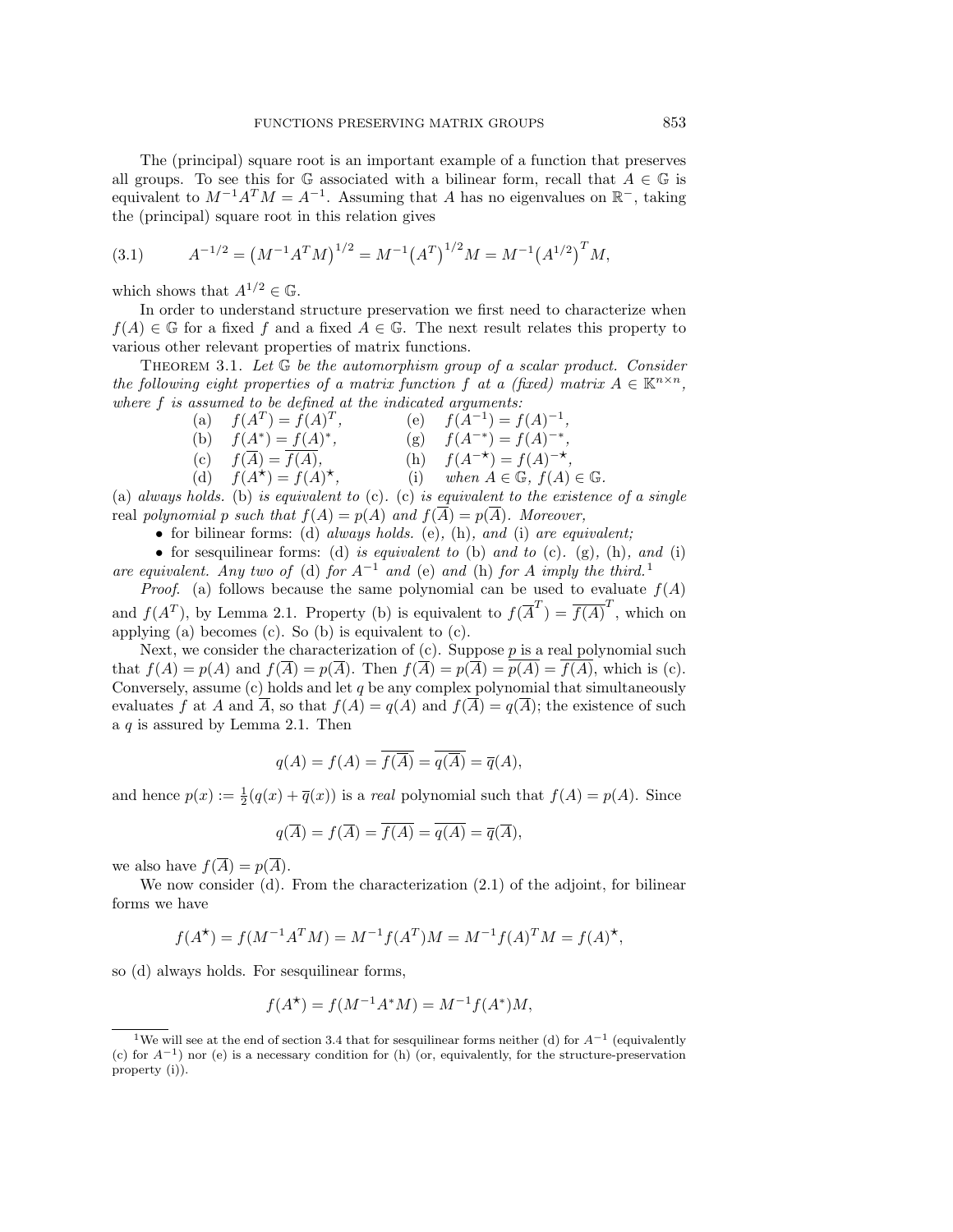which equals  $f(A)^* = M^{-1}f(A)^*M$  if and only if (b) holds.

To see that (h) and (i) are equivalent, consider the following cycle of potential equalities:

$$
f(A^{-\star}) \stackrel{\text{(h)}}{=} f(A)^{-\star}
$$
  
\n
$$
\langle x \rangle \stackrel{\text{(h)}}{=} f(A)
$$
  
\n
$$
f(A)
$$

Clearly (x) holds if  $A \in \mathbb{G}$ , and (y) holds when  $f(A) \in \mathbb{G}$ . Hence (h) and (i) are equivalent.

For bilinear forms,

$$
f(A^{-\star}) = f(A)^{-\star} \iff f(M^{-1}A^{-T}M) = M^{-1}f(A)^{-T}M
$$

$$
\iff f(A^{-T}) = f(A)^{-T}
$$

$$
\iff f(A^{-1}) = f(A)^{-1} \text{ by (a)}.
$$

Thus (h) is equivalent to (e). For sesquilinear forms a similar argument shows that (h) is equivalent to (g).

Finally, it is straightforward to show for sesquilinear forms that any two of (d) for  $A^{-1}$  and (e) and (h) for A imply the third.  $\Box$ 

The main conclusion of Theorem 3.1 is that  $f$  is structure preserving for  $\mathbb G$  precisely when  $f(A^{-1}) = f(A)^{-1}$  for all  $A \in \mathbb{G}$  for bilinear forms, or  $f(A^{-*}) = f(A)^{-*}$ for all  $A \in \mathbb{G}$  for sesquilinear forms. We can readily identify two important functions that satisfy both these conditions more generally for all  $A \in \mathbb{K}^{n \times n}$  in their domains, and hence are structure preserving for all G.

• The matrix sign function. Recall that for a matrix  $A \in \mathbb{C}^{n \times n}$  with no pure imaginary eigenvalues the sign function can be defined by  $sign(A) = A(A^2)^{-1/2}$  [12], [22]. That the sign function is structure preserving is known: proofs specific to the sign function are given in [15] and [26].

• Any matrix power  $A^{\alpha}$ , subject for fractional  $\alpha$  to suitable choice of the branches of the power at each eigenvalue; in particular, the principal matrix pth root  $A^{1/p}$ . The structure-preserving property of the principal square root is also shown by D. S. Mackey, N. Mackey, and Tisseur [26].

In the following three subsections we investigate three of the properties in Theorem 3.1 in detail, for general matrices  $A \in \mathbb{C}^{n \times n}$ . Then in the final two subsections we characterize meromorphic structure-preserving functions and conclude with a brief consideration of M-normal matrices.

**3.1. Property (c):**  $f(\overline{A}) = \overline{f(A)}$ . Theorem 3.1 shows that this property for  $A^{-1}$ , together with property (e), namely,  $f(A^{-1}) = f(A)^{-1}$ , is sufficient for structure preservation in the sesquilinear case. While property (c) is not necessary for structure preservation, it plays an important role in our understanding of the preservation of realness, and so is of independent interest.

We first give a characterization of analytic functions satisfying property (c) for all A in their domain, followed by an explicit description of all rational functions with the property. We denote by  $\Lambda(A)$  the set of eigenvalues of A.

THEOREM 3.2. Let f be analytic on an open subset  $\Omega \subseteq \mathbb{C}$  such that each connected component of  $\Omega$  is closed under conjugation. Consider the corresponding matrix function f on its natural domain in  $\mathbb{C}^{n \times n}$ , the set  $\mathcal{D} = \{A \in \mathbb{C}^{n \times n} : \Lambda(A) \subseteq$  $\Omega$ }. Then the following are equivalent: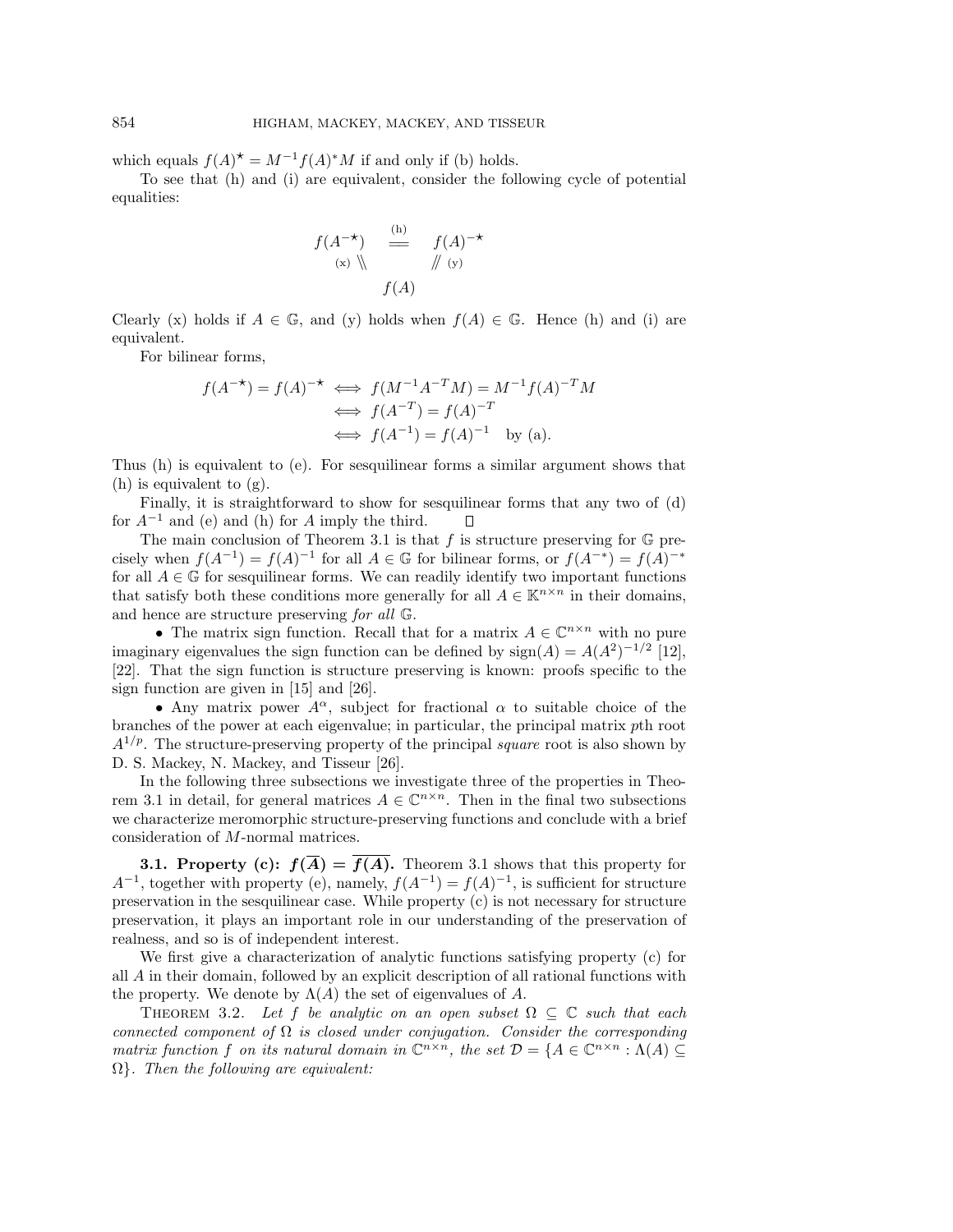(a)  $f(\overline{A}) = f(A)$  for all  $A \in \mathcal{D}$ . (b)  $f(\mathbb{R}^{n\times n}\cap\mathcal{D})\subseteq\mathbb{R}^{n\times n}$ . (c)  $f(\mathbb{R}\cap\Omega)\subseteq\mathbb{R}$ . *Proof.* Our strategy is to show that  $(a) \Rightarrow (b) \Rightarrow (c) \Rightarrow (a)$ . (a)  $\Rightarrow$  (b): If  $A \in \mathbb{R}^{n \times n} \cap \mathcal{D}$  then

$$
f(A) = f(\overline{A}) \quad \text{(since } A \in \mathbb{R}^{n \times n}\text{)}= \overline{f(A)} \quad \text{(given)},
$$

so  $f(A) \in \mathbb{R}^{n \times n}$ , as required.

(b)  $\Rightarrow$  (c): If  $\lambda \in \mathbb{R} \cap \Omega$  then  $\lambda I \in \mathcal{D}$ . But  $f(\lambda I) \in \mathbb{R}^{n \times n}$  by (b), and hence, since  $f(\lambda I) = f(\lambda)I, f(\lambda) \in \mathbb{R}.$ 

 $(c) \Rightarrow (a)$ : Let  $\Omega$  be any connected component of  $\Omega$ . Since  $\Omega$  is open and connected it is path-connected, and since it is also closed under conjugation it must contain some  $\lambda \in \mathbb{R}$  by the intermediate value theorem. The openness of  $\Omega$  in  $\mathbb C$  then implies that  $U = \tilde{\Omega} \cap \mathbb{R}$  is a nonempty open subset of  $\mathbb{R}$ , with  $f(U) \subseteq \mathbb{R}$  by hypothesis. Now since f is analytic on  $\Omega$ , it follows from the "identity theorem" [27, pp. 227–236 and Ex. 4, p. 236] that  $f(\overline{z}) = \overline{f(z)}$  for all  $z \in \Omega$ . The same argument applies to all the other connected components of  $\Omega$ , so  $f(\overline{z}) = \overline{f(z)}$  for all  $z \in \Omega$ . Thus  $f(\overline{A}) = \overline{f(A)}$ holds for all diagonal matrices in  $D$ , and hence for all diagonalizable matrices in  $D$ . Since the scalar function f is analytic on  $\Omega$ , the matrix function f is continuous on  $\mathcal{D}$  [16, Thm. 6.2.27]<sup>2</sup> and therefore the identity holds for all matrices in  $\mathcal{D}$ , since diagonalizable matrices are dense in any open subset of  $\mathbb{C}^{n \times n}$ . П

Turning to the case when  $f$  is rational, we need a preliminary lemma.

LEMMA 3.3. Suppose  $r$  is a complex rational function that maps all reals (in its domain) to reals. Then r can be expressed as the ratio of two real polynomials. In particular, in the canonical form for r given by Lemma 2.3 the polynomials p and q are both real.

*Proof.* Let  $r(z) = z^n p(z)/q(z)$  be the canonical form of Lemma 2.3 and consider the rational function

$$
h(z) := \overline{r(\overline{z})} = z^n \frac{\overline{p}(z)}{\overline{q}(z)}
$$

.

Clearly,  $h(z) = r(z)$  for all real z in the domain of r, and hence  $p(z)/q(z) = \bar{p}(z)/\bar{q}(z)$ for this infinitude of z. It is then straightforward to show (cf. the proof of Lemma 3.6 below) that  $p = \alpha \bar{p}$  and  $q = \alpha \bar{q}$  for some nonzero  $\alpha \in \mathbb{C}$ . But the monicity of p implies that  $\alpha = 1$ , so p and q are real polynomials. П

Combining Lemma 3.3 with Theorem 3.2 gives a characterization of all rational matrix functions with property (c) in Theorem 3.1.

THEOREM 3.4. A rational matrix function  $r(A)$  has the property  $r(\overline{A}) = \overline{r(A)}$ for all  $A \in \mathbb{C}^{n \times n}$  such that A and  $\overline{A}$  are in the domain of r if and only if the scalar function r can be expressed as the ratio of two real polynomials. In particular, the polynomials p satisfying  $p(\overline{A}) = \overline{p(A)}$  for all  $A \in \mathbb{C}^{n \times n}$  are precisely those with real coefficients.

<sup>&</sup>lt;sup>2</sup>Horn and Johnson require that  $\Omega$  should be a *simply-connected* open subset of  $\mathbb C$ . However, it is not difficult to show that just the openness of  $\Omega$  is sufficient to conclude that the matrix function f is continuous on  $\mathcal{D}$ .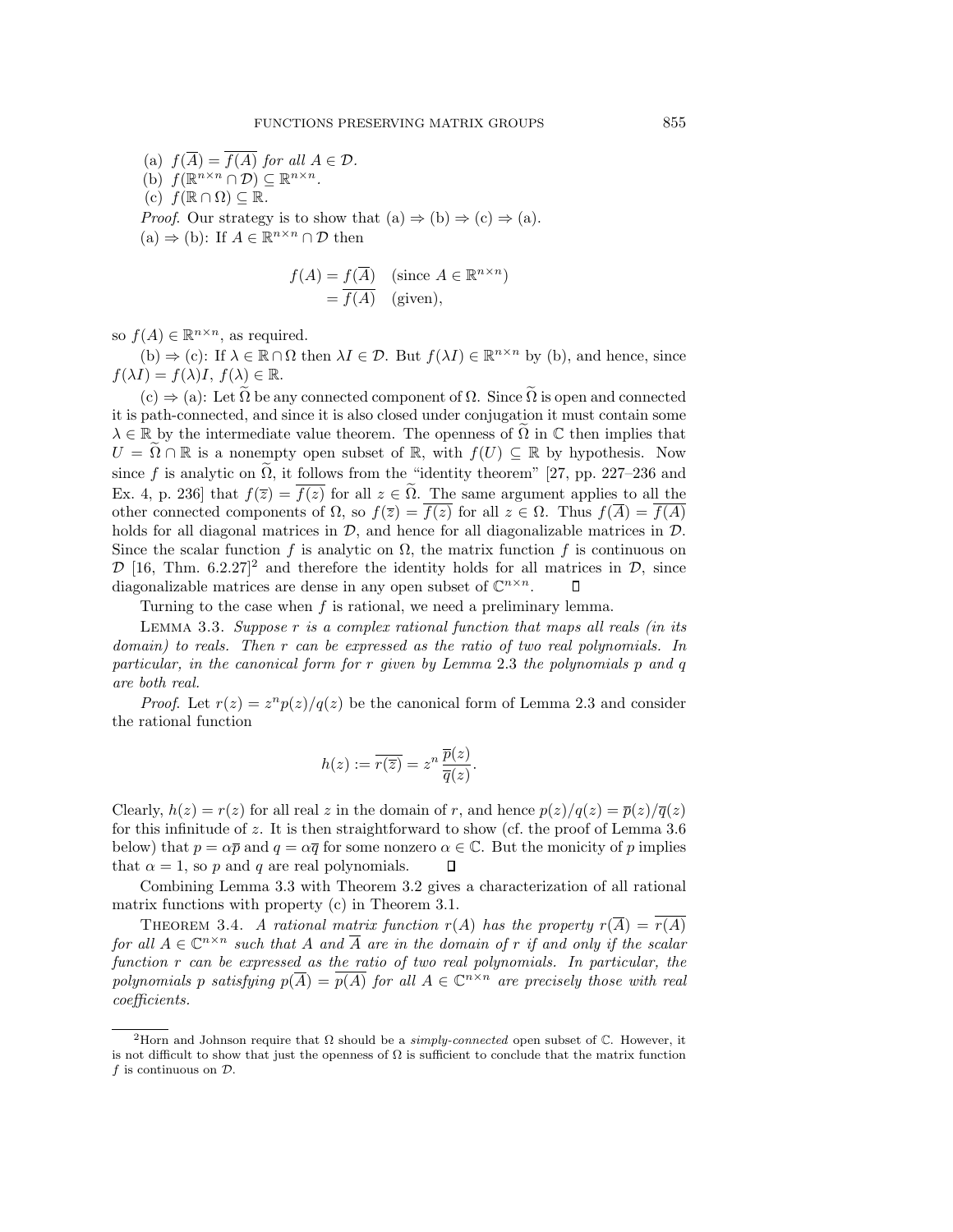**3.2. Property (e):**  $f(A^{-1}) = f(A)^{-1}$ . We now investigate further the property  $f(A^{-1}) = f(A)^{-1}$  for matrix functions f. We would like to know when this property holds for all A such that A and  $A^{-1}$  are in the domain of f. Since a function of a diagonal matrix is diagonal, a necessary condition on f is that  $f(z)f(1/z)=1$ whenever z and  $1/z$  are in the domain of f. The following result characterizes meromorphic functions satisfying this identity. Recall that a function is said to be meromorphic on an open subset  $U \subseteq \mathbb{C}$  if it is analytic on U except for poles. In this paper we consider only meromorphic functions on  $\mathbb{C}$ , so the phrase "f is meromorphic" will mean  $f$  is meromorphic on  $\mathbb{C}$ .

LEMMA 3.5. Suppose f is a meromorphic function on  $\mathbb C$  such that  $f(z)f(1/z)=1$ holds for all  $z$  in some infinite compact subset of  $\mathbb{C}$ . Then

(a) The identity  $f(z)f(1/z)=1$  holds for all nonzero  $z \in \mathbb{C} \setminus S$ , where S is the discrete set consisting of the zeros and poles of f together with their reciprocals.

(b) The zeros and poles of f come in reciprocal pairs  $\{a, 1/a\}$  with matching orders. That is,

(3.2) 
$$
z = a
$$
 is a zero (pole) of order  $k \iff z = 1/a$  is a pole (zero) of order k.

Consequently, the set  $S$  is finite and consists of just the zeros and poles of  $f$ . Note that  ${0,\infty}$  is also to be regarded as a reciprocal pair for the purpose of statement (3.2).

(c) The function f is meromorphic at  $\infty$ .

(d) The function f is rational.

*Proof.* (a) The function  $g(z) := f(z)f(1/z)$  is analytic on the open connected set  $\mathbb{C} \setminus \{S \cup \{0\}\}\$ , so the result follows by the identity theorem.

(b) Consider first the case where  $a \neq 0$  is a zero or a pole of f. Because f is meromorphic the set  $S$  is discrete, so by (a) there is some open neighborhood  $U$  of  $z = a$  such that  $f(z)f(1/z) = 1$  holds for all  $z \in U \setminus \{a\}$  and such that f can be expressed as  $f(z)=(z - a)^{k}g(z)$  for some nonzero  $k \in \mathbb{Z}$   $(k > 0$  for a zero,  $k < 0$  for a pole) and some function g that is analytic and nonzero on all of  $U$ . Then for all  $z \in U \setminus \{a\}$  we have

$$
f(1/z) = \frac{1}{f(z)} = (z - a)^{-k} \frac{1}{g(z)}.
$$

Letting  $w = 1/z$ , we see that there is an open neighborhood  $\tilde{U}$  of  $w = 1/a$  in which

$$
f(w) = \left(\frac{1}{w} - a\right)^{-k} \frac{1}{g(1/w)} = \left(w - \frac{1}{a}\right)^{-k} \frac{(-1)^k w^k}{a^k g(1/w)} =: \left(w - \frac{1}{a}\right)^{-k} h(w)
$$

holds for all  $w \in \tilde{U} \setminus {\{\frac{1}{a}\}}$ , where  $h(w)$  is analytic and nonzero for all  $w \in \tilde{U}$ . This establishes  $(3.2)$  and hence that the set S consists of just the zeros and poles of f.

Next we turn to the case of the "reciprocal" pair  ${0, \infty}$ . First note that the zeros and poles of any nonzero meromorphic function can never accumulate at any finite point z, so in particular  $z = 0$  cannot be a limit point of S. In our situation the set S also cannot have  $z = \infty$  as an accumulation point; if it did, then the reciprocal pairing of the nonzero poles and zeros of f just established would force  $z = 0$  to be a limit point of S. Thus if  $z = \infty$  is a zero or singularity of f then it must be an isolated zero or singularity, which implies that  $S$  is a finite set.

Now suppose  $z = 0$  is a zero or pole of f. In some open neighborhood U of  $z = 0$ we can write  $f(z) = z^k g(z)$  for some nonzero  $k \in \mathbb{Z}$  and some g that is analytic and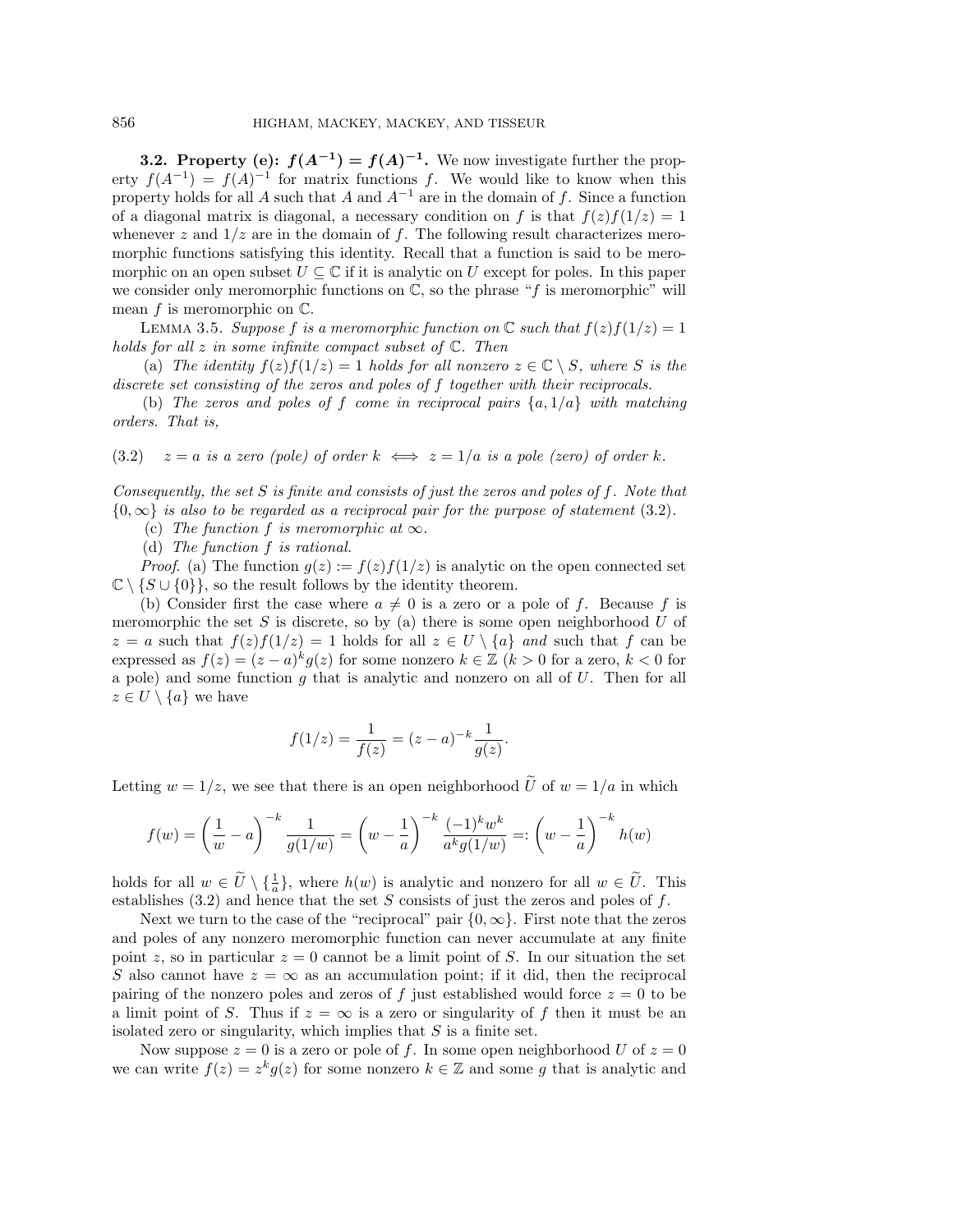nonzero on U. Then for all  $z \in U \setminus \{0\}$  we have

$$
f(1/z) = \frac{1}{f(z)} = z^{-k} \frac{1}{g(z)} =: z^{-k}h(z),
$$

where h is analytic and nonzero in U. Thus  $z = 0$  being a zero (pole) of f implies that  $z = \infty$  is a pole (zero) of f. The converse is established by the same kind of argument.

(c) That f is meromorphic at  $\infty$  follows from (3.2), the finiteness of S, and the identity  $f(z)f(1/z) = 1$ , together with the fact that f (being meromorphic on  $\mathbb{C}$ ) can have only a pole, a zero, or a finite value at  $z = 0$ .

(d) By [9, Thm. 4.7.7] a function is meromorphic on  $\mathbb C$  and at  $\infty$  if and only if it is rational. П

Since Lemma 3.5 focuses attention on rational functions, we next give a complete description of all rational functions satisfying the identity  $f(z)f(1/z) = 1$ . Recall that revp is defined by  $(2.4)$ .

LEMMA 3.6. A complex rational function  $r(z)$  satisfies the identity  $r(z)r(1/z)=1$ for infinitely many  $z \in \mathbb{C}$  if and only if it can be expressed in the form

(3.3) 
$$
r(z) = \pm z^k \frac{p(z)}{\text{rev } p(z)}
$$

for some  $k \in \mathbb{Z}$  and some polynomial p. For any r of the form (3.3) the identity  $r(z)r(1/z)=1$  holds for all nonzero  $z \in \mathbb{C}$  except for the zeros of p and their reciprocals. Furthermore, there is always a unique choice of p in  $(3.3)$  so that p is monic, p and revp are relatively prime, and  $p(0) \neq 0$ ; in this case the sign is also uniquely determined. In addition,  $r(z)$  is real whenever z is real if and only if this unique p is real.

*Proof.* For any r of the form (3.3) it is easy to check that  $r(1/z) = \pm z^{-k}(\text{rev }p(z))/k$  $p(z)$ , so that the identity  $r(z)r(1/z) = 1$  clearly holds for all nonzero  $z \in \mathbb{C}$  except for the zeros of  $p$  and their reciprocals (which are the zeros of revp).

Conversely, suppose that  $r(z)$  satisfies  $r(z)r(1/z) = 1$  for infinitely many  $z \in \mathbb{C}$ . By Lemma 2.3, we can uniquely write r as  $r(z) = z^k p(z)/q(z)$ , where p and q are relatively prime, p is monic, and  $p(0)$  and  $q(0)$  are both nonzero. For this unique representation of r, we will show that  $q(z) = \pm \text{rev}(z)$ , giving us the form (3.3). Begin by rewriting the condition  $r(z)r(1/z) = 1$  as

(3.4) 
$$
p(z)p(1/z) = q(z)q(1/z).
$$

Letting n be any integer larger than deg p and deg q (where deg p denotes the degree of p), multiplying both sides of  $(3.4)$  by  $z^n$  and using the definition of rev results in

$$
z^{n-\deg p}p(z)\operatorname{rev}p(z) = z^{n-\deg q}q(z)\operatorname{rev}q(z).
$$

Since this equality of polynomials holds for infinitely many  $z$ , it must be an identity. Thus deg  $p = \deg q$ , and

(3.5) 
$$
p(z) \operatorname{rev} p(z) = q(z) \operatorname{rev} q(z)
$$

holds for all  $z \in \mathbb{C}$ . Since p has no factors in common with q, p must divide revq. Therefore  $revq(z) = \alpha p(z)$  for some  $\alpha \in \mathbb{C}$ , which implies  $q(z) = \alpha revp(z)$  since  $q(0) \neq 0$ . Substituting into (3.5) gives  $\alpha^2 = 1$ , so that  $q(z) = \pm \text{rev}(z)$ , as desired. The final claim follows from Lemma 3.3. $\Box$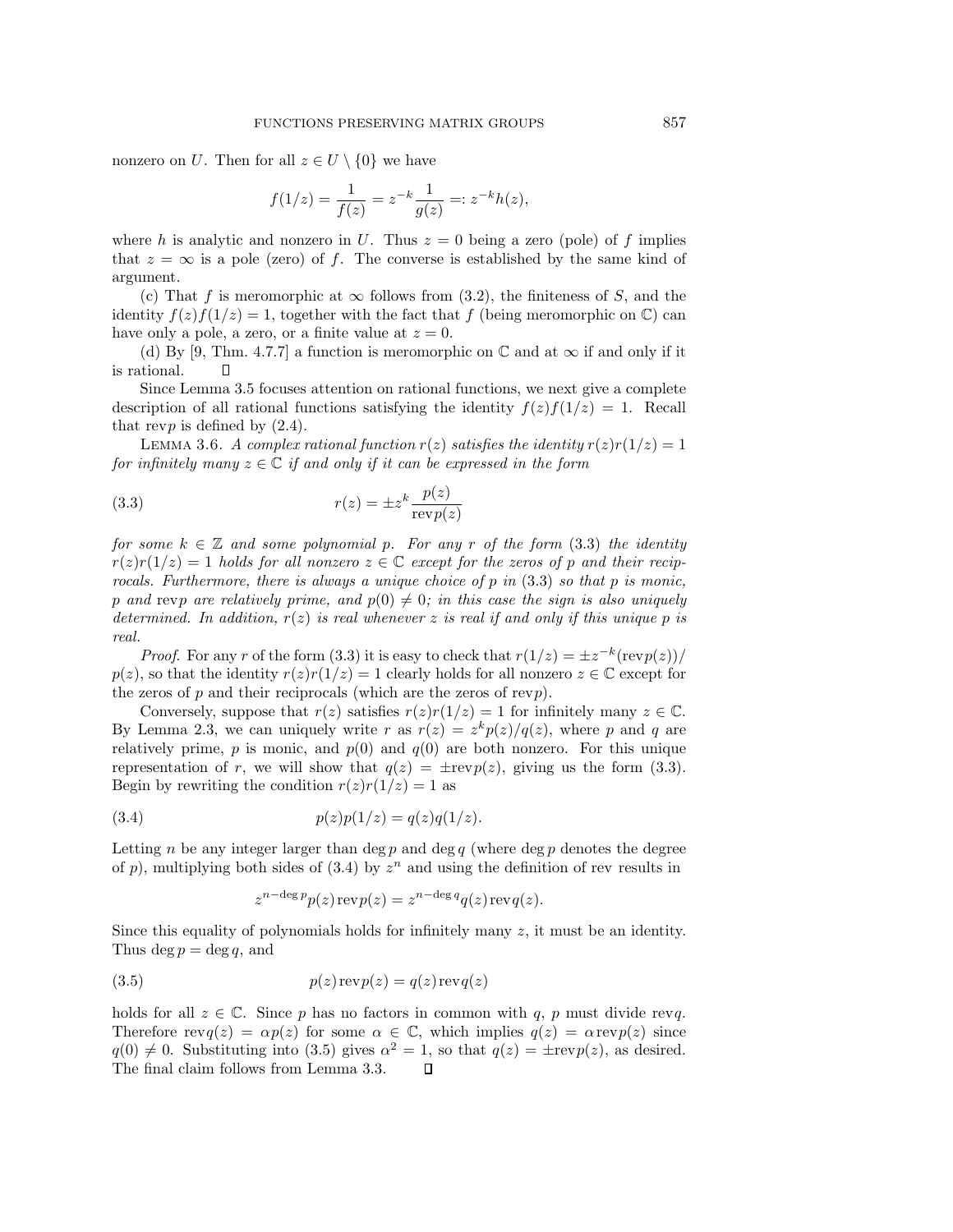Lemmas 3.5 and 3.6 now lead us to the following characterization of meromorphic matrix functions with the property  $f(A^{-1}) = f(A)^{-1}$ . Here and in the rest of this paper we use the phrase "meromorphic matrix function  $f(A)$ " to mean a matrix function whose underlying scalar function f is meromorphic on all of  $\mathbb{C}$ .

THEOREM 3.7. A meromorphic matrix function  $f(A)$  has the property  $f(A^{-1}) =$  $f(A)^{-1}$  for all  $A \in \mathbb{C}^{n \times n}$  such that A and  $A^{-1}$  are in the domain of f if and only if the scalar function f is rational and can be expressed in the form

(3.6) 
$$
f(z) = \pm z^k \frac{p(z)}{\text{rev } p(z)}
$$

for some  $k \in \mathbb{Z}$  and some polynomial p. If desired, the polynomial p may be chosen (uniquely) so that p is monic, p and revp are relatively prime, and  $p(0) \neq 0$ . The matrix function  $f(A)$  maps real matrices to real matrices if and only if this unique p is real.

*Proof.* As noted at the start of this subsection,  $f(z)f(1/z) = 1$  for all z such that z and  $1/z$  are in the domain of f is a necessary condition for having the property  $f(A^{-1}) = f(A)^{-1}$ . That f is rational then follows from Lemma 3.5, and from Lemma 3.6 we see that  $f$  must be of the form  $(3.6)$ . To prove sufficiency, consider any f of the form  $(3.6)$  with deg  $p = n$ . Then we have

$$
f(A)f(A^{-1}) = \pm A^k p(A)[\text{rev}(A)]^{-1} \cdot \pm A^{-k} p(A^{-1})[\text{rev}(A^{-1})]^{-1}
$$
  
=  $A^k p(A)[A^n p(A^{-1})]^{-1} \cdot A^{-k} p(A^{-1})[A^{-n} p(A)]^{-1}$   
=  $A^k p(A)p(A^{-1})^{-1}A^{-n} \cdot A^{-k} p(A^{-1})p(A)^{-1}A^n$   
= I.

The final claim follows from Theorem 3.2 and Lemma 3.6.

**3.3. Property (g):**  $f(A^{-*}) = f(A)^{-*}$ . The results in this section provide a characterization of meromorphic matrix functions satisfying  $f(A^{-*}) = f(A)^{-*}$ . Consideration of the action of f on diagonal matrices leads to the identity  $f(z)f(1/\overline{z})=1$ as a necessary condition on  $f$ . Thus the analysis of this identity is a prerequisite for understanding the corresponding matrix function property.

 $\Box$ 

The following analogue of Lemma 3.5 can be derived, with a similar proof.

LEMMA 3.8. Suppose f is a meromorphic function on  $\mathbb C$  such that  $f(z)f(1/\overline{z})=1$ holds for all z in some infinite compact subset of  $\mathbb C$ . Then f is a rational function with its zeros and poles matched in conjugate reciprocal pairs  $\{a, 1/\overline{a}\}$ . That is,

(3.7)  $z = a$  is a zero (pole) of order  $k \iff z = 1/\overline{a}$  is a pole (zero) of order k,

where  $\{0,\infty\}$  is also to be regarded as a conjugate reciprocal pair.

In view of this result we can restrict our attention to rational functions.

LEMMA 3.9. A complex rational function  $r(z)$  satisfies the identity  $r(z)r(1/\overline{z})=1$ for infinitely many  $z \in \mathbb{C}$  if and only if it can be expressed in the form

(3.8) 
$$
r(z) = \alpha z^k \frac{p(z)}{\text{rev}\bar{p}(z)}
$$

for some  $k \in \mathbb{Z}$ , some  $|\alpha| = 1$ , and some polynomial p. For any r of the form (3.8) the identity  $r(z)r(1/\overline{z})=1$  holds for all nonzero  $z \in \mathbb{C}$  except for the zeros of p and their conjugate reciprocals. Furthermore, there is always a unique choice of p in  $(3.8)$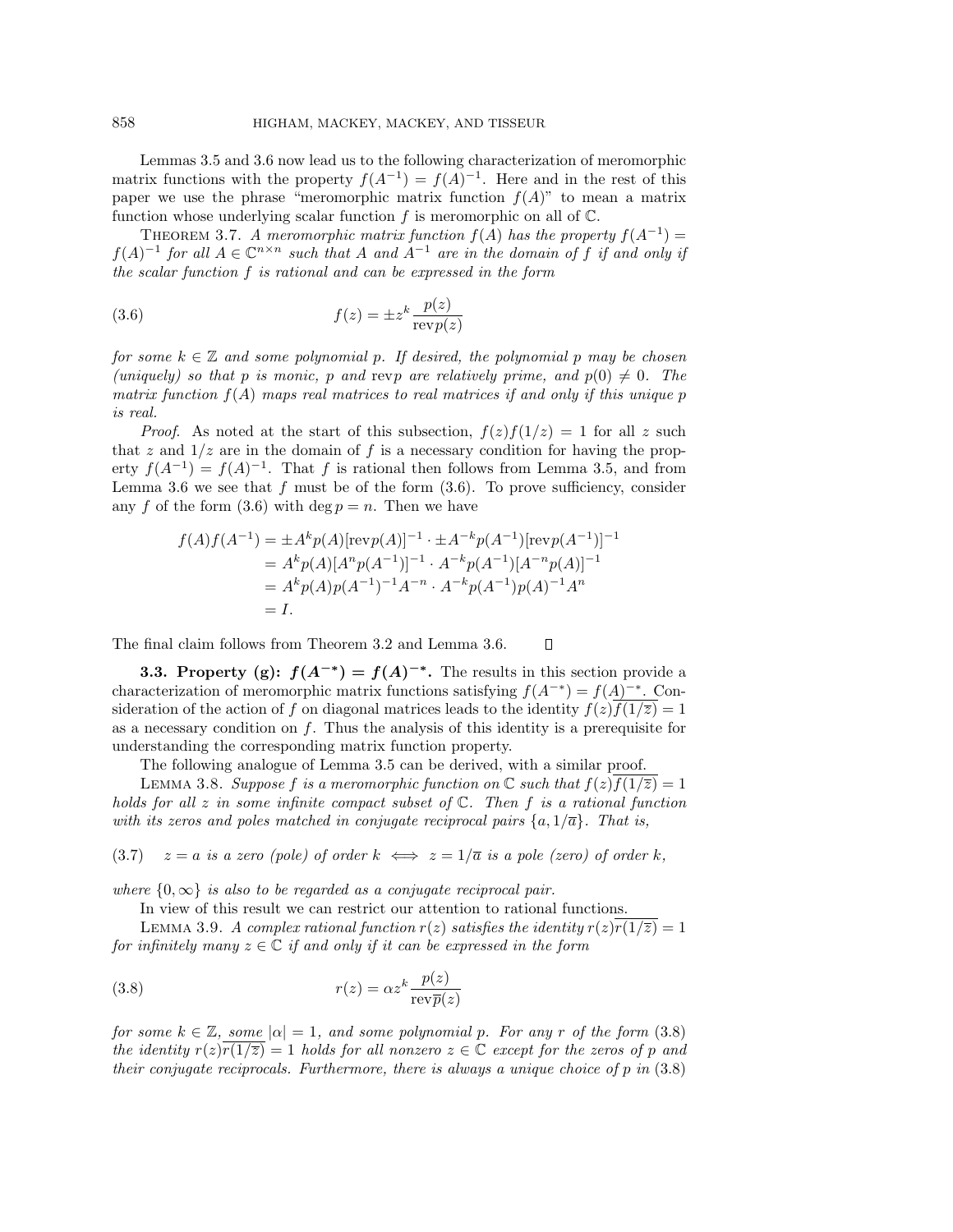so that p is monic, p and rev $\bar{p}$  are relatively prime, and  $p(0) \neq 0$ ; in this case the scalar  $\alpha$  is also unique. In addition,  $r(z)$  is real whenever z is real if and only if this unique p is real and  $\alpha = \pm 1$ .

Proof. The proof is entirely analogous to that of Lemma 3.6 and so is omit- $\Box$ ted.

With Lemmas 3.8 and 3.9 we can now establish the following characterization of meromorphic functions with the property  $f(A^{-*}) = f(A)^{-*}$ .

THEOREM 3.10. A meromorphic matrix function  $f(A)$  has the property  $f(A^{-*}) =$  $f(A)$ <sup>-∗</sup> for all  $A \in \mathbb{C}^{n \times n}$  such that A and  $A^{-*}$  are in the domain of f if and only if the scalar function f is rational and can be expressed in the form

(3.9) 
$$
f(z) = \alpha z^k \frac{p(z)}{\text{rev}\,\overline{p}(z)}
$$

for some  $k \in \mathbb{Z}$ , some  $|\alpha| = 1$ , and some polynomial p. If desired, the polynomial p may be chosen (uniquely) so that p is monic, p and rev $\bar{p}$  are relatively prime, and  $p(0) \neq 0$ ; in this case the scalar  $\alpha$  is also unique. The matrix function  $f(A)$  maps real matrices to real matrices if and only if this unique p is real and  $\alpha = \pm 1$ .

*Proof.* As noted at the start of this subsection,  $f(z)f(1/\overline{z}) = 1$  for all z such that z and  $1/\overline{z}$  are in the domain of f is a necessary condition for having the property  $f(A^{-*}) = f(A)^{-*}$ . That f is rational then follows from Lemma 3.8, and from Lemma 3.9 we see that  $f$  must be of the form  $(3.9)$ . To prove sufficiency, consider any f of the form  $(3.9)$  with deg  $p = n$ . Then we have

$$
f(A)^* f(A^{-*}) = [\alpha A^k p(A)[\text{rev}\overline{p}(A)]^{-1}]^* \cdot \alpha(A^{-*})^k p(A^{-*})[\text{rev}\overline{p}(A^{-*})]^{-1}
$$
  
\n
$$
= [\alpha A^k p(A)[A^n \overline{p}(A^{-1})]^{-1}]^* \cdot \alpha(A^*)^{-k} p(A^{-*})[(A^{-*})^n \overline{p}(A^*)]^{-1}
$$
  
\n
$$
= (A^*)^{-n} \overline{p}(A^{-1})^{-*} p(A)^* (A^*)^k \overline{\alpha} \alpha(A^*)^{-k} p(A^{-*}) \overline{p}(A^*)^{-1} (A^*)^n
$$
  
\n
$$
= (A^*)^{-n} p(A^{-*})^{-1} \overline{p}(A^*) p(A^{-*}) \overline{p}(A^*)^{-1} (A^*)^n
$$
  
\n
$$
= I.
$$

The final claim follows from Lemma 3.9.  $\Box$ 

Perhaps surprisingly, one can also characterize general analytic functions f satisfying  $f(A^{-*}) = f(A)^{-*}$ . The next result has a proof very similar to that of Theorem 3.2.

THEOREM 3.11. Let f be analytic on an open subset  $\Omega \subseteq \mathbb{C}$  such that each connected component of  $\Omega$  is closed under reciprocal conjugation (i.e., under the map  $z \mapsto 1/\overline{z}$ ). Consider the corresponding matrix function f on its natural domain in  $\mathbb{C}^{n \times n}$ , the set  $\mathcal{D} = \{A \in \mathbb{C}^{n \times n} : \Lambda(A) \subseteq \Omega\}$ . Then the following are equivalent:

(a)  $f(A^{-*}) = f(A)^{-*}$  for all  $A \in \mathcal{D}$ .

- (b)  $f(U(n) \cap \mathcal{D}) \subseteq U(n)$ , where  $U(n)$  denotes the group of  $n \times n$  unitary matrices.
- (c)  $f(C \cap \Omega) \subseteq C$ , where C denotes the unit circle  $\{z : |z| = 1\}$ .

This theorem has the striking corollary that if a function is structure preserving for the unitary group then it is automatically structure preserving for any other automorphism group associated with a sesquilinear form.

COROLLARY 3.12. Consider any function  $f$  satisfying the conditions of Theorem 3.11. Then f is structure preserving for all G associated with a sesquilinear form if and only if f is structure preserving for the unitary group  $U(n)$ .

In view of the connection between the identity  $f(z)f(1/\overline{z})=1$  and the property  $f(C) \subseteq C$  established by Theorem 3.11, we can now see Lemma 3.9 as a natural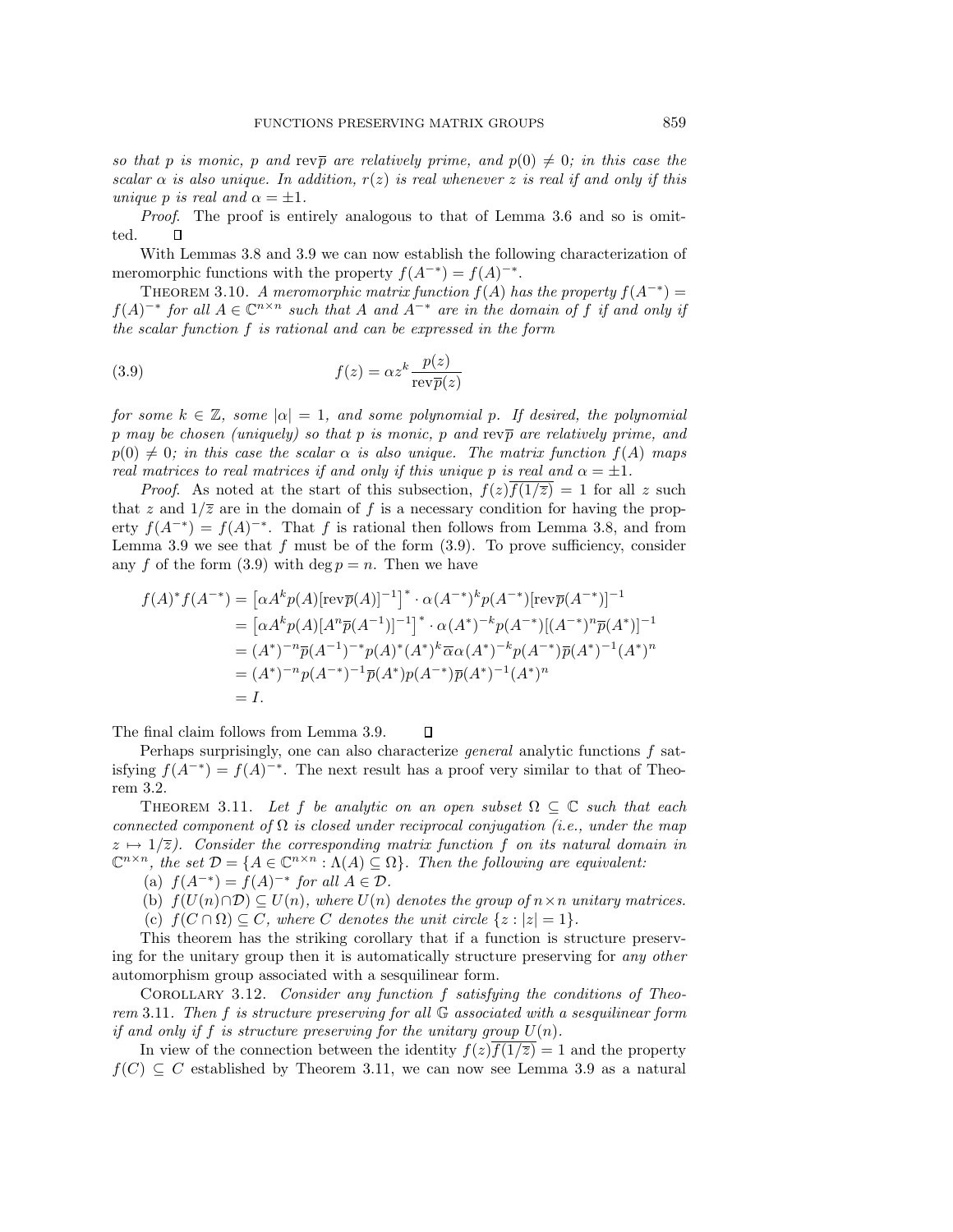generalization of the well-known classification of all Möbius transformations mapping the open unit disc bijectively to itself, and hence mapping the unit circle to itself. These transformations are given by [9, Thm. 6.2.3], [27, sect. 2.3.3]

$$
f(z) = \alpha \frac{z - \beta}{1 - \overline{\beta}z},
$$

where  $\alpha$  and  $\beta$  are any complex constants satisfying  $|\alpha|=1$  and  $|\beta|<1$ . This formula is easily seen to be a special case of Lemma 3.9.

**3.4. Structure-preserving meromorphic functions.** We can now give a complete characterization of structure-preserving meromorphic functions. This result extends [15, Thm. 2.1], which covers the "if" case in part (e).

THEOREM 3.13. Consider the following two types of rational functions, where  $k \in \mathbb{Z}$ ,  $|\alpha| = 1$ , and p is a polynomial:

(I): 
$$
\pm z^k \frac{p(z)}{\text{rev } p(z)},
$$
 (II):  $\alpha z^k \frac{p(z)}{\text{rev } \overline{p}(z)}.$ 

Let G denote the automorphism group of a scalar product. A meromorphic matrix function f is structure preserving for all groups G associated with

(a) a bilinear form on  $\mathbb{C}^n$  if and only if f can be expressed in Type I form;

(b) a bilinear form on  $\mathbb{R}^n$  if and only if f can be expressed in Type I form with a real p;

(c) a sesquilinear form on  $\mathbb{C}^n$  if and only if f can be expressed in Type II form;

(d) a scalar product on  $\mathbb{C}^n$  if and only if f can be expressed in Type I form with a real p;

(e) any scalar product if and only if f can be expressed in Type I form with a real p.

Any such structure-preserving function can be uniquely expressed with a monic polynomial p such that p and revp (or p and rev $\bar{p}$  for Type II) are relatively prime and  $p(0) \neq 0$ .

Proof. (a) Theorem 3.1 shows that structure preservation is equivalent to the condition  $f(A^{-1}) = f(A)^{-1}$  for all  $A \in \mathbb{G}$  (in the domain of f), although not necessarily for all  $A \in \mathbb{C}^{n \times n}$  (in the domain of f). Thus we cannot directly invoke Theorem 3.7 to reach the desired conclusion. However, note that the complex symplectic group contains diagonal matrices with arbitrary nonzero complex numbers  $z$  in the  $(1,1)$ entry. Thus  $f(z)f(1/z) = 1$  for all nonzero complex numbers in the domain of f is a necessary condition for  $f(A^{-1}) = f(A)^{-1}$  to hold for all G. Hence f must be rational by Lemma 3.5, and must be a Type I rational by Lemma 3.6. That being of Type I is sufficient for structure preservation follows from Theorem 3.7.

(b) The argument used in part (a) also proves (b), simply by replacing the word "complex" throughout by "real" and noting that Lemma 3.6 implies that  $p$  may be chosen to be real.

(c) The argument of part (a) can be adapted to the sesquilinear case. By Theorem 3.1, structure preservation is in this case equivalent to the condition  $f(A^{-*})$  =  $f(A)^{-*}$  for all  $A \in \mathbb{G}$  (in the domain of f). Again we cannot directly invoke Theorem 3.10 to complete the argument, but a short detour through Lemmas 3.8 and 3.9 will yield the desired conclusion. Observe that the conjugate symplectic group contains diagonal matrices D with arbitrary nonzero complex numbers  $z$  in the  $(1,1)$ entry. The condition  $f(D^{-*}) = f(D)^{-*}$  then implies that  $f(1/\overline{z}) = 1/\overline{f(z)}$  for all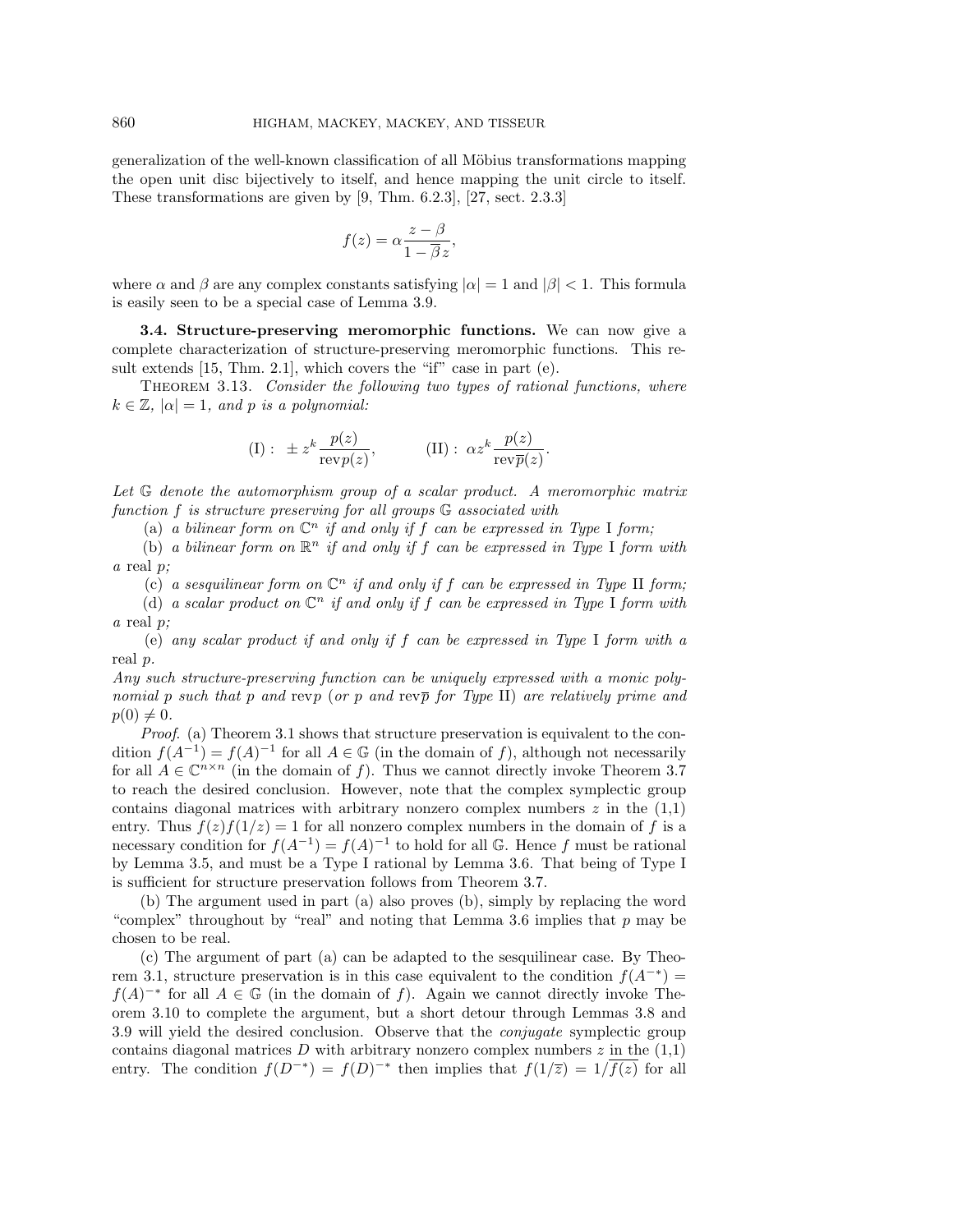nonzero z in the domain of f, or, equivalently,  $f(z)f(1/\overline{z}) = 1$ . Lemma 3.8 now implies that  $f$  must be rational, Lemma 3.9 implies that  $f$  must be of Type II, and Theorem 3.10 then shows that any Type II rational function is indeed structure preserving.

(d) The groups considered here are the union of those in (a) and (c), so any structure-preserving  $f$  can be expressed in both Type I and Type II forms. But Lemmas 3.6 and 3.9 show that when  $f$  is expressed in the Lemma 2.3 canonical form  $z^{n}p(z)/q(z)$ , with p monic,  $p(0) \neq 0$ , and p relatively prime to q, then this particular expression for f is simultaneously of Type I and Type II. Thus  $q = \pm \text{rev} p = \beta \text{rev} \overline{p}$ for some  $|\beta|=1$ , and hence  $p=\gamma\overline{p}$   $(\gamma=\pm\beta)$ . The monicity of p then implies  $\gamma=1$ , so that  $p$  must be real. Conversely, it is clear that any Type I rational with real  $p$ is also of Type II and hence is structure preserving for automorphism groups of both bilinear and sesquilinear forms on  $\mathbb{C}^n$ .

(e) Finally, (b) and (d) together immediately imply (e).  $\Box$ 

We note a subtle feature of the sesquilinear case. That the conditions  $f(A^{-1}) =$  $f(A)^{-1}$  and  $f(\overline{A}) = \overline{f(A)}$  hold for all  $A \in \mathbb{G}$  is sufficient for f to be structure preserving for  $\mathbb{G}$  (as shown by Theorem 3.1). However, neither condition is necessary, as a simple example shows. Consider the function  $f(z) = iz$ . Since f is a Type II rational, it is structure preserving by Theorem  $3.13(c)$ . But it is easy to see that neither  $f(A^{-1}) = f(A)^{-1}$  nor  $f(\overline{A}) = \overline{f(A)}$  holds for any nonzero matrix A.

**3.5.** *M***-normal matrices.** We conclude this section with a structure-preservation result of a different flavor. It is well known that if A is normal  $(A^*A = AA^*)$  then  $f(A)$  is normal. This result can be generalized to an arbitrary scalar product space. Following Gohberg, Lancaster, and Rodman [8, sect. I.4.6], define  $A \in \mathbb{K}^{n \times n}$  to be M-normal, that is, normal with respect to the scalar product, defined by a matrix M, if  $A^{\star}A = AA^{\star}$ . If A belongs to the automorphism group G of the scalar product, then  $A$  is certainly  $M$ -normal. The next result shows that any function  $f$  preserves M-normality. In particular, for  $A \in \mathbb{G}$ , even though  $f(A)$  may not belong to  $\mathbb{G}$ ,  $f(A)$ is M-normal and so has some structure.

THEOREM 3.14. Consider a scalar product defined by a matrix M. Let  $A \in \mathbb{K}^{n \times n}$ be M-normal and let f be any function defined on the spectrum of A. Then  $f(A)$  is M-normal.

*Proof.* Let p be any polynomial that evaluates  $f$  at  $A$ . Then

$$
f(A)^{\star} = p(A)^{\star} = \begin{cases} p(A^{\star}) & \text{for bilinear forms,} \\ \overline{p}(A^{\star}) & \text{for sesquilinear forms.} \end{cases}
$$

Continuing with the two cases,

$$
f(A)f(A)^{\star} = \begin{cases} p(A)p(A^{\star}) = p(A^{\star})p(A) \\ p(A)\overline{p}(A^{\star}) = \overline{p}(A^{\star})p(A) \end{cases} \text{ (since } AA^{\star} = A^{\star}A\text{)}
$$

$$
= f(A)^{\star} f(A). \square
$$

Theorem 3.14 generalizes a result of Gohberg, Lancaster, and Rodman [8, Thm. I.6.3], which states that if  $A \in \mathbb{G}$  or  $A = A^*$  with respect to a Hermitian sesquilinear form then  $f(A)$  is M-normal.

**4. Connections between the matrix sign function, the generalized polar decomposition, and the matrix square root.** Having identified the matrix sign function and square root as structure preserving for all groups, we now consider computational matters. We show in this section that the matrix sign function and square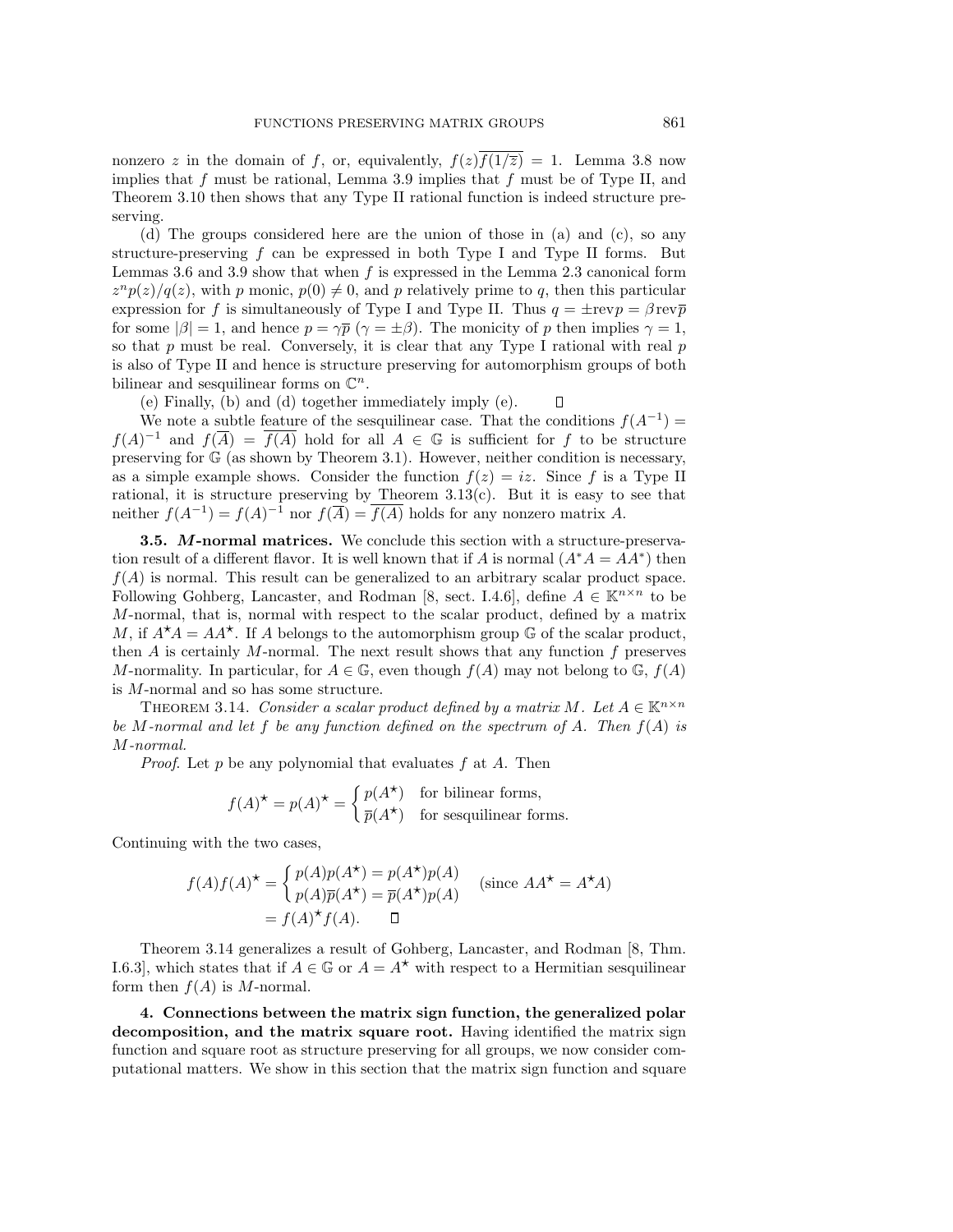root are intimately connected with each other and also with the generalized polar decomposition. Given a scalar product on  $\mathbb{K}^n$  with adjoint  $(\cdot)^{\star}$ , a generalized polar decomposition of a matrix  $A \in \mathbb{K}^{n \times n}$  is a decomposition  $A = WS$ , where W is an automorphism and  $S$  is self-adjoint with spectrum contained in the open right halfplane; that is,  $W^* = W^{-1}$ ,  $S^* = S$ , and  $sign(S) = I$ . The existence and uniqueness of a generalized polar decomposition are described in the next result, which extends [15, Thm. 4.1].

THEOREM 4.1 (generalized polar decomposition). With respect to an arbitrary scalar product on  $\mathbb{K}^n$ , a matrix  $A \in \mathbb{K}^{n \times n}$  has a generalized polar decomposition  $A = WS$  if and only if  $(A^{\star})^{\star} = A$  and  $A^{\star}A$  has no eigenvalues on  $\mathbb{R}^-$ . When such a factorization exists, it is unique.

*Proof.*  $(\Rightarrow)$  Note first that if the factorization exists then

$$
(A^{\star})^{\star} = (S^{\star}W^{\star})^{\star} = (SW^{-1})^{\star} = W^{-\star}S^{\star} = WS = A.
$$

Also we must have

(4.1) 
$$
A^{\star} A = S^{\star} W^{\star} W S = S^{\star} S = S^2.
$$

But if  $sign(S) = I$  is to hold then the only possible choice for S is  $S = (A^*A)^{1/2}$ , and this square root exists only if  $A^{\star}A$  has no eigenvalues on  $\mathbb{R}^-$ .

 $(\Leftarrow)$  Letting  $S = (A^{\star}A)^{1/2}$ , the condition sign(S) = I is automatically satisfied, but we need also to show that  $S^* = S$ . First, note that for any B with no eigenvalues on  $\mathbb{R}^-$  we have  $(B^{\star})^{1/2} = (B^{1/2})^{\star}$ . Indeed  $(B^{1/2})^{\star}$  is a square root of  $B^{\star}$ , because  $(B^{1/2})^{\star}(B^{1/2})^{\star} = (B^{1/2} \cdot B^{1/2})^{\star} = B^{\star}$ , and the fact that  $(B^{1/2})^{\star}$  is similar to  $(B^{1/2})^T$ (for bilinear forms) or  $(B^{1/2})^*$  (for sesquilinear forms) implies that  $(B^{1/2})^*$  must be the principal square root. Then, using the assumption that  $(A^{\star})^{\star} = A$ , we have

$$
S^{\star} = ((A^{\star}A)^{1/2})^{\star} = ((A^{\star}A)^{\star})^{1/2} = (A^{\star}A)^{1/2} = S.
$$

Finally, the uniquely defined matrix  $W = AS^{-1}$  satisfies

$$
W^{\star}W = (AS^{-1})^{\star}(AS^{-1}) = S^{-\star}(A^{\star}A)S^{-1} = S^{-1}(S^2)S^{-1} = I,
$$

using (4.1), and so  $W \in \mathbb{G}$ .

g (4.1), and so  $W \in \mathbb{G}$ .  $\Box$ <br>For many scalar products, including all those in Table 2.1,  $(A^{\star})^{\star} = A$  holds for all  $A \in \mathbb{K}^{n \times n}$ , in which case we say that the adjoint is involutory. It can be shown that the adjoint is involutory if and only if  $M^T = \pm M$  for bilinear forms and  $M^* = \alpha M$ with  $|\alpha| = 1$  for sesquilinear forms [26]. But even for scalar products for which the adjoint is not involutory, there are always many matrices A for which  $(A^{\star})^{\star} = A$ , as the next result shows. We omit the straightforward proof.

LEMMA 4.2. Let  $\mathbb G$  be the automorphism group of a scalar product. The condition

$$
(4.2)\t\t\t\t(A^{\star})^{\star} = A
$$

is satisfied if  $A \in \mathbb{G}$ ,  $A = A^*$ , or  $A = -A^*$ . Moreover, arbitrary products and linear combinations of matrices satisfying (4.2) also satisfy (4.2).

The generalized polar decomposition as we have defined it is closely related to the polar decompositions corresponding to Hermitian sesquilinear forms on  $\mathbb{C}^n$  studied by Bolshakov et al. [2], [3], the symplectic polar decomposition introduced by Ikramov [17], and the polar decompositions corresponding to symmetric bilinear forms on  $\mathbb{C}^n$ considered by Kaplansky  $[19]$ . In these papers the self-adjoint factor S may or may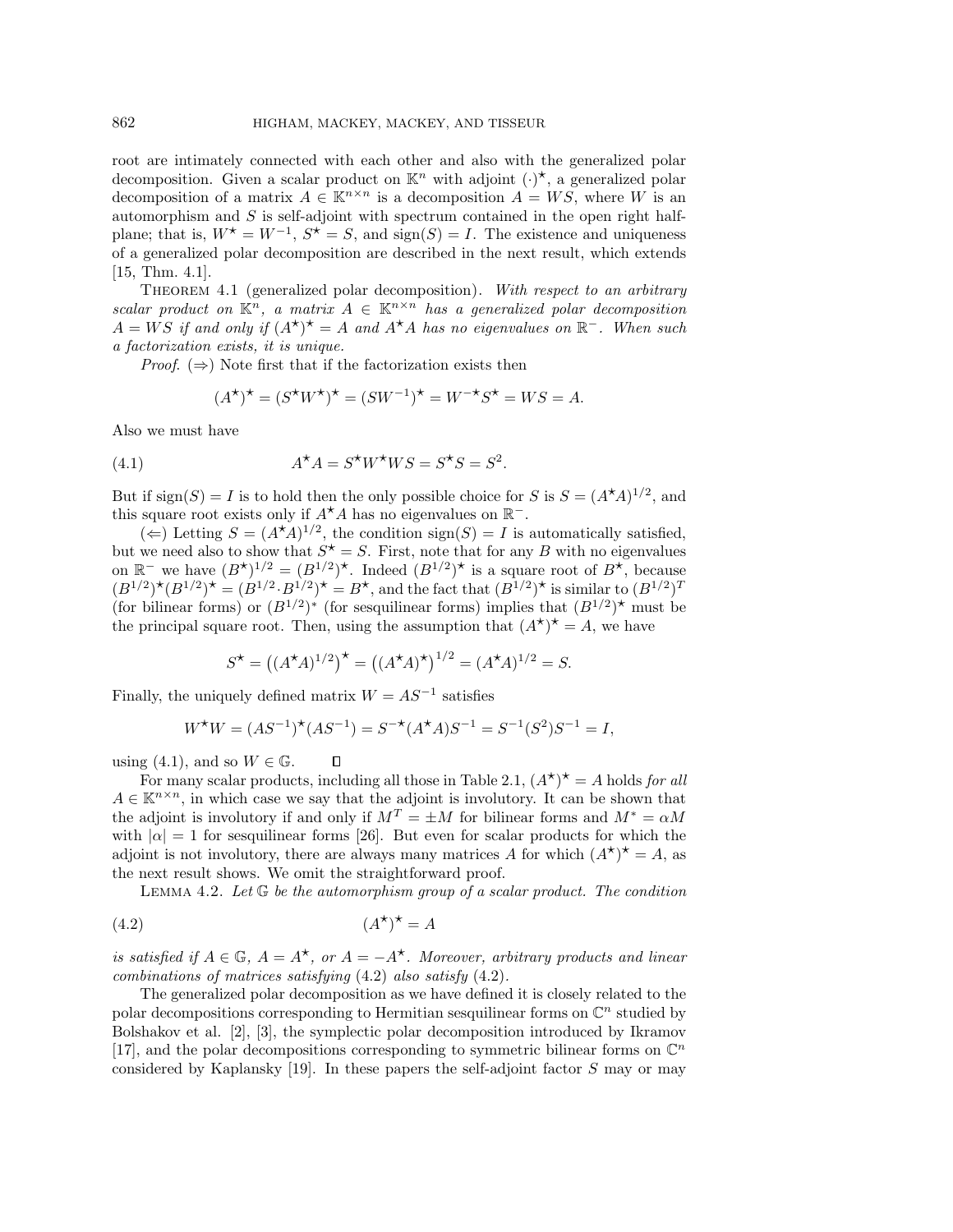not be required to satisfy additional conditions, but  $sign(S) = I$  is not one of those considered. The connections established below between the matrix sign function, the principal matrix square root, and the generalized polar decomposition as we have defined it, suggest that  $sign(S) = I$  is the appropriate extra condition for a generalized polar decomposition of computational use.

The following result, which we have not found in the literature, is the basis for the connections to be established.

LEMMA 4.3. Let  $A, B \in \mathbb{C}^{n \times n}$  and suppose that AB (and hence also BA) has no eigenvalues on R−. Then

$$
\text{sign}\left(\left[ \begin{matrix} 0 & A \\ B & 0 \end{matrix} \right]\right) = \left[ \begin{matrix} 0 & C \\ C^{-1} & 0 \end{matrix} \right],
$$

where  $C = A(BA)^{-1/2}$ .

*Proof.* The matrix  $P = \begin{bmatrix} 0 & A \\ B & Q \end{bmatrix}$  cannot have any eigenvalues on the imaginary axis, because if it did, then  $P^2 = \begin{bmatrix} AB & 0 \\ 0 & BA \end{bmatrix}$  would have an eigenvalue on  $\mathbb{R}^-$ . Hence  $\text{sign}(P)$ is defined and

$$
\text{sign}(P) = P(P^2)^{-1/2} = \begin{bmatrix} 0 & A \\ B & 0 \end{bmatrix} \begin{bmatrix} AB & 0 \\ 0 & BA \end{bmatrix}^{-1/2}
$$

$$
= \begin{bmatrix} 0 & A \\ B & 0 \end{bmatrix} \begin{bmatrix} (AB)^{-1/2} & 0 \\ 0 & (BA)^{-1/2} \end{bmatrix}
$$

$$
= \begin{bmatrix} 0 & A(BA)^{-1/2} \\ B(AB)^{-1/2} & 0 \end{bmatrix} =: \begin{bmatrix} 0 & C \\ D & 0 \end{bmatrix}.
$$

Since the square of the matrix sign of any matrix is the identity,

$$
I = (\text{sign}(P))^2 = \begin{bmatrix} 0 & C \\ D & 0 \end{bmatrix}^2 = \begin{bmatrix} CD & 0 \\ 0 & DC \end{bmatrix};
$$

thus  $D = C^{-1}$ . Alternatively, Corollary 2.2 may be used to see more directly that  $CD = A(BA)^{-1/2}B(AB)^{-1/2}$  is equal to I.  $\Box$ 

Two important special cases of Lemma 4.3 are, for  $A \in \mathbb{C}^{n \times n}$  with no eigenvalues on  $\mathbb{R}^{-}$  [13],

(4.3) 
$$
\operatorname{sign}\left(\begin{bmatrix} 0 & A \\ I & 0 \end{bmatrix}\right) = \begin{bmatrix} 0 & A^{1/2} \\ A^{-1/2} & 0 \end{bmatrix},
$$

and, for nonsingular  $A \in \mathbb{C}^{n \times n}$  [12],

(4.4) 
$$
\operatorname{sign}\left(\begin{bmatrix} 0 & A \\ A^* & 0 \end{bmatrix}\right) = \begin{bmatrix} 0 & U \\ U^* & 0 \end{bmatrix},
$$

where  $A = UH$  is the polar decomposition. A further special case, which generalizes (4.4), is given in the next result.

COROLLARY 4.4. If  $A \in \mathbb{K}^{n \times n}$  has a generalized polar decomposition  $A = WS$ then

(4.5) 
$$
\operatorname{sign}\left(\begin{bmatrix} 0 & A \\ A^{\star} & 0 \end{bmatrix}\right) = \begin{bmatrix} 0 & W \\ W^{\star} & 0 \end{bmatrix}.
$$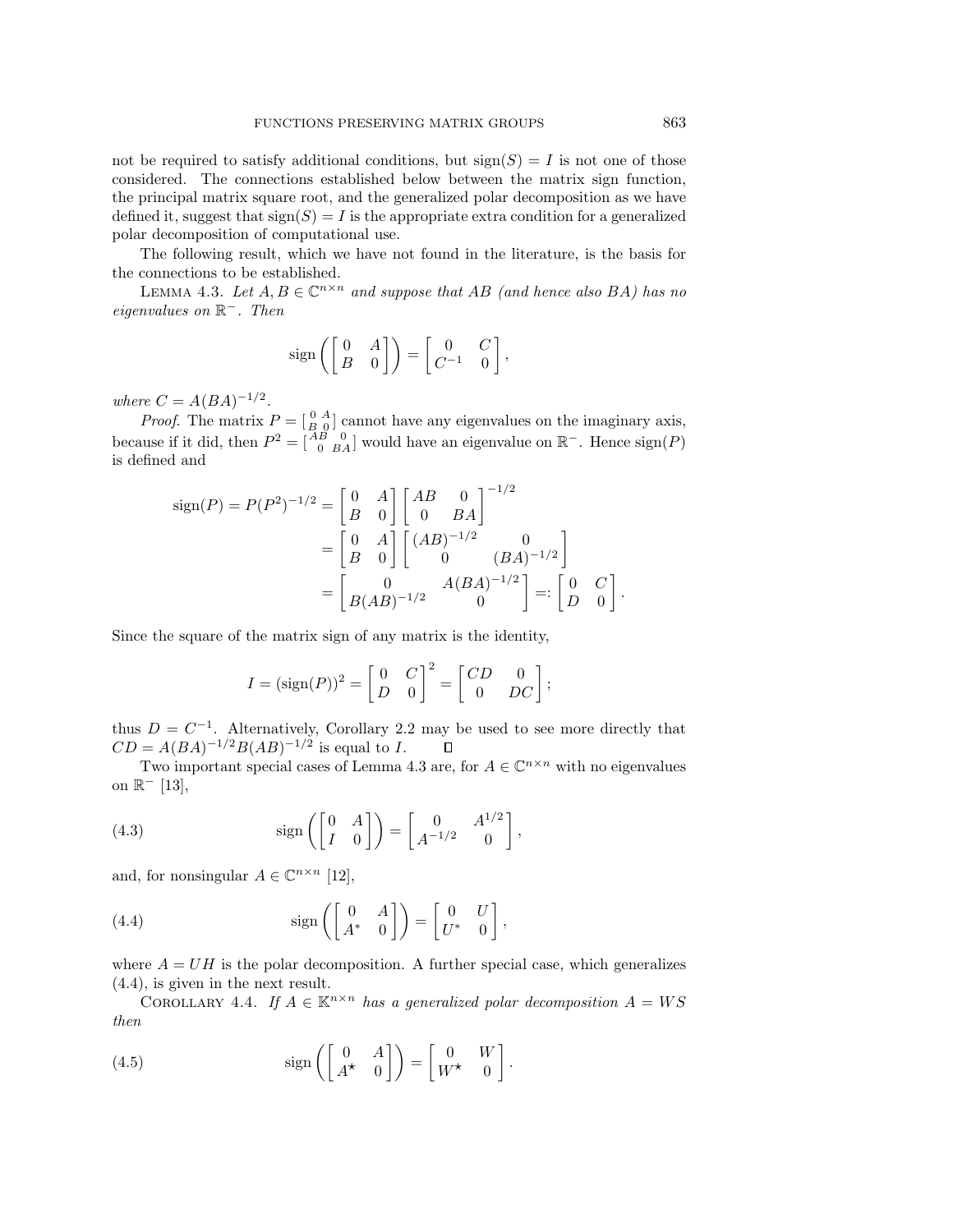Proof. Lemma 4.3 gives

$$
\text{sign}\left(\begin{bmatrix} 0 & A \\ A^\star & 0 \end{bmatrix}\right) = \begin{bmatrix} 0 & C \\ C^{-1} & 0 \end{bmatrix},
$$

where  $C = A(A^{\star}A)^{-1/2}$ . Using the given generalized polar decomposition,  $C =$  $WS \cdot S^{-1} = W$  and therefore

$$
sign\left(\begin{bmatrix} 0 & A \\ A^{\star} & 0 \end{bmatrix}\right) = \begin{bmatrix} 0 & W \\ W^{-1} & 0 \end{bmatrix} = \begin{bmatrix} 0 & W \\ W^{\star} & 0 \end{bmatrix}.
$$

The significance of  $(4.3)$ – $(4.5)$  is that they enable results and iterations for the sign function to be translated into results and iterations for the square root and generalized polar decomposition. For example, Roberts' integral formula [28],  $sign(A)$  =  $(2/\pi)A \int_0^\infty (t^2I + A^2)^{-1} dt$ , translates, via (4.5), into an integral representation for the generalized polar factor W:

$$
W = \frac{2}{\pi} A \int_0^{\infty} (t^2 I + A^{\star} A)^{-1} dt.
$$

Our interest in the rest of this section is in deriving iterations, beginning with a family of iterations for the matrix square root.<sup>3</sup>

THEOREM 4.5. Suppose the matrix A has no eigenvalues on  $\mathbb{R}^-$ , so that  $A^{1/2}$ exists. Let g be any matrix function of the form  $g(X) = Xh(X^2)$  such that the iteration  $X_{k+1} = g(X_k)$  converges to sign( $X_0$ ) with order of convergence m whenever  $sign(X_0)$  is defined. Then in the coupled iteration

(4.6) 
$$
Y_{k+1} = Y_k h(Z_k Y_k), \t Y_0 = A,
$$

$$
Z_{k+1} = h(Z_k Y_k) Z_k, \t Z_0 = I,
$$

 $Y_k \rightarrow A^{1/2}$  and  $Z_k \rightarrow A^{-1/2}$  as  $k \rightarrow \infty$ , both with order of convergence m,  $Y_k$ commutes with  $Z_k$ , and  $Y_k = AZ_k$  for all k. Moreover, if g is structure preserving for an automorphism group  $\mathbb{G}$ , then iteration (4.6) is also structure preserving for  $\mathbb{G}$ , that is,  $A \in \mathbb{G}$  implies  $Y_k, Z_k \in \mathbb{G}$  for all k.

Proof. Observe that

$$
g\left(\begin{bmatrix} 0 & Y_k \ Z_k & 0 \end{bmatrix}\right) = \begin{bmatrix} 0 & Y_k \ Z_k & 0 \end{bmatrix} h\left(\begin{bmatrix} Y_k Z_k & 0 \ 0 & Z_k Y_k \end{bmatrix}\right)
$$
  
\n
$$
= \begin{bmatrix} 0 & Y_k \ Z_k & 0 \end{bmatrix} \begin{bmatrix} h(Y_k Z_k) & 0 \ 0 & h(Z_k Y_k) \end{bmatrix}
$$
  
\n
$$
= \begin{bmatrix} 0 & Y_k h(Z_k Y_k) \ Z_k h(Y_k Z_k) & 0 \end{bmatrix}
$$
  
\n
$$
= \begin{bmatrix} 0 & Y_k h(Z_k Y_k) \ R(Z_k Y_k) & 0 \end{bmatrix} = \begin{bmatrix} 0 & Y_{k+1} \ Z_{k+1} & 0 \end{bmatrix},
$$

where the penultimate equality follows from Corollary 2.2. The initial conditions  $Y_0 = A$  and  $Z_0 = I$  together with (4.3) now imply that  $Y_k$  and  $Z_k$  converge to  $A^{1/2}$ and  $A^{-1/2}$ , respectively. It is easy to see that  $Y_k$  and  $Z_k$  are polynomials in A for all k,

<sup>&</sup>lt;sup>3</sup>We note that if we generalize to  $Z_0 = B$  in (4.6), where BA has no eigenvalues on  $\mathbb{R}^-$ , then  $Y_k \to A(BA)^{-1/2}$ , which is a solution of the special Riccati equation  $XBX = A$ , while  $Z_k \to$  $B(AB)^{-1/2}$ , which solves  $XAX = B$ .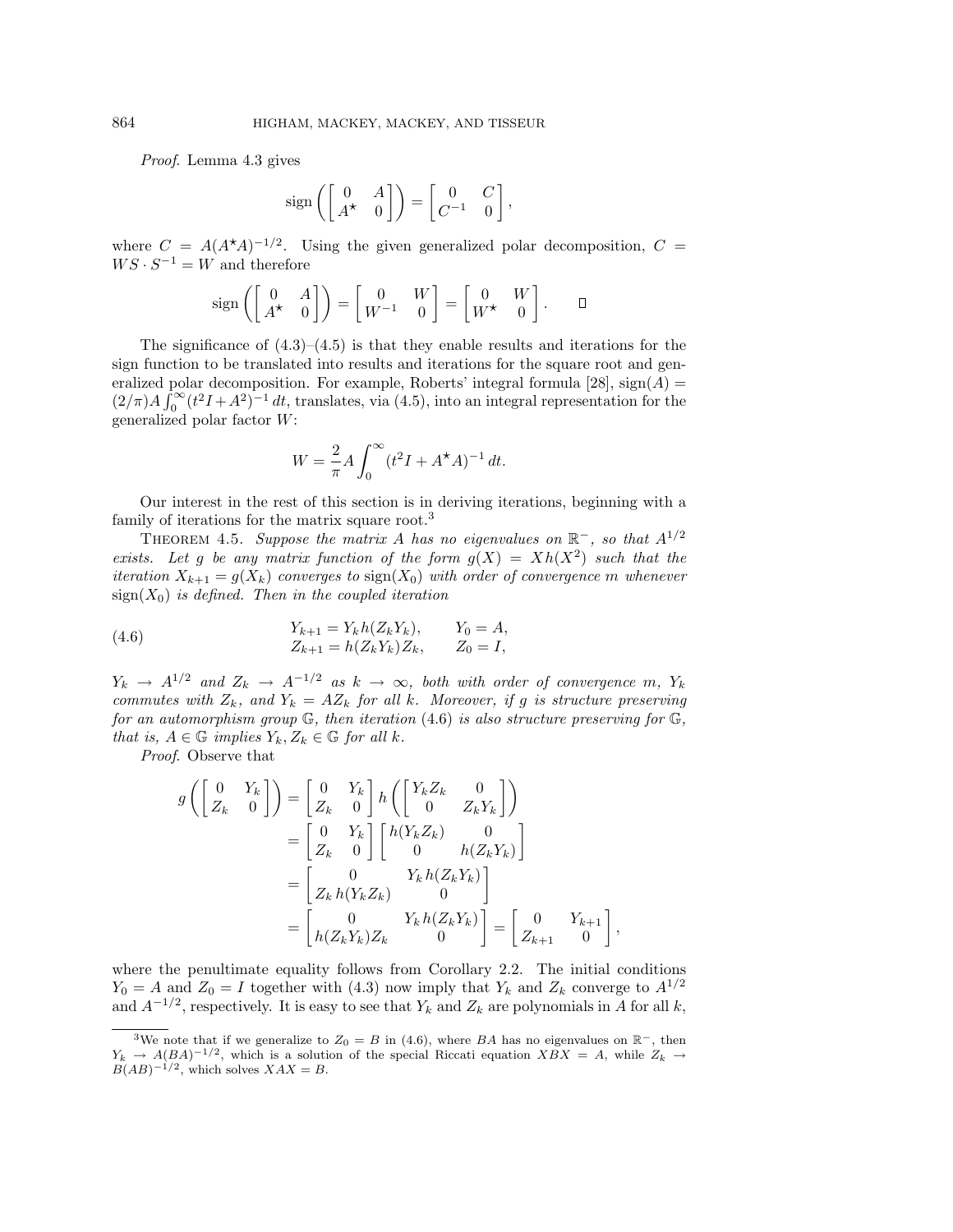and hence  $Y_k$  commutes with  $Z_k$ . Then  $Y_k = AZ_k$  follows by induction. The order of convergence of the coupled iteration  $(4.6)$  is clearly the same as that of the sign iteration from which it arises.

Finally, if g is structure preserving for  $\mathbb{G}$  and  $A \in \mathbb{G}$ , then we can show inductively that  $Y_k, Z_k \in \mathbb{G}$  for all k. Clearly  $Y_0, Z_0 \in \mathbb{G}$ . Assuming that  $Y_k, Z_k \in \mathbb{G}$ , then  $Z_k Y_k \in \mathbb{G}$ . Since  $\text{sign}[\frac{0}{Z_k} Y_k] = \text{sign}[\frac{0}{I} \frac{A}{0}]$ , we know that  $P = [\frac{0}{Z_k} \frac{Y_k}{0}]$  has no imaginary eigenvalues and hence that  $P^2 = \begin{bmatrix} Y_k Z_k & 0 \\ 0 & Z_k Y_k \end{bmatrix}$  has no eigenvalues on  $\mathbb{R}^-$ . Thus  $(Z_kY_k)^{1/2}$  exists, and from section 3 we know that  $(Z_kY_k)^{1/2} \in \mathbb{G}$ . But for any  $X \in \mathbb{G}$ ,  $g(X) \in \mathbb{G}$  and hence  $h(X^2) = X^{-1}g(X) \in \mathbb{G}$ . Thus with  $X = (Z_kY_k)^{1/2}$ , we see that  $h(X^2) = h(Z_k Y_k) \in \mathbb{G}$ , and therefore  $Y_{k+1}, Z_{k+1} \in \mathbb{G}$ .

The connection between sign iterations and square root iterations has been used previously [13], but only for some particular q. By contrast, Theorem 4.5 is very general, since all commonly used sign iteration functions have the form  $g(X) = Xh(X^2)$ considered here. Note that the commutativity of  $Y_k$  and  $Z_k$  allows several variations of (4.6); the one we have chosen has the advantage that it requires only one evaluation of  $h$  per iteration. We have deliberately avoided using commutativity properties in deriving the iteration within the proof above (instead, we invoked Corollary 2.2). In particular, we did not rewrite the second part of the iteration in the form  $Z_{k+1} = Z_k h(Z_k Y_k)$ , which is arguably more symmetric with the first part. The reason is that experience suggests that exploiting commutativity when deriving matrix iterations can lead to numerical instability (see, e.g., [11]). Indeed we will show in section 5 that while (4.6) is numerically stable, the variant just mentioned is not.

We now exploit the connection in Corollary 4.4 between the sign function and the generalized polar decomposition. The corollary suggests that we apply iterations for the matrix sign function to

$$
X_0 = \begin{bmatrix} 0 & A \\ A^\star & 0 \end{bmatrix},
$$

so just as in Theorem 4.5 we consider iteration functions of the form  $q(X) = X h(X^2)$ . It is possible, though nontrivial, to prove by induction that all the iterates  $X_k$  of such a g have the form

(4.7) 
$$
X_k = \begin{bmatrix} 0 & Y_k \\ Y_k^{\star} & 0 \end{bmatrix}
$$

with  $(Y_k^{\star})^{\star} = Y_k$ , and that  $Y_{k+1} = Y_k h(Y_k^{\star} Y_k)$ —under an extra assumption on g in the sesquilinear case. Corollary 4.4 then implies that  $Y_k$  converges to the generalized polar factor W of A. While this approach is a useful way to derive the iteration for W, a shorter and more direct demonstration of the claimed properties is possible, as we now show.

THEOREM 4.6. Suppose the matrix A has a generalized polar decomposition  $A =$ WS with respect to a given scalar product. Let g be any matrix function of the form  $g(X) = Xh(X^2)$  such that the iteration  $X_{k+1} = g(X_k)$  converges to sign(X<sub>0</sub>) with order of convergence m whenever  $sign(X_0)$  is defined. For sesquilinear forms assume that g also satisfies (d) in Theorem 3.1 for all matrices in its domain. Then the iteration

(4.8) 
$$
Y_{k+1} = Y_k h(Y_k^{\star} Y_k), \qquad Y_0 = A
$$

converges to W with order of convergence m.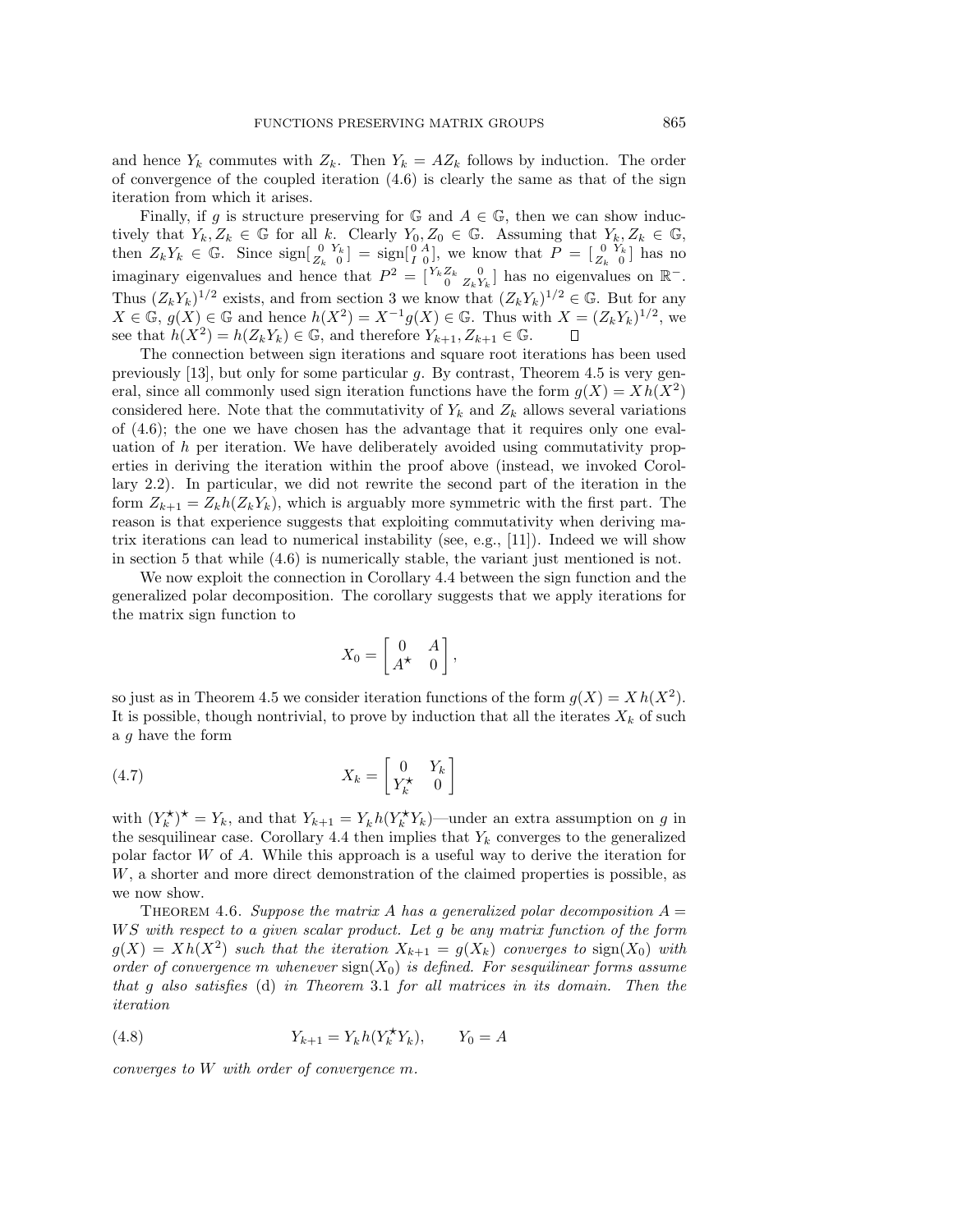*Proof.* Let  $X_{k+1} = g(X_k)$  with  $X_0 = S$ , so that  $\lim_{k \to \infty} X_k = \text{sign}(S) = I$ . We claim that  $X_k^* = X_k$  and  $Y_k = W X_k$  for all k. These equalities are trivially true for  $k = 0$ . Assuming that they are true for k, we have

$$
X_{k+1}^{\star} = g(X_k)^{\star} = g(X_k^{\star}) = g(X_k) = X_{k+1}
$$

and

$$
Y_{k+1} = W X_k h(X_k^{\star} W^{\star} W X_k) = W X_k h(X_k^2) = W X_{k+1}.
$$

The claim follows by induction. Hence  $\lim_{k\to\infty} Y_k = W \lim_{k\to\infty} X_k = W$ . The order of convergence is readily seen to be m.

Theorem 4.6 shows that iterations for the matrix sign function automatically yield iterations for the generalized polar factor  $W$ . The next result reveals that the square root of a matrix in an automorphism group is the generalized polar factor W of a related matrix. Consequently, iterations for W also lead to iterations for the matrix square root, although only for matrices in automorphism groups. We will take up this topic again in section 6.

THEOREM 4.7. Let  $\mathbb G$  be the automorphism group of a scalar product and  $A \in \mathbb G$ . If A has no eigenvalues on  $\mathbb{R}^-$ , then  $I+A=WS$  with  $W=A^{1/2}$  and  $S=A^{-1/2}+A^{1/2}$ is the generalized polar decomposition of  $I+A$  with respect to the given scalar product.

*Proof.* Clearly,  $I + A = WS$  and  $W^* = A^{*/2} = A^{-1/2} = W^{-1}$ . It remains to show that  $S^* = S$  and  $sign(S) = I$ . We have

$$
S^{\star} = A^{-\star/2} + A^{\star/2} = A^{1/2} + A^{-1/2} = S.
$$

Moreover, the eigenvalues of S are of the form  $\mu = \lambda^{-1} + \lambda$ , where  $\lambda \in \Lambda(A^{1/2})$  is in the open right half-plane. Clearly  $\mu$  is also in the open right half-plane, and hence  $sign(S) = I.$ П

Note that Theorem 4.7 does not make any assumption on the scalar product or its associated adjoint. The condition  $(B^{\star})^{\star} = B$  that is required to apply Theorem 4.1 is automatically satisfied for  $B = I + A$ , since  $A \in \mathbb{G}$  implies that  $I + A$  is one of the matrices in Lemma 4.2.

Theorem 4.7 appears in Cardoso, Kenney, and Silva Leite [5, Thm. 6.3] for real bilinear forms only and with the additional assumption that the matrix M of the scalar product is symmetric positive definite.

**5. Stability analysis of coupled square root iterations.** Before investigating any specific iterations from among the families obtained in the previous section, we carry out a stability analysis of the general iteration (4.6) of Theorem 4.5. A whole section is devoted to this analysis for two reasons. First, as is well known, minor rewriting of matrix iterations can completely change their stability properties [11], [13]. As already noted, (4.6) can be rewritten in various ways using commutativity and/or Corollary 2.2, and it is important to know that a choice of form motivated by computational cost considerations does not sacrifice stability. Second, we are able to give a stability analysis of (4.6) in its full generality, and in doing so introduce a technique that is novel in this context and should be of wider use in analyzing the stability of matrix iterations.

We begin by slightly changing the notation of Theorem 4.5. Consider matrix functions of the form  $g(X) = Xh(X^2)$  that compute the matrix sign by iteration and the related function

(5.1) 
$$
G(Y,Z) = \begin{bmatrix} g_1(Y,Z) \\ g_2(Y,Z) \end{bmatrix} = \begin{bmatrix} Yh(ZY) \\ h(ZY)Z \end{bmatrix}.
$$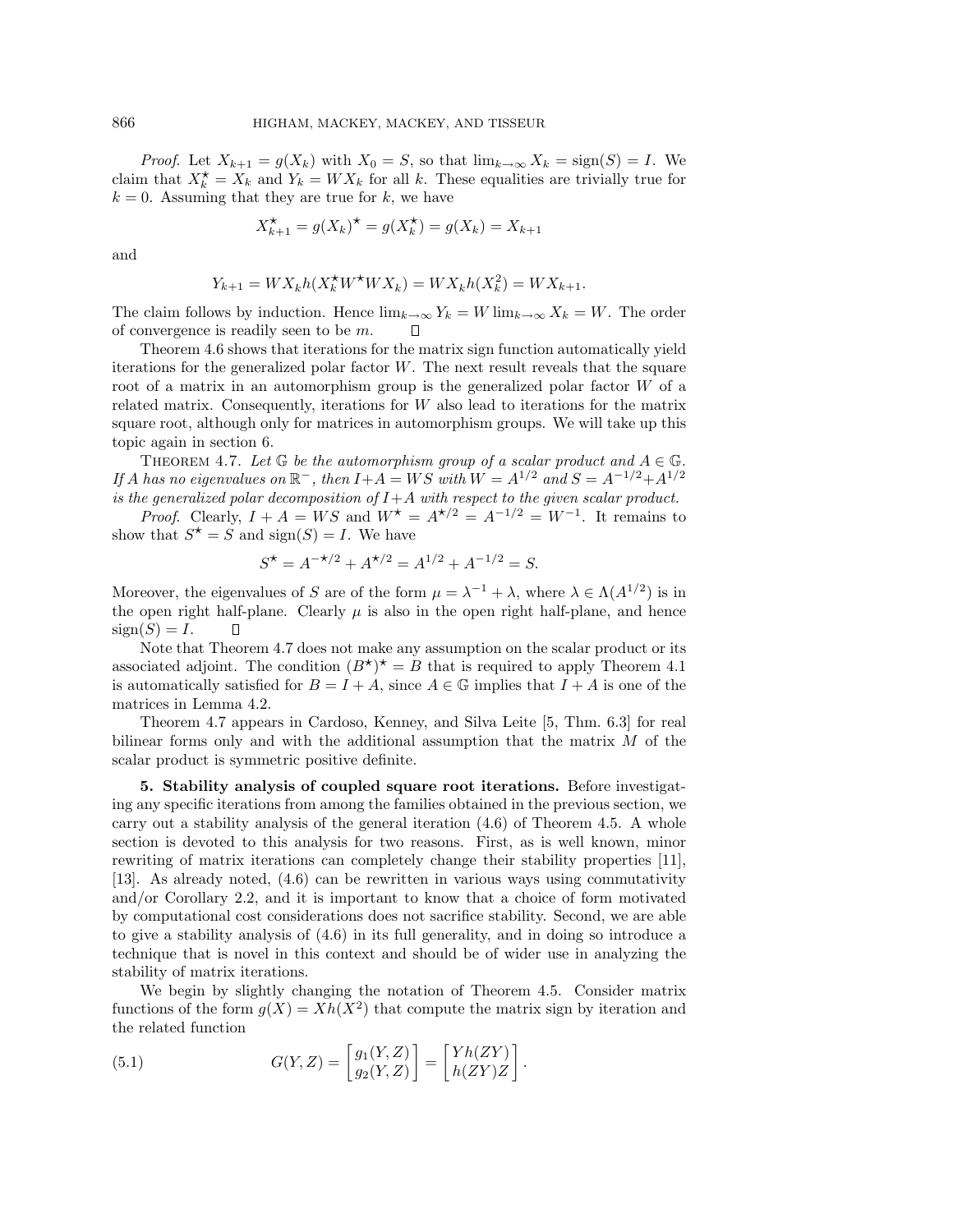Iterating G starting with  $(Y, Z) = (A, I)$  produces the coupled iteration (4.6), which we know converges to  $(A^{1/2}, A^{-1/2})$ . Recall that the Fréchet derivative of a map  $F: \mathbb{C}^{m \times n} \to \mathbb{C}^{m \times n}$  at a point  $X \in \mathbb{C}^{m \times n}$  is a linear mapping  $L_X: \mathbb{C}^{m \times n} \to \mathbb{C}^{m \times n}$ such that for all  $E \in \mathbb{C}^{m \times n}$  [6], [29],

$$
F(X + E) - F(X) - L_X(E) = o(||E||).
$$

For our purposes it will not matter whether  $L_X$  is  $\mathbb{C}\text{-linear}$  or only R-linear.

Our aim is to find the Fréchet derivative of the map G at the point  $(Y, Z)$  $(A^{1/2}, A^{-1/2})$ , or, more generally, at any point of the form  $(B, B^{-1})$ ; later, these points will all be seen to be fixed points of the map  $G$ . We denote the Fréchet derivative of G by dG, the derivative at a particular point  $(A, B)$  by  $dG_{(A, B)}$ , and the matrix inputs to  $dG$  by  $dY$  and  $dZ$ . With this notation, we have

$$
dG_{(Y,Z)}(dY,dZ) = \begin{bmatrix} dg_1(dY,dZ) \\ dg_2(dY,dZ) \end{bmatrix} = \begin{bmatrix} Ydh_{ZY}(ZdY+dZ\cdot Y) + dY\cdot h(ZY) \\ dh_{ZY}(ZdY+dZ\cdot Y)\cdot Z + h(ZY)dZ \end{bmatrix}.
$$

At the point  $(Y, Z) = (B, B^{-1})$  this simplifies to

(5.2) 
$$
dG_{(B,B^{-1})}(dY,dZ) = \begin{bmatrix} B\,dh_I(B^{-1}dY + dZ \cdot B) + dY \cdot h(I) \\ dh_I(B^{-1}dY + dZ \cdot B) \cdot B^{-1} + h(I)dZ \end{bmatrix}.
$$

In order to further simplify this expression we need to know more about  $h(I)$  and  $dh_I$ . We give a preliminary lemma and then exploit the fact that  $h$  is part of a function that computes the matrix sign.

LEMMA 5.1. For any matrix function  $F(X)$  with underlying scalar function f that is analytic at  $z = 1$ , the Fréchet derivative of F at the matrix I is just scalar multiplication by  $f'(1)$ , that is,  $dF_I(E) = f'(1)E$ .

*Proof.* Expand the scalar function f as a convergent power series about  $z = 1$ :  $f(z) = \sum_{k=0}^{\infty} b_k (z-1)^k$ , where  $b_k = f^{(k)}(1)/k!$ . Then

$$
F(I + E) - F(I) = \sum_{k=0}^{\infty} b_k E^k - b_0 I = b_1 E + O(||E||^2).
$$

 $\Box$ Thus  $dF_I(E) = b_1 E = f'(1)E$ .

LEMMA 5.2. Suppose h is part of a matrix function of the form  $g(X) = Xh(X^2)$ such that the iteration  $X_{k+1} = g(X_k)$  converges superlinearly to  $sign(X_0)$  whenever  $sign(X_0)$  exists. If the scalar function h is analytic at  $z = 1$ , then  $h(I) = I$  and  $dh_I(E) = -\frac{1}{2}E.$ 

*Proof.* Since  $sign(I) = I$ , I is a fixed point of the iteration, so  $g(I) = I$  and hence  $h(I) = I.$ 

At the scalar level,  $g(x) = xh(x^2)$  and  $g'(x) = 2x^2h'(x^2) + h(x^2)$ , so  $g'(1) =$  $2h'(1) + h(1)$ . But  $h(I) = I$  implies  $h(1) = 1$ , so  $g'(1) = 2h'(1) + 1$ . Now we are assuming that the iterates of g converge superlinearly to  $sign(X_0)$ , so in particular we know that a neighborhood of 1 contracts superlinearly to 1 under iteration by g. From fixed point iteration theory this means that  $g'(1) = 0$ . Hence  $h'(1) = -\frac{1}{2}$  and, using Lemma 5.1,  $dh_I(E) = h'(1)E = -\frac{1}{2}E$ .  $\Box$ 

Because  $h(I) = I$ , it is now clear that any point  $(B, B^{-1})$  is a fixed point for G. Furthermore, our knowledge of  $h(I)$  and  $dh_I$  allows us to complete the simplification of  $dG$ , continuing from  $(5.2)$ :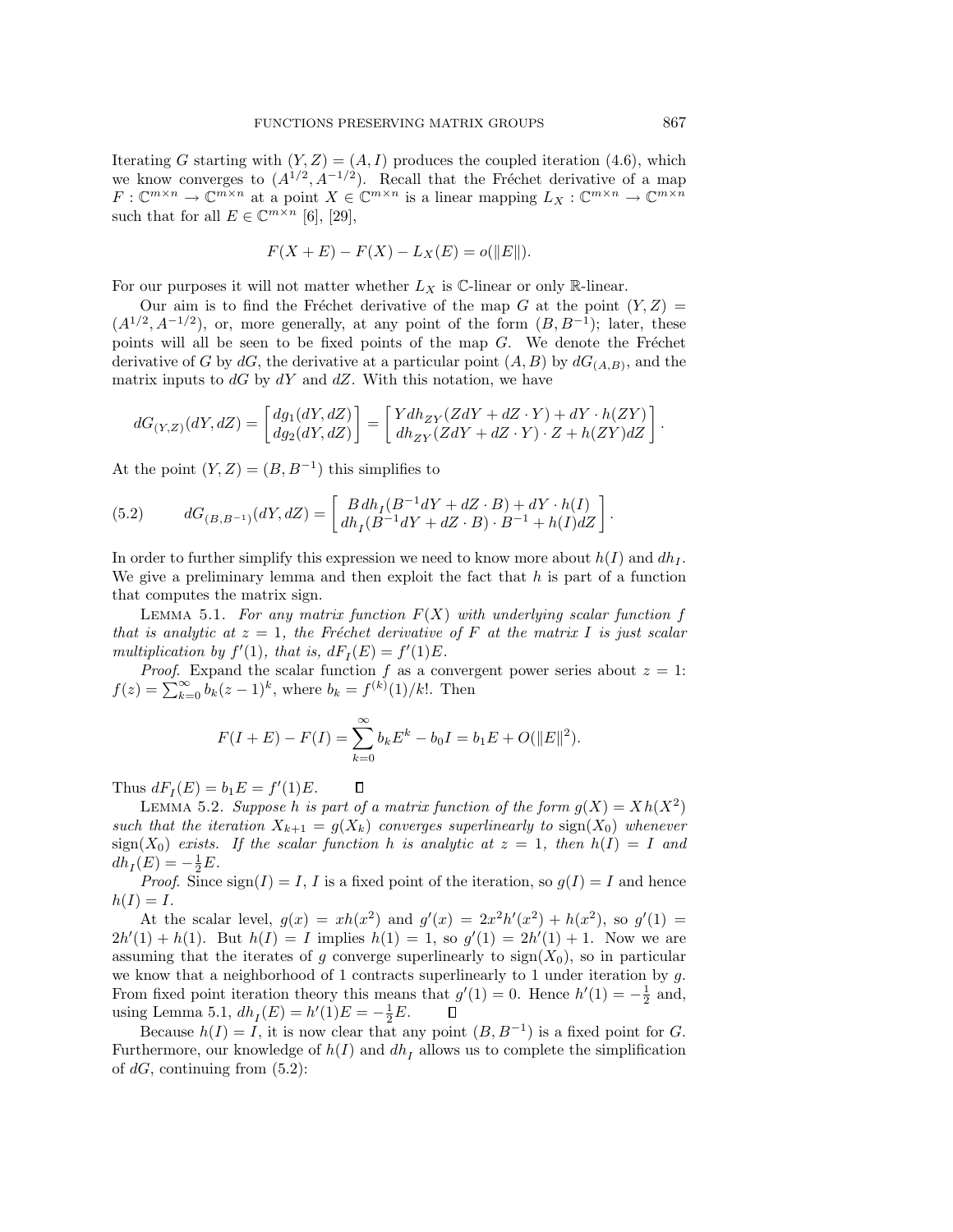$$
dG_{(B,B^{-1})}(dY,dZ) = \begin{bmatrix} -\frac{1}{2}dY - \frac{1}{2}BdZ B + dY \\ -\frac{1}{2}B^{-1}dY B^{-1} - \frac{1}{2}dZ + dZ \end{bmatrix}
$$
  
= 
$$
\begin{bmatrix} \frac{1}{2}dY - \frac{1}{2}BdZ B \\ \frac{1}{2}dZ - \frac{1}{2}B^{-1}dY B^{-1} \end{bmatrix}.
$$

A straightforward computation shows that  $dG_{(B,B^{-1})}$  is idempotent and hence is a projection. We summarize our findings in a theorem.

THEOREM 5.3. Consider any iteration of the form  $(4.6)$  and its associated mapping

$$
G(Y,Z)=\begin{bmatrix} Yh(ZY) \\ h(ZY)Z \end{bmatrix},
$$

where  $X_{k+1} = g(X_k) = X_k h(X_k^2)$  is any superlinearly convergent iteration for the matrix sign such that the scalar function h is analytic at  $z = 1$ . Then any matrix pair of the form  $P = (B, B^{-1})$  is a fixed point for G, and the Fréchet derivative of G at P is given by

$$
dG_P(E, F) = \frac{1}{2} \left[ \begin{array}{c} E - BFB \\ F - B^{-1}EB^{-1} \end{array} \right].
$$

The derivative map  $dG_P$  is idempotent, that is,  $dG_P \circ dG_P = dG_P$ .

Following Cheng et al. [7], we define an iteration  $X_{k+1} = g(X_k)$  to be stable in a neighborhood of a fixed point  $X = g(X)$  if for  $X_0 := X + H_0$ , with arbitrary  $H_0$ , the errors  $H_k := X_k - X$  satisfy

(5.3) 
$$
H_{k+1} = L_X(H_k) + O(||H_k||^2),
$$

where  $L_X$  is a linear operator (necessarily the Fréchet derivative of g at X) with bounded powers, that is, there exists a constant c such that for all  $s > 0$  and arbitrary H of unit norm,  $||L_X^s(H)|| \leq c$ . Note that the iterations we are considering have a specified  $X_0$  and so the convergence analysis in section 4 says nothing about the effect of arbitrary errors  $H_k$  in the  $X_k$ . In practice, such errors are of course introduced by the effects of roundoff. The significance of Theorem 5.3 is that it shows that any iteration belonging to the broad class  $(4.6)$  is stable, for  $L_X$  is here idempotent and hence trivially has bounded powers.

A further use of our analysis is to predict the limiting accuracy of the iteration in floating point arithmetic, that is, the smallest error we can expect. Consider  $X_0 = X + H_0$  with  $||H_0|| \leq u||X||$ , where u is the unit roundoff, so that  $X_0$  can be thought of as  $X$  rounded to floating point arithmetic. Then from  $(5.3)$  we have  $||H_1|| \lesssim ||L_X(H_0)||$ , and so an estimate of the absolute limiting accuracy is any bound for  $||L_X(H_0)||$ . In the case of iteration (4.6), a suitable bound is, from Theorem 5.3 with  $B = A^{1/2}$ ,

$$
\max\left\{\|E_0\|+\|A^{1/2}\|^2\|F_0\|,\|F_0\|+\|A^{-1/2}\|^2\|E_0\|\right\},\
$$

where  $||E_0|| \leq ||A^{1/2}||u$  and  $||F_0|| \leq ||A^{-1/2}||u$ . For any of the classical groups in Table 2.1, M is unitary and so  $A \in \mathbb{G}$  implies  $||A^{1/2}||_2 = ||A^{-1/2}||_2$ , by (2.2) (since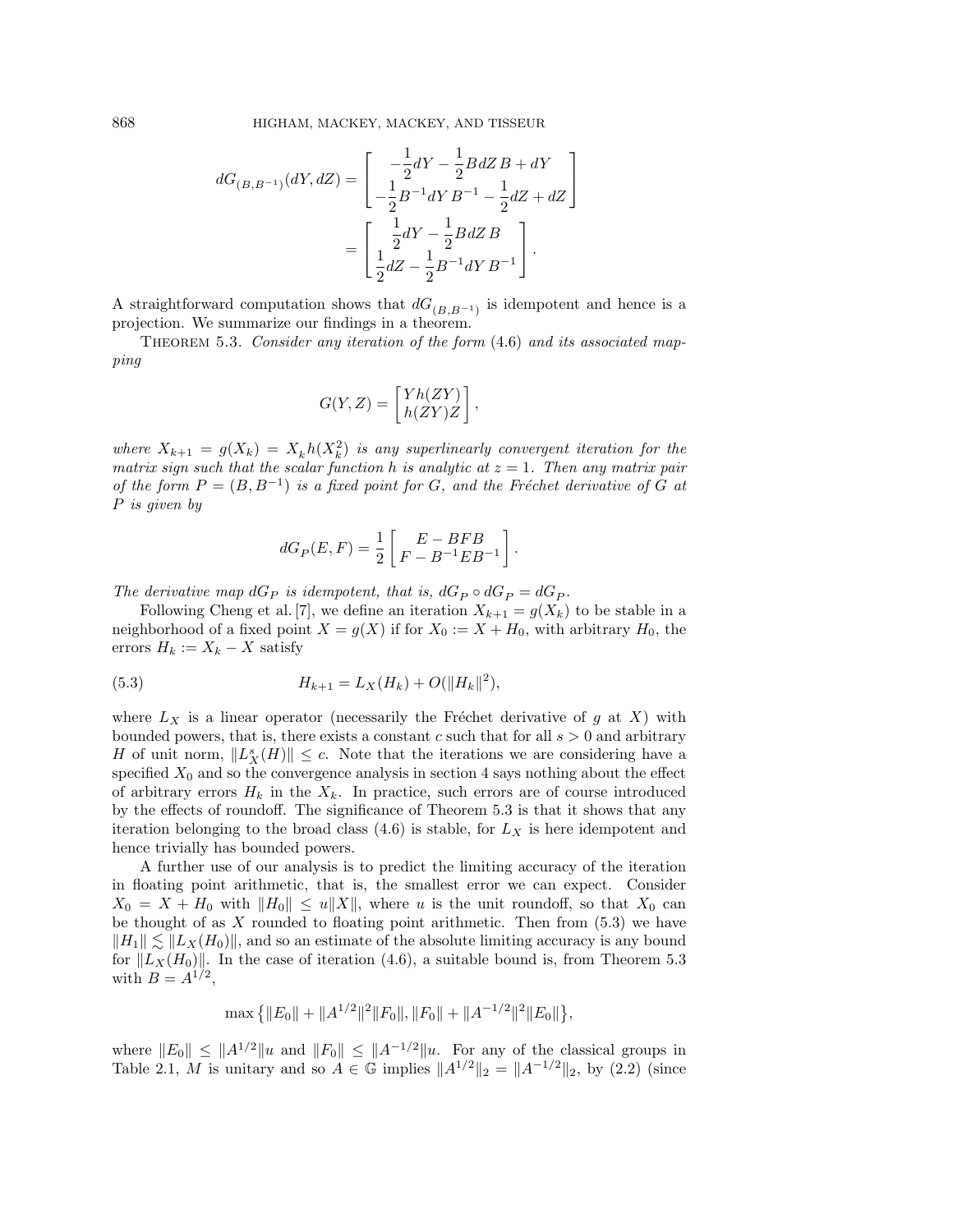$A^{1/2} \in \mathbb{G}$ ). Hence this bound is just  $||A^{1/2}||_2(1 + ||A^{1/2}||_2^2)u$ , giving an estimate for the *relative* limiting accuracy of  $(1 + ||A^{1/2}||_2^2)u$ .

The Fréchet derivative-based analysis of this section would be even more useful if it also allowed us to identify otherwise plausible iterations that are unstable. To see that it does, consider the mathematically equivalent variant of (4.6),

(5.4) 
$$
Y_{k+1} = Y_k h(Z_k Y_k), \t Y_0 = A,
$$

$$
Z_{k+1} = Z_k h(Z_k Y_k), \t Z_0 = I,
$$

mentioned earlier as being arguably more symmetric but of questionable stability since its derivation relies on commutativity properties. For this iteration we define the map  $\widetilde{G}(Y,Z) = \begin{bmatrix} Yh(ZY) \\ Zh(ZY) \end{bmatrix}$ , analogous to the map G for iteration (4.6), and see by a calculation similar to the one above that

(5.5) 
$$
d\widetilde{G}_P(E,F) = \frac{1}{2} \begin{bmatrix} E - BFB \\ 2F - B^{-1}FB - B^{-2}E \end{bmatrix}.
$$

The following lemma, whose proof we omit, shows that for many B the map  $d\tilde{G}_P$  has an eigenvalue of modulus exceeding 1 and hence does not have bounded powers; the iteration is then unstable according to our definition.

LEMMA 5.4. If  $\alpha$  and  $\beta$  are any two eigenvalues of B then  $\gamma = \frac{1}{2}(1 - \frac{\alpha}{\beta})$  is an eigenvalue for  $d\tilde{G}_P$  in (5.5), where  $P = (B, B^{-1})$ .

The stability and instability, respectively, of particular instances of iterations (4.6) and (5.4) are confirmed in the numerical experiments of section 7.

Finally, we note that the following analogue of Theorem 5.3 can be proved for the iterations computing the generalized polar factor W described in Theorem 4.6.

THEOREM 5.5. Consider any iteration of the form  $(4.8)$  and the associated mapping  $f(Y) = Yh(Y^*Y)$ , where  $X_{k+1} = g(X_k) = X_k h(X_k^2)$  is any superlinearly convergent iteration for the matrix sign such that the scalar function h is analytic at  $z = 1$ . Then any  $B \in \mathbb{G}$  is a fixed point for f, and the Fréchet derivative of f at B is given by  $df_B(E) = \frac{1}{2}(E - B\ddot{E} + B)$ . If the underlying scalar product has an involutory adjoint, then the derivative map  $df_B$  is idempotent.

As an immediate consequence we see that any iteration of the form  $(4.8)$  is stable,<sup>4</sup> at least when the adjoint is involutory (see the remarks preceding Lemma 4.2 for details of when this condition holds). Special cases of this include the unitary polar factor iterations developed in  $[15]$  and the iteration  $(6.7)$  for the square root of matrices in G derived in the next section.

**6. Iterations for the matrix square root.** We now use the theory developed above to derive some specific new iterations for computing the square root of a matrix in an automorphism group. We assume throughout that A has no eigenvalues on  $\mathbb{R}^-$ , so that  $A^{1/2}$  is defined. First, we recall the well-known Newton iteration

(6.1) 
$$
X_{k+1} = \frac{1}{2}(X_k + X_k^{-1}A), \qquad X_0 = A,
$$

which can be thought of as a generalization to matrices of Heron's iteration for the square root of a scalar. This iteration converges quadratically to  $A^{1/2}$ , but it is numerically unstable and therefore not of practical use [11], [23]. There has consequently been much interest in deriving numerically stable alternatives.

<sup>&</sup>lt;sup>4</sup>Because of the presence of the adjoint in iteration (4.8), the map  $L_X$  in (5.3) is no longer complex linear in the sesquilinear case, but it is a real linear map and hence we can still deduce stability.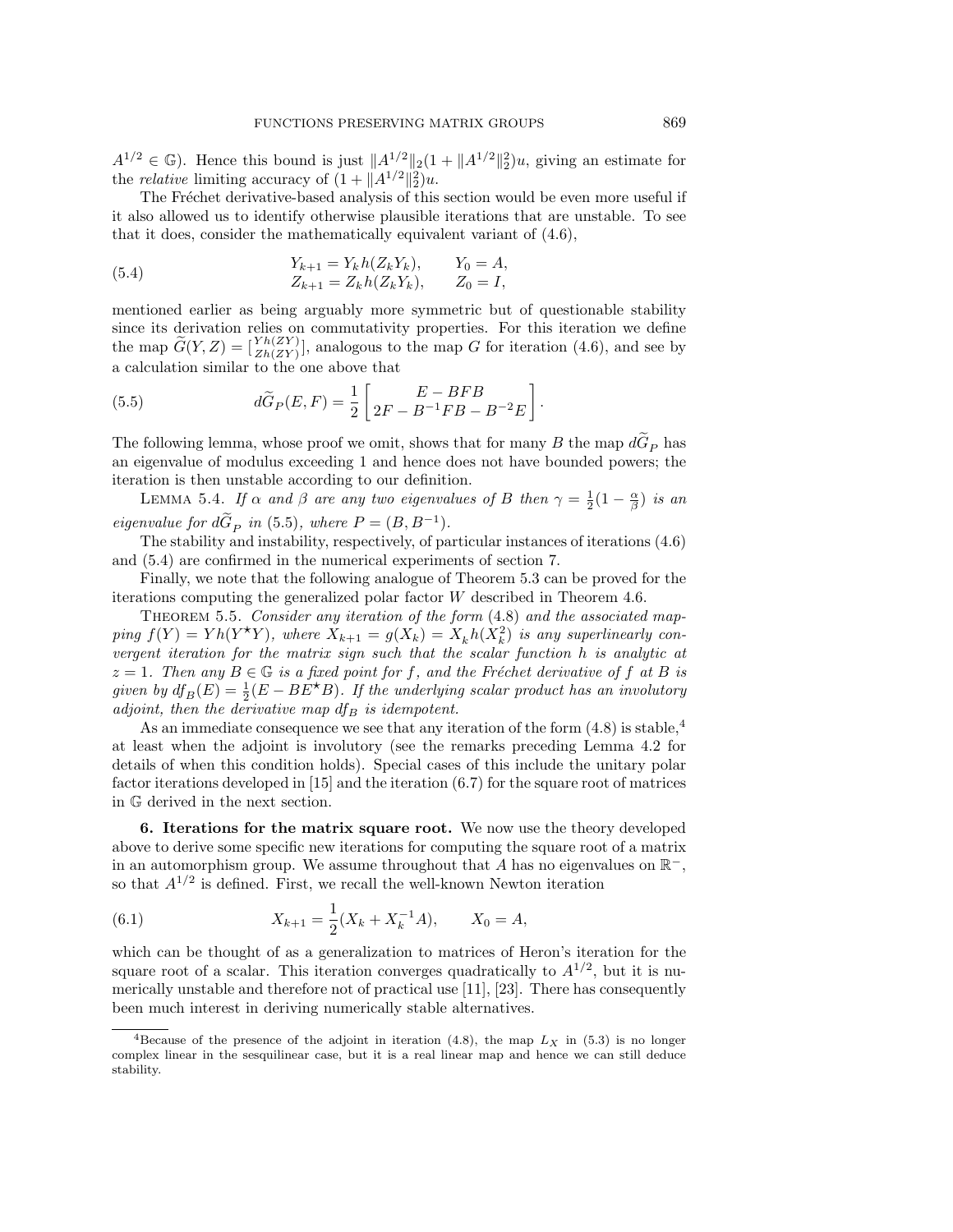We first derive a structure-preserving iteration. We apply Theorem 4.5 to the family of structure-preserving matrix sign function iterations identified by Higham et al. [15], which comprises the main diagonal of a table of Padé-based iterations discovered by Kenney and Laub [20].

THEOREM 6.1. Let  $A \in \mathbb{K}^{n \times n}$  and consider the iterations

(6.2a) 
$$
Y_{k+1} = Y_k p_m (I - Z_k Y_k) [\text{rev} p_m (I - Z_k Y_k)]^{-1}, \qquad Y_0 = A,
$$

(6.2b) 
$$
Z_{k+1} = p_m(I - Z_k Y_k) [\text{rev} p_m (I - Z_k Y_k)]^{-1} Z_k, \qquad Z_0 = I,
$$

where  $p_m(t)$  is the numerator in the  $[m/m]$  Padé approximant to  $(1-t)^{-1/2}$  and  $m \ge 1$ . Assume that A has no eigenvalues on  $\mathbb{R}^-$  and  $A \in \mathbb{G}$ , where  $\mathbb{G}$  is any automorphism group. Then  $Y_k \in \mathbb{G}$ ,  $Z_k \in \mathbb{G}$ , and  $Y_k = AZ_k$  for all k, and  $Y_k \to A^{1/2}$ ,  $Z_k \to A^{-1/2}$ , both with order of convergence  $2m + 1$ .

*Proof.* It was shown in [15] that the iteration  $X_{k+1} = X_k p_m (I - X_k^2)$  [rev $p_m(I - X_k^2)$ ]  $(X_k^2)^{-1}$ , with  $X_0 = A$ , is on the main diagonal of the Padé table in [20] and so converges to  $sign(A)$  with order of convergence  $2m + 1$ . This iteration was shown in [15] to be structure preserving, a property that can also be seen from Theorem 3.13(e). The theorem therefore follows immediately from Theorem 4.5. П

The polynomial  $p_m(1-x^2)$  in Theorem 6.1 can be obtained by taking the odd part of  $(1+x)^{2m+1}$  and dividing through by x [20]. The first two polynomials are  $p_1(1-x^2) = x^2 + 3$  and  $p_2(1-x^2) = x^4 + 10x^2 + 5$ . The cubically converging iteration  $(m = 1)$  is therefore

(6.3a) 
$$
Y_{k+1} = Y_k(3I + Z_kY_k)(I + 3Z_kY_k)^{-1}, \qquad Y_0 = A,
$$

(6.3b) 
$$
Z_{k+1} = (3I + Z_k Y_k)(I + 3Z_k Y_k)^{-1} Z_k, \qquad Z_0 = I.
$$

A rearrangement of these formulae that can be evaluated in fewer flops is the continued fraction form, adapted from [15],

(6.4a) 
$$
Y_{k+1} = \frac{1}{3} Y_k [I + 8(I + 3Z_k Y_k)^{-1}], \qquad Y_0 = A,
$$

(6.4b) 
$$
Z_{k+1} = \frac{1}{3} \left[ I + 8(I + 3Z_k Y_k)^{-1} \right] Z_k, \qquad Z_0 = I.
$$

This iteration can be implemented in two ways: using three matrix multiplications and one (explicit) matrix inversion per iteration, or with one matrix multiplication and two solutions of matrix equations involving coefficient matrices that are transposes of each other. The latter approach has the smaller operation count, but the former could be faster in practice as it is richer in matrix multiplication, which is a particularly efficient operation on modern computers.

A related family<sup>5</sup> of coupled iterations for the square root was derived by Higham [13] from the first superdiagonal of Kenney and Laub's Padé table. However, unlike (6.2), that family is not structure preserving: when  $A \in \mathbb{G}$  the iterates do not stay in the group.

With the aid of Theorem 4.7 we can derive iterations that, while not structure preserving, are specifically designed for matrices in automorphism groups. Theorem 4.7 says that computing the square root of  $A \in \mathbb{G}$  is equivalent to computing the

<sup>&</sup>lt;sup>5</sup>In [13], iteration (2.8) therein was rewritten using commutativity to obtain a more efficient form (2.10), which was found to be unstable. This form is (essentially) a particular case of (5.4). If instead (2.8) is rewritten using Corollary 2.2, as we did in deriving (4.6) in section 4, efficiency is gained without the loss of stability.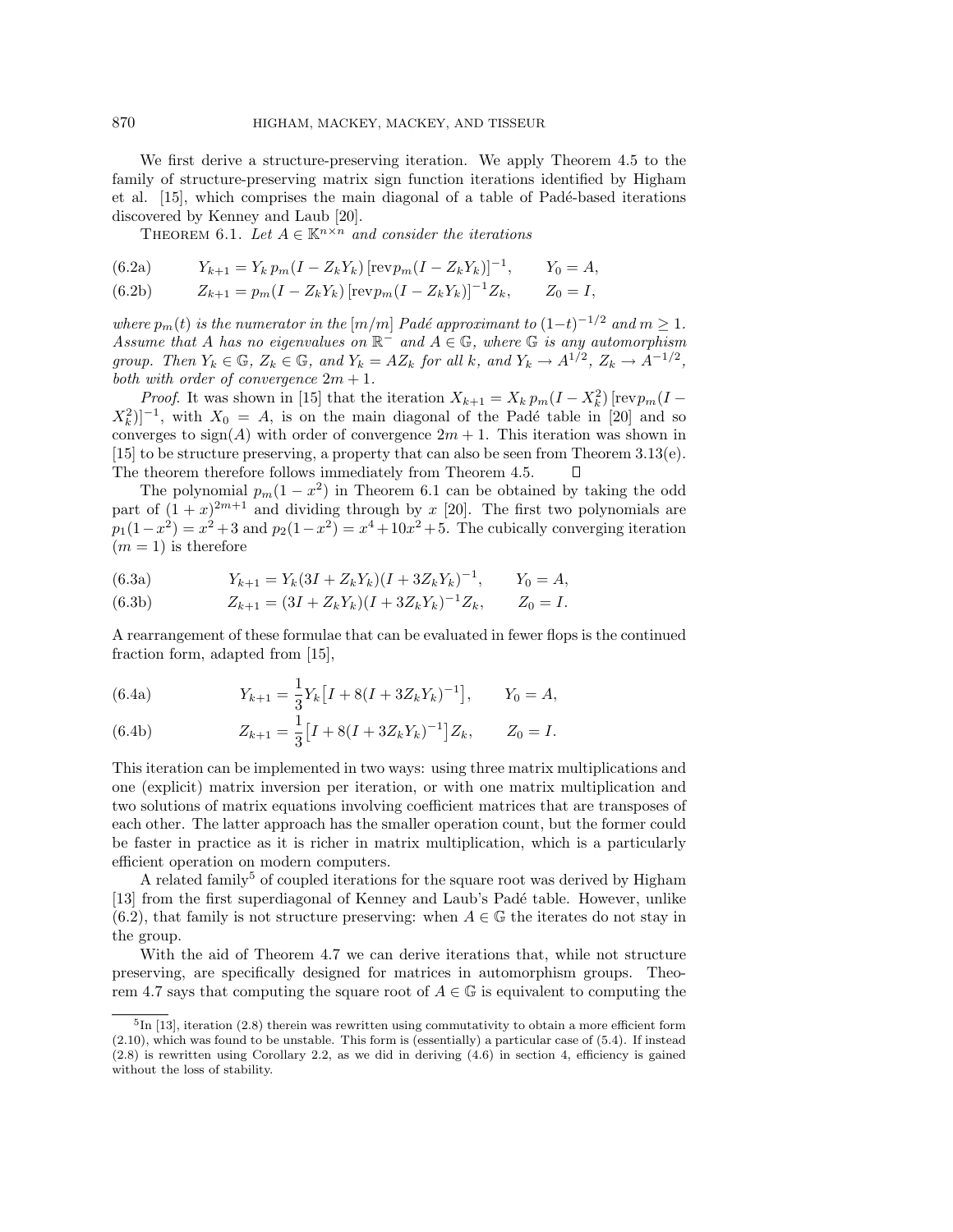generalized polar factor W of  $I + A$ . Theorem 4.6 says that any of a wide class of iterations for the sign of a matrix yields a corresponding iteration for the generalized polar factor W of the matrix. The simplest application of this result is to the Newton iteration for the sign function,

(6.5) 
$$
X_{k+1} = \frac{1}{2}(X_k + X_k^{-1}), \qquad X_0 = A.
$$

Applying Theorem 4.6 we deduce that for any A having a generalized polar decomposition  $A = WS$ , the iteration

(6.6) 
$$
Y_{k+1} = \frac{1}{2} (Y_k + Y_k^{-\star}), \qquad Y_0 = A
$$

is well-defined and  $Y_k$  converges quadratically to W. This iteration is also analyzed by Cardoso, Kenney, and Silva Leite [5, sect. 4], who treat real bilinear forms only and assume that the matrix M underlying the bilinear form is orthogonal and either symmetric or skew-symmetric. Higham [14] analyzes (6.6) in the special case of the pseudo-orthogonal group. In the special case of the real orthogonals,  $M = I$ , and (6.6) reduces to the well-known Newton iteration for the orthogonal polar factor [10].

On invoking Theorem 4.7 we obtain the matrix square root iteration in the next result.

THEOREM 6.2. Let  $G$  be any automorphism group and  $A \in G$ . If A has no eigenvalues on  $\mathbb{R}^-$  then the iteration

(6.7) 
$$
Y_{k+1} = \frac{1}{2} (Y_k + Y_k^{-*})
$$

$$
= \begin{cases} \frac{1}{2} (Y_k + M^{-1} Y_k^{-T} M) & \text{for bilinear forms,} \\ \frac{1}{2} (Y_k + M^{-1} Y_k^{-*} M) & \text{for sesquilinear forms,} \end{cases}
$$

with starting matrix  $Y_1 = \frac{1}{2}(I + A)$ , is well defined and  $Y_k$  converges quadratically to  $A^{1/2}$ . The iterates  $Y_k$  are identical to the  $X_k$  ( $k \ge 1$ ) in (6.1) generated by Newton's method.

Proof. Only the last part remains to be explained. It is easy to show by induction that  $X_k^* = A^{-1}X_k$   $(k \ge 1)$ , from which  $X_k = Y_k$   $(k \ge 1)$  follows by a second induction.

Note that the factor  $\frac{1}{2}$  in  $Y_1$  is chosen to ensure that  $Y_k \equiv X_k$  for  $k \geq 1$ ; since  $\frac{1}{2}(I + A) = W(\frac{1}{2}S)$ , W is unaffected by this factor.

Theorem 6.2 shows that for A in an automorphism group the Newton iteration (6.1) can be rewritten in an alternative form—one that has much better numerical stability properties, as we will show below.

The iteration in Theorem 6.2 is also investigated by Cardoso, Kenney, and Silva Leite  $[5, \text{ sect. } 6]$ , with the same assumptions on  $\mathbb{G}$  as mentioned above for their treatment of (6.6).

If M is a general matrix then the operation count for  $(6.7)$  is higher than that for the Newton iteration  $(6.1)$ . However, for all the classical groups  $M$  is a permutation of diag( $\pm$ 1) (see Table 2.1) and multiplication by  $M^{-1}$  and M is therefore of trivial cost; for these groups the cost of iteration (6.7) is one matrix inversion per iteration, which operation counts show is about  $75\%$  of the cost per iteration of  $(6.1)$  and  $30\%$ of that for (6.4).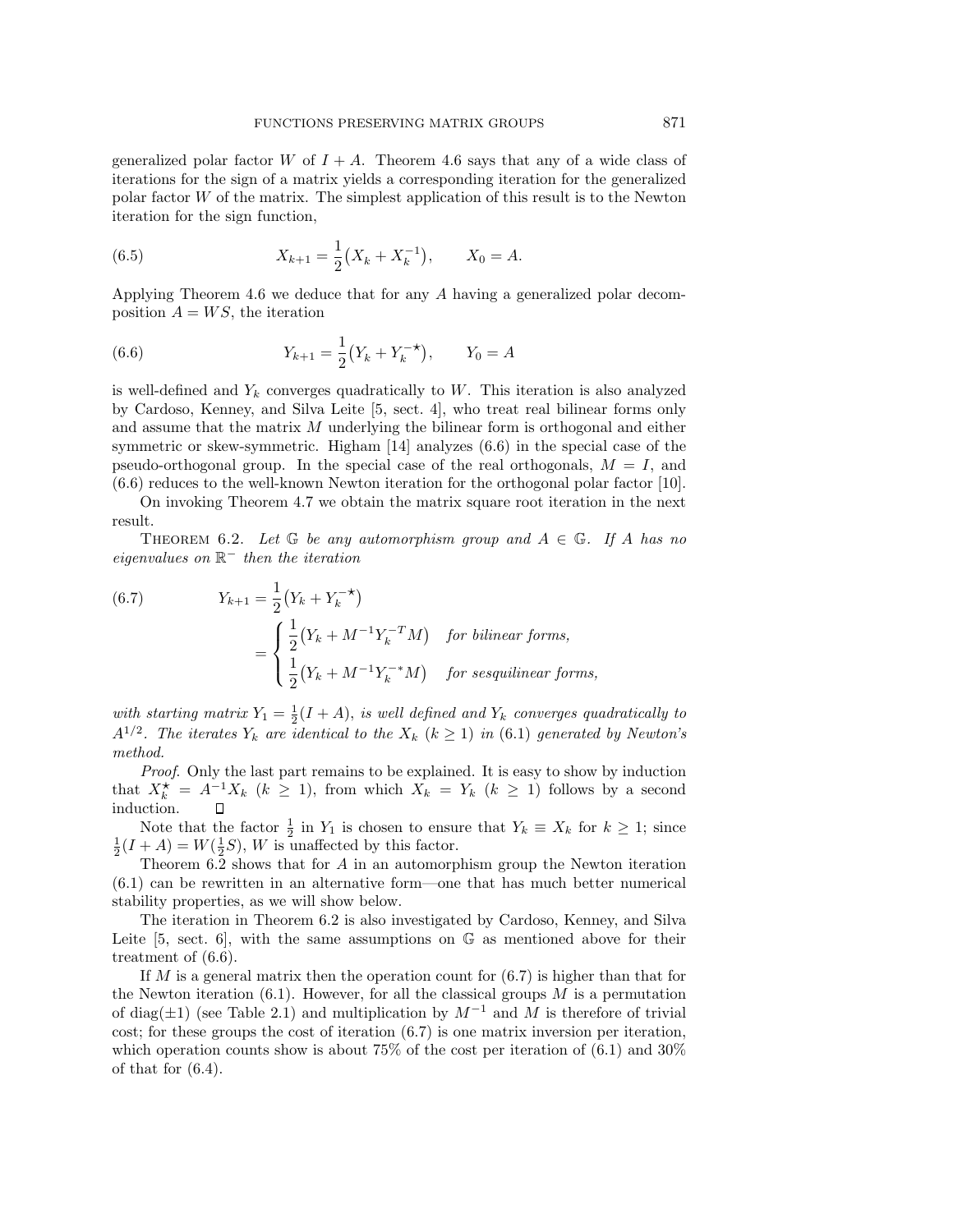Matrix Newton iterations benefit from scaling when the starting matrix  $A$  is far from the limit. Much is known about scalings for the sign function iteration (6.5) of the form

(6.8) 
$$
X_{k+1} = \frac{1}{2} (\alpha_k X_k + \alpha_k^{-1} X_k^{-1}), \qquad X_0 = A;
$$

see Kenney and Laub [21]. The corresponding scaled version of (6.7) is

(6.9) 
$$
Y_{k+1} = \frac{1}{2} (\gamma_k Y_k + (\gamma_k Y_k)^{-\star}), \qquad Y_1 = \frac{1}{2} (I + A).
$$

By considering the discussion just before the proof of Theorem 4.6 we can see how to map  $\alpha_k$  into  $\gamma_k$ . In particular, the determinantal scaling of Byers [4], which for  $A \in \mathbb{C}^{n \times n}$  takes  $\alpha_k = |\det(X_k)^{-1/n}|$  in (6.8), yields

$$
\gamma_k = |\det(Y_k)^{-1/n}|
$$

in (6.9), while the spectral scaling  $\alpha_k = (\rho(X_k^{-1})/\rho(X_k))^{1/2}$  of Kenney and Laub [21] yields  $\gamma_k = (\rho(Y_k^{-1}Y_k^{-\star})/\rho(Y_k^{\star}Y_k))^{1/4}$ . The latter acceleration parameter is suggested in [5]; it has the disadvantage of significantly increasing the cost of each iteration.

Finally, we give another example of the utility of Theorem 4.6. The Schulz iteration

(6.11) 
$$
X_{k+1} = \frac{1}{2} X_k (3I - X_k^2), \qquad X_0 = A,
$$

is a member of Kenney and Laub's Padé table of iterations for  $sign(A)$ . Applying Theorem 4.6 (or, strictly, a slightly modified version, since (6.11) is not globally convergent), we obtain the iteration

(6.12) 
$$
Y_{k+1} = \frac{1}{2} Y_k (3I - Y_k^{\star} Y_k), \qquad Y_0 = A
$$

for computing W, assuming that the generalized polar decomposition  $A = WS$  exists. Using a known recurrence for the residuals  $I - X_k^2$  of (6.11) [1, Prop. 6.1] we find that

$$
R_{k+1} = \frac{3}{4}R_k^2 + \frac{1}{4}R_k^3 \quad \text{for either } R_k = I - Y_k^{\star}Y_k \text{ or } R_k = I - Y_kY_k^{\star}.
$$

Hence a sufficient condition for the convergence of (6.12) is that the spectral radius  $\rho(R_0) = \rho(I - A^{\star}A) < 1$ . Iteration (6.12) was stated in [14] for the pseudo-orthogonal group, but the derivation there was ad hoc. Our derivation here reveals the full generality of the iteration.

**7. Numerical properties.** Key to the practical utility of the iterations we have described is their behavior in floating point arithmetic. We begin by presenting two numerical experiments in which we compute the square root of

• a random perplectic matrix  $A \in \mathbb{R}^{7 \times 7}$ , with  $||A||_2 = \sqrt{10} = ||A^{-1}||_2$ , generated using an algorithm of Mackey described in [18],

• a random pseudo-orthogonal matrix  $A \in \mathbb{R}^{10 \times 10}$ , with  $p = 6$ ,  $q = 4$  and  $||A||_2 = 10^5 = ||A^{-1}||_2$ , generated using the algorithm of Higham [14]. The matrix A is also chosen to be symmetric positive definite, to aid comparison with the theory, as we will see later.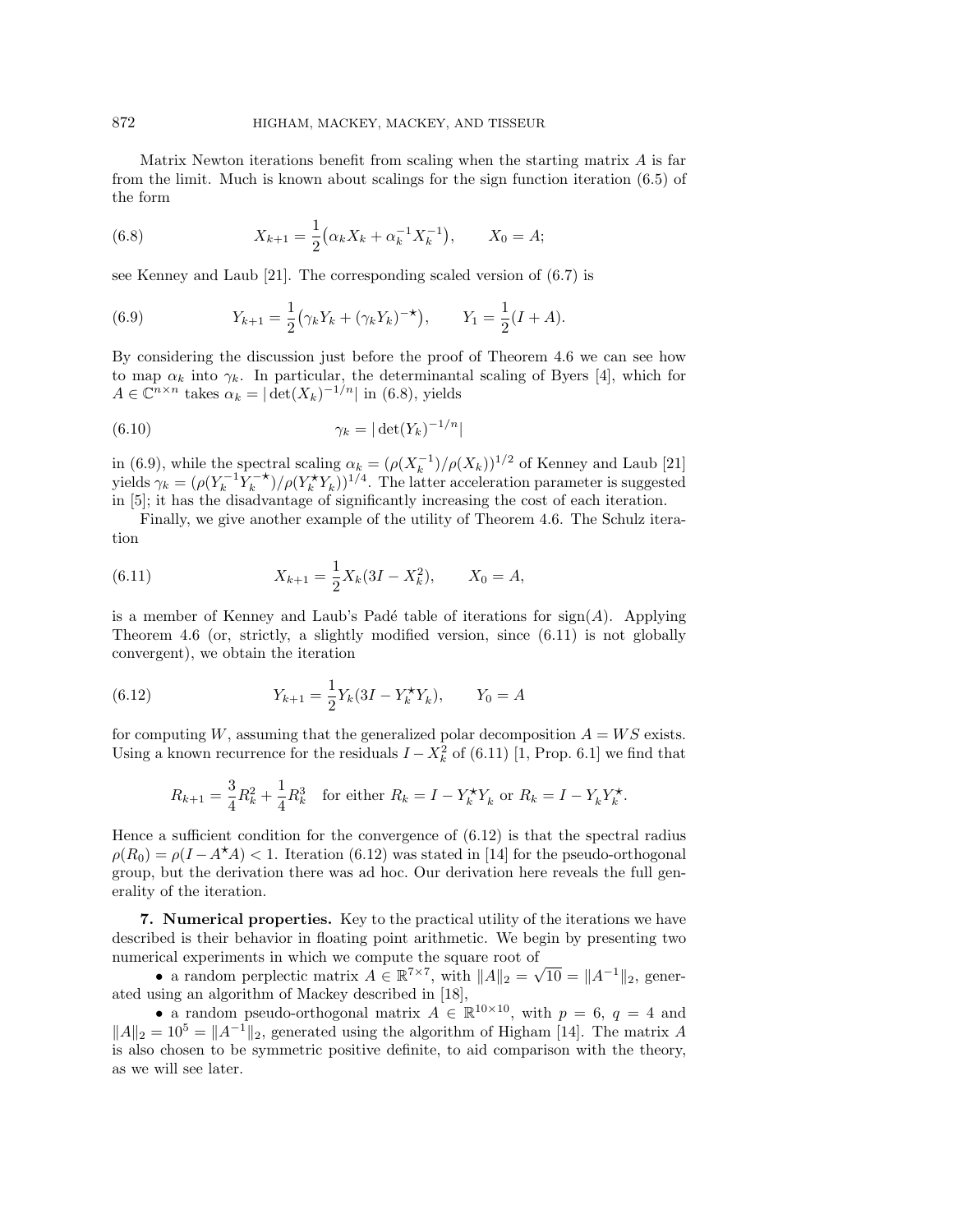Table 7.1 Results for a perplectic matrix  $A \in \mathbb{R}^{7 \times 7}$  with  $\kappa_2(A) = 10$ . Here,  $\text{err}(X)$  and  $\mu_{\mathbb{G}}(X)$  are defined in (7.1) and (7.2).

| $\boldsymbol{k}$ | Newton, $(6.1)$<br>$(6.9)$ with $\gamma_k \equiv 1$ |            | $(6.9)$ with $\gamma_k$ of $(6.10)$ |            |                         | Cubic, $(6.4)$ |            |                         |
|------------------|-----------------------------------------------------|------------|-------------------------------------|------------|-------------------------|----------------|------------|-------------------------|
|                  | $err(X_k)$                                          | $err(Y_k)$ | $\mu_{\mathbb{G}}(Y_k)$             | $err(Y_k)$ | $\mu_{\mathbb{C}}(Y_k)$ | $\gamma_k$     | $err(Y_k)$ | $\mu_{\mathbb{C}}(Y_k)$ |
| $\overline{0}$   | $1.0e + 0$                                          |            |                                     |            |                         |                | $1.0e + 0$ | $2.5e-15$               |
|                  | $6.1e-1$                                            | $6.1e-1$   | $4.1e-1$                            | $6.1e-1$   | $4.1e-1$                | $1.4e + 0$     | $5.1e-1$   | $8.9e-16$               |
| $\overline{2}$   | $3.6e-1$                                            | $3.6e-1$   | $3.7e-1$                            | $2.5e-1$   | $2.3e-1$                | $1.1e+0$       | $4.7e-2$   | $4.4e-16$               |
| 3                | $8.1e-2$                                            | $8.1e-2$   | $5.1e-2$                            | $2.0e-2$   | $1.6e-2$                | $1.0e + 0$     | $4.0e-5$   | $4.7e-16$               |
| 4                | $3.5e-3$                                            | $3.5e-3$   | $2.1e-3$                            | $2.3e-4$   | $2.0e-4$                | $1.0e + 0$     | $1.7e-14$  | $5.3e-16$               |
| 5                | 5.7e-6                                              | 5.7e-6     | $4.0e-6$                            | $1.9e-8$   | $1.5e-8$                | $1.0e + 0$     | $2.1e-15$  | $4.2e-16$               |
| 6                | $1.4e-11$                                           | $1.4e-11$  | $1.3e-11$                           | $2.0e-15$  | $2.1e-16$               | $1.0e + 0$     |            |                         |
| $\overline{7}$   | $2.2e-15$                                           | $1.9e-15$  | $1.2e-16$                           |            |                         |                |            |                         |

Table 7.2

Results for a pseudo-orthogonal matrix  $A \in \mathbb{R}^{10 \times 10}$  with  $\kappa_2(A) = 10^{10}$ . Here, err(X) and  $\mu_{\mathcal{C}}(X)$  are defined in (7.1) and (7.2).

| $\boldsymbol{k}$ | Newton, $(6.1)$<br>$(6.9)$ with $\gamma_k \equiv 1$ |            | $(6.9)$ with $\gamma_k$ of $(6.10)$ |            |                         | Cubic, $(6.4)$ |            |                         |
|------------------|-----------------------------------------------------|------------|-------------------------------------|------------|-------------------------|----------------|------------|-------------------------|
|                  | $err(X_k)$                                          | $err(Y_k)$ | $\mu_{\mathbb{G}}(Y_k)$             | $err(Y_k)$ | $\mu_{\mathbb{G}}(Y_k)$ | $\gamma_k$     | $err(Y_k)$ | $\mu_{\mathbb{G}}(Y_k)$ |
| $\overline{0}$   | $3.2e + 2$                                          |            |                                     |            |                         |                | $3.2e + 2$ | $1.4e-15$               |
| 1                | $1.6e + 2$                                          | $1.6e + 2$ | $1.0e-5$                            | $1.6e + 2$ | $1.0e-5$                | $2.0e-2$       | $1.0e + 2$ | $7.2e-15$               |
| $\overline{2}$   | $7.8e + 1$                                          | $7.8e + 1$ | $1.0e-5$                            | $7.4e-1$   | $2.1e-3$                | $3.7e-1$       | $3.4e + 1$ | $6.0e-14$               |
| 3                | $3.9e + 1$                                          | $3.9e + 1$ | $1.0e-5$                            | $1.9e-1$   | $1.8e-4$                | $6.5e-1$       | $1.1e + 1$ | $5.1e-13$               |
| $\overline{4}$   | $1.9e + 1$                                          | $1.9e + 1$ | $1.0e-5$                            | $6.0e-2$   | $1.7e-5$                | 8.7e-1         | $3.0e + 0$ | $2.9e-12$               |
| 5                | $8.9e + 0$                                          | $8.9e+0$   | $9.9e-6$                            | $4.9e-3$   | $1.6e-6$                | $9.8e-1$       | $5.5e-1$   | $4.4e-12$               |
| 6                | $4.0e + 0$                                          | $4.0e + 0$ | $9.6e-6$                            | $1.2e-4$   | $3.1e-8$                | $1.0e + 0$     | $2.0e-2$   | $4.1e-12$               |
| 7                | $3.2e + 1$                                          | $1.6e + 0$ | 8.5e-6                              | $3.6e-8$   | $1.4e-11$               | $1.0e + 0$     | $2.0e-6$   | $4.1e-12$               |
| 8                | $2.3e + 5$                                          | $4.9e-1$   | $5.5e-6$                            | $2.1e-11$  | $1.3e-16$               |                | $2.1e-11$  | $4.1e-12$               |
| 9                | $4.6e + 9$                                          | $8.2e-2$   | $1.5e-6$                            |            |                         |                |            |                         |
| 10               | $2.3e+9$                                            | $3.1e-3$   | $6.1e-8$                            |            |                         |                |            |                         |
| 11               | $1.1e+9$                                            | $4.7e-6$   | $9.5e-11$                           |            |                         |                |            |                         |
| 12               | $5.6e + 8$                                          | $2.1e-11$  | $2.4e-16$                           |            |                         |                |            |                         |

For definitions of the perplectic and pseudo-orthogonal groups see Table 2.1. All our experiments were performed in MATLAB, for which  $u \approx 1.1 \times 10^{-16}$ .

Tables 7.1 and 7.2 display the behavior of the Newton iteration (6.1), the cubic iteration (6.4), iteration (6.9) without scaling, and iteration (6.9) with determinantal scaling (6.10). We report iterations up to the last one for which there was a significant decrease in the error

(7.1) 
$$
\operatorname{err}(X) = \frac{\|X - A^{1/2}\|_2}{\|A^{1/2}\|_2}.
$$

We also track the departure from G-structure of the iterates, as measured by

(7.2) 
$$
\mu_{\mathbb{G}}(X) = \frac{\|X^{\star}X - I\|_2}{\|X\|_2^2};
$$

see section 7.1 for justification of this measure. The next lemma gives a connection between these two quantities that applies to all the classical groups in Table 2.1.

LEMMA 7.1. Let  $A \in \mathbb{G}$ , where  $\mathbb{G}$  is the automorphism group of any scalar product for which M is unitary. Then for  $X \in \mathbb{K}^{n \times n}$  close to  $A^{1/2} \in \mathbb{G}$ ,

(7.3) 
$$
\mu_{\mathbb{G}}(X) \leq 2\mathrm{err}(X) + O(\mathrm{err}(X)^2).
$$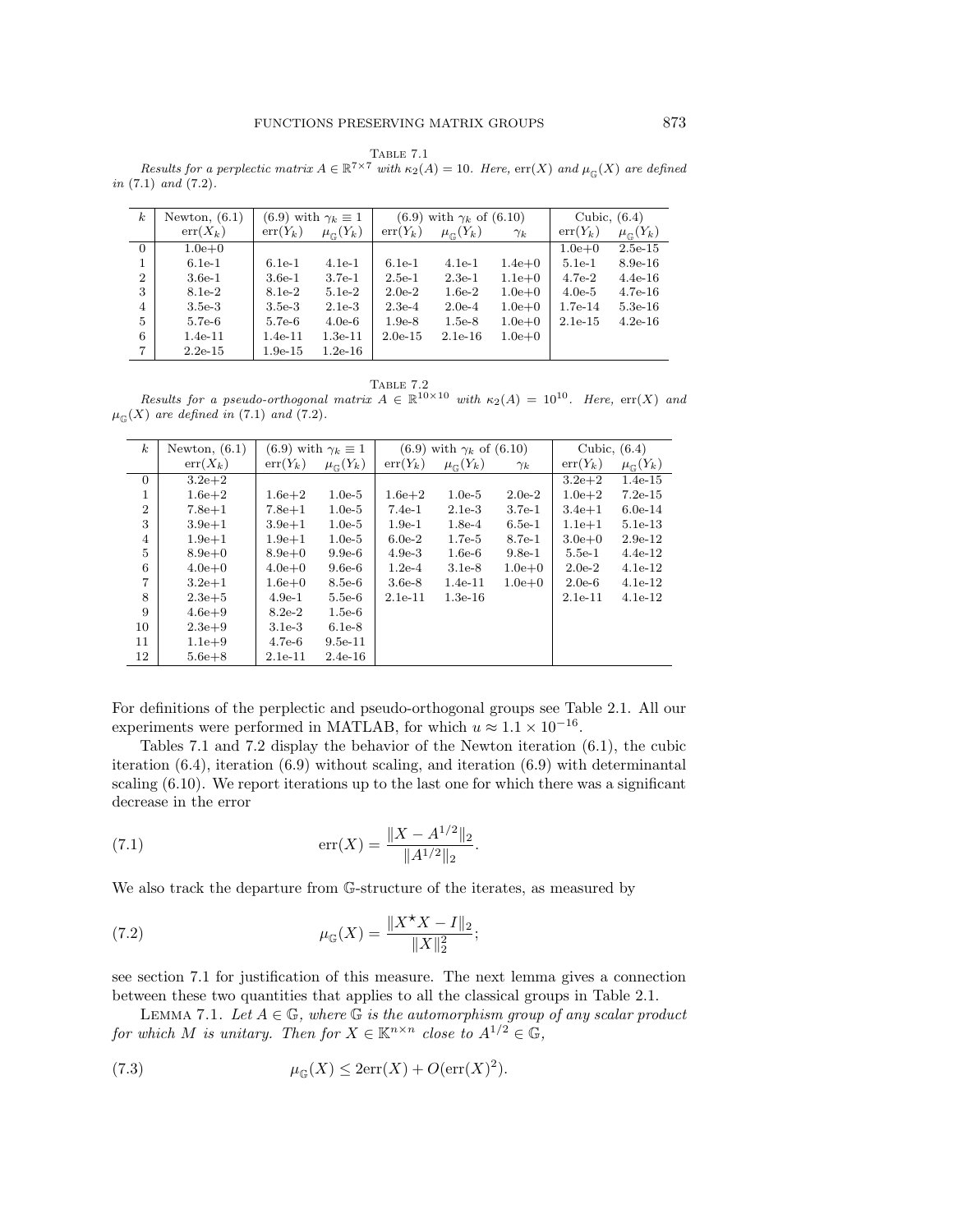*Proof.* Let  $A \in \mathbb{G}$  and  $X = A^{1/2} + E$ . Then

$$
X^{\star}X - I = (A^{1/2})^{\star}(A^{1/2} + E) + E^{\star}A^{1/2} + E^{\star}E - I
$$
  
=  $A^{-1/2}E + E^{\star}A^{1/2} + E^{\star}E.$ 

Taking 2-norms and using  $(2.1)$  and  $(2.2)$  gives

$$
||X^{\star}X - I||_2 \le ||E||_2(||A^{-1/2}||_2 + ||A^{1/2}||_2) + ||E||_2^2
$$
  
= 2||E||\_2 ||A^{1/2}||\_2 + ||E||\_2^2.

The result follows on multiplying throughout by  $||X||_2^{-2}$  and noting that  $||X||_2^{-2}$  $||A^{1/2}||_2^{-2} + O(||E||_2).$ О

The analysis in section 6 shows that for  $A \in \mathbb{G}$  the Newton iteration (6.1) and iteration (6.9) without scaling generate precisely the same sequence, and this explains the equality of the errors in the first two columns of Tables 7.1 and 7.2 for  $1 \leq k \leq 6$ . But for  $k > 6$  the computed Newton sequence diverges for the pseudo-orthogonal matrix, manifesting the well-known instability of the iteration (even for symmetric positive definite matrices). Table 7.2 shows that scaling brings a clear reduction in the number of iterations for the pseudo-orthogonal matrix and makes the scaled iteration (6.9) more efficient than the cubic iteration in this example.

The analysis of section 5 shows that the cubic structure-preserving iteration is stable, and for the classical groups it provides an estimate  $(1 + ||A^{1/2}||_2^2)u$  of the relative limiting accuracy. This fits well with the observed errors in Table 7.2, since in this example  $||A^{1/2}||_2^2 = ||A||_2 = 10^5$  (which follows from the fact that A is symmetric positive definite). We know from Theorem 5.5 that the unscaled iteration (6.7) is stable if the adjoint is involutory, and the same estimate of the relative limiting accuracy as for the cubic iteration is obtained for the classical groups. These findings again match the numerical results very well.

The original Newton iteration  $(6.1)$  has a Fréchet derivative map whose powers are bounded if the eigenvalues  $\lambda_i$  of A satisfy  $\frac{1}{2}|1-\lambda_i^{1/2}\lambda_j^{-1/2}| < 1$  for all i and j [11]. This condition is satisfied for our first test matrix but not for the second. The term on the left of this inequality also arises in Lemma 5.4 with  $B = A^{1/2}$ . Hence our theory predicts that the variant of  $(6.4)$  that corresponds to  $(5.4)$ , in which  $(6.4b)$  is replaced by  $Z_{k+1} = \frac{1}{3}Z_k[I + 8(I + 3Z_kY_k)^{-1}]$ , will be unstable for the second matrix. Indeed it is, with minimum error 7.5e-3 occurring at  $k = 7$ , after which the errors increase; it is stable for the first matrix.

Turning to the preservation of structure, the values for  $\mu_{\mathbb{G}}(Y_k)$  in the tables confirm that the cubic iteration is structure preserving. But Table 7.2 also reveals that for the pseudo-orthogonal matrix, iteration (6.9), with or without scaling, is numerically better at preserving group structure at convergence than the cubic structurepreserving iteration, by a factor  $10<sup>4</sup>$ . The same behavior has been observed in other examples. Partial explanation is provided by the following lemma.

LEMMA 7.2. Assume that  $(A^{\star})^{\star} = A$  for all  $A \in \mathbb{K}^{n \times n}$ . If

$$
Y_{k+1} = \frac{1}{2}(Y_k + Y_k^{-\star})
$$

then

$$
Y_{k+1}^{\star} Y_{k+1} - I = \frac{1}{4} (Y_k^{\star} Y_k)^{-1} (Y_k^{\star} Y_k - I)^2.
$$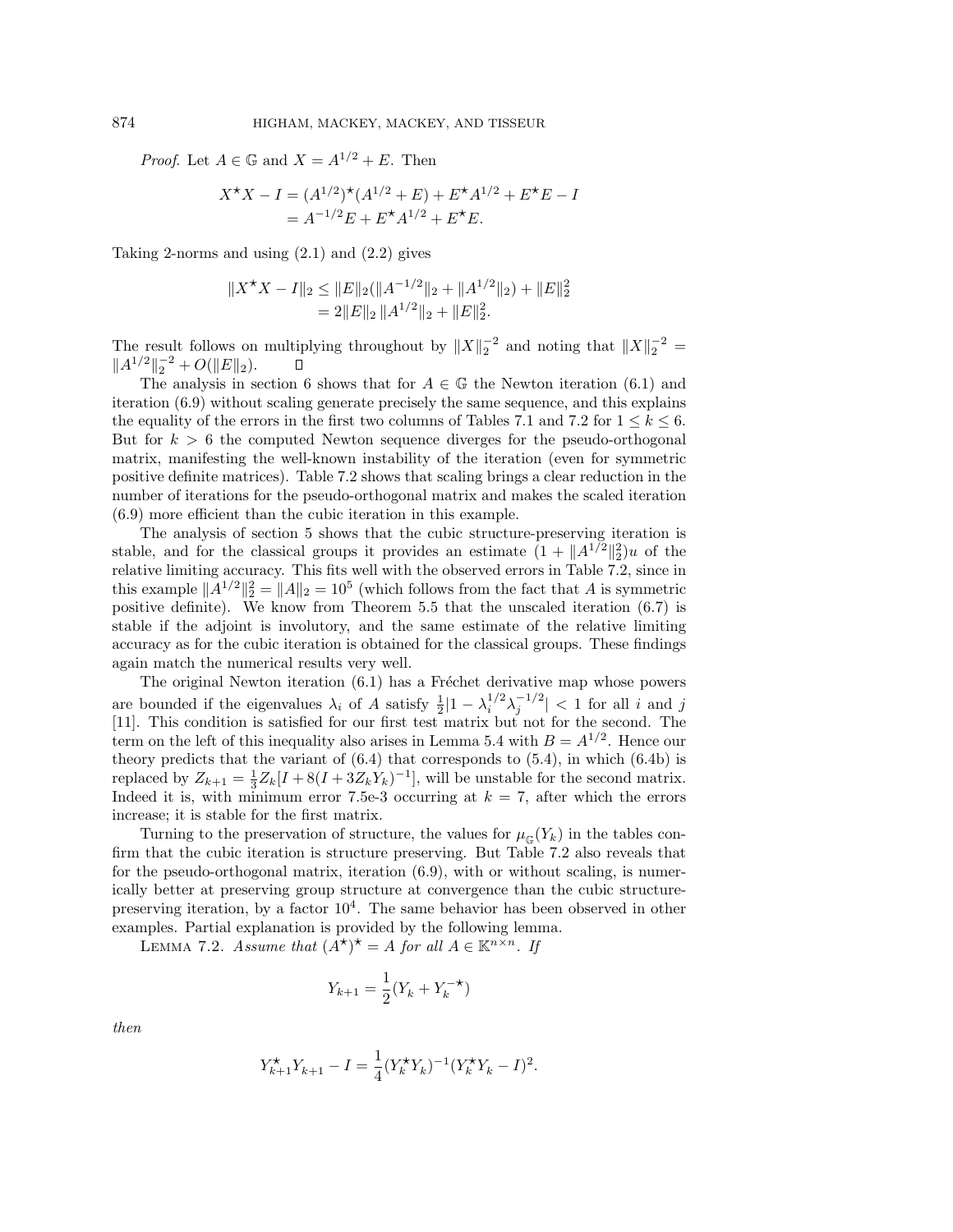Proof.

$$
Y_{k+1}^{\star}Y_{k+1} - I = \frac{1}{4} \left(Y_k^{\star}Y_k + Y_k^{\star}Y_k^{-\star} + (Y_k^{-\star})^{\star}Y_k + (Y_k^{-\star})^{\star}Y_k^{-\star} - 4I\right)
$$
  

$$
= \frac{1}{4} \left(Y_k^{\star}Y_k + I + I + Y_k^{-1}Y_k^{-\star} - 4I\right)
$$
  

$$
= \frac{1}{4} \left(Y_k^{\star}Y_k\right)^{-1} \left((Y_k^{\star}Y_k)^2 - 2Y_k^{\star}Y_k + I\right),
$$

 $\Box$ 

which gives the result.

Since Lemma 7.2 makes no assumptions about  $Y_k$ , we can think of  $Y_k$  as being an exact iterate perturbed by errors. The lemma shows that the iteration enforces quadratic convergence to the structure: an arbitrary error introduced at a particular stage can be expected to have rapidly decreasing effect on the departure from structure (though not necessarily on the error). The structure-preserving cubic iteration does not satisfy such a relation: while it automatically preserves structure, it has no mechanism for reducing a loss of structure caused by arbitrary perturbations in the iterates. However, as Lemma 7.1 shows, for any method the loss of structure is approximately bounded by the relative error, so severe loss of structure in the cubic iteration can occur only for ill-conditioned problems.

**7.1. Justification of measure**  $\mu_{\mathbb{G}}(A)$ **. The measure of structure**  $\mu_{\mathbb{G}}$  **in (7.2)** was used in [15] and justified by Lemma 4.2 therein, which shows that if A has a generalized polar decomposition  $A = WS$ , the matrix M of the scalar product is unitary, and  $||S-I||_2 < 1$ , then  $W \in \mathbb{G}$  is within relative distance approximately  $\mu_{\mathbb{G}}(A)$ of A. In Theorem 7.4 below we simplify this result to assume only that  $\|A^{\star}A-I\| < 1$ and strengthen it to apply to any consistent norm and any scalar product.

LEMMA 7.3. Suppose that  $sign(S) = I$  and  $S^2 = I + E$ , where  $||E|| < 1$ , for any consistent norm. Then

$$
||S - I|| \le \frac{||E||}{1 + \sqrt{1 - ||E||}} < ||E||.
$$

*Proof.* We will make use of the observation that if  $|x| < 1$  then  $(1+x)^{1/2}$  has a convergent Maclaurin series  $1 + \sum_{k=1}^{\infty} a_k x^k$  such that  $\sum_{k=1}^{\infty} |a_k||x|^k = 1 - \sqrt{1-x}$ . Since  $\text{sign}(S) = I$  we have  $S = (S^2)^{1/2}$  and hence  $S = (I + E)^{1/2} = I + \sum_{k=1}^{\infty} a_k E^k$ , since  $||E|| < 1$ . Then

$$
||S - I|| = \left\| \sum_{k=1}^{\infty} a_k E^k \right\| \le \sum_{k=1}^{\infty} |a_k| ||E||^k
$$
  
=  $1 - \sqrt{1 - ||E||} = \frac{||E||}{1 + \sqrt{1 - ||E||}} < ||E||$ .

The following theorem generalizes [12, Lem. 5.1], [14, Lem. 5.3], and [15, Lem. 4.2]. THEOREM 7.4. Let  $G$  be the automorphism group of a scalar product. Suppose that  $A \in \mathbb{K}^{n \times n}$  satisfies  $(A^{\star})^{\star} = A$  and  $||A^{\star}A - I|| < 1$ . Then A has a generalized polar decomposition  $A = WS$  and, for any consistent norm, the factors W and S satisfy

(7.4) 
$$
\frac{\|A^{\star}A-I\|}{\|A\|(\|A^{\star}\|+\|W^{\star}\|)} \le \frac{\|A-W\|}{\|A\|} \le \frac{\|A^{\star}A-I\|}{\|A\|^2} \|A\| \|W\|,
$$

(7.5) 
$$
\frac{\|A^{\star}A - I\|}{\|S\| + \|I\|} \le \|S - I\| \le \|A^{\star}A - I\|.
$$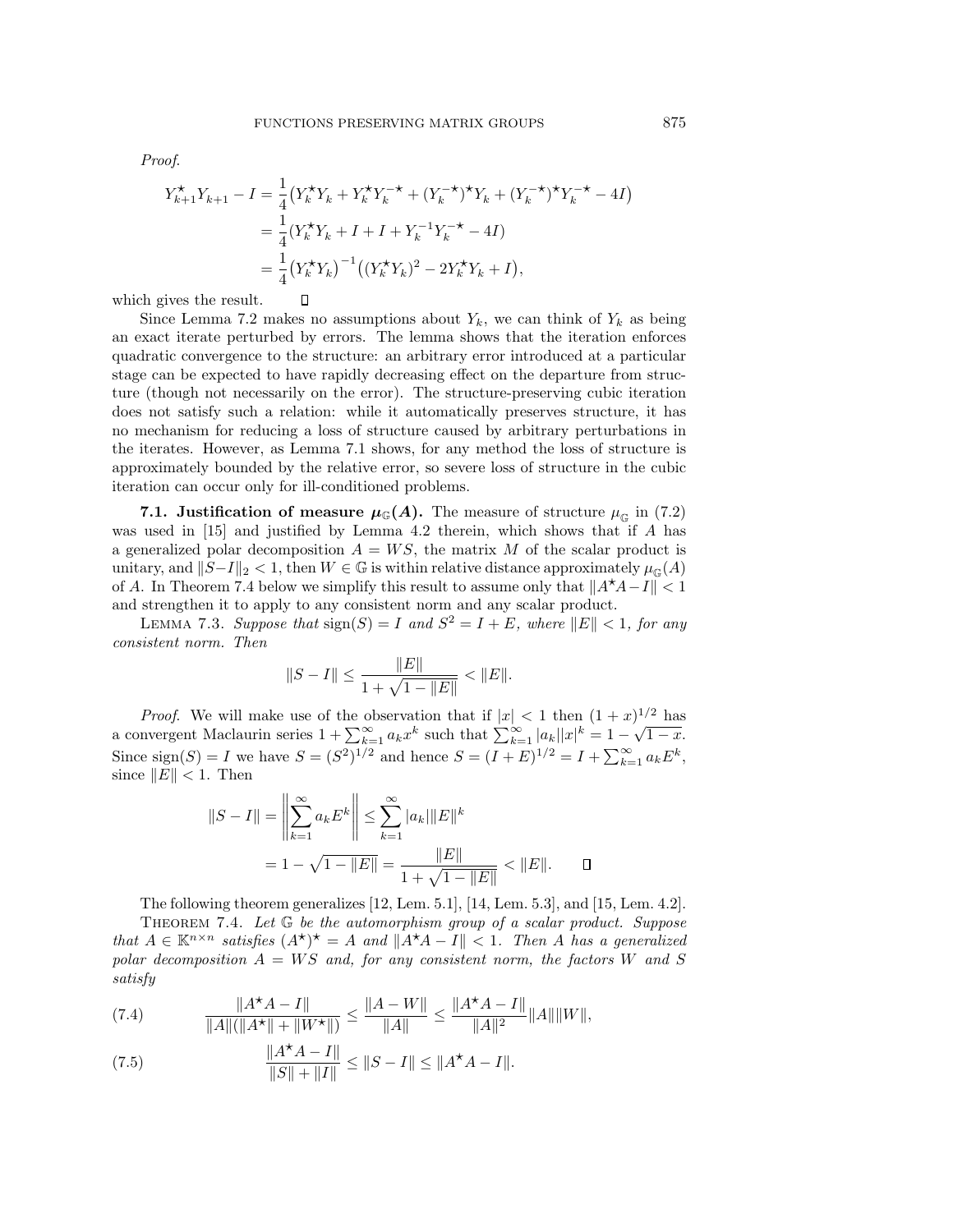The inequalities (7.4) can be rewritten as

$$
\frac{\mu_{\mathbb{G}}(A)\|A\|}{\|A^\star\| + \|W^\star\|} \le \frac{\|A - W\|}{\|A\|} \le \mu_{\mathbb{G}}(A)\|A\|\|W\|.
$$

*Proof.* The condition  $||A^{\star}A - I|| < 1$  implies that the spectral radius of  $A^{\star}A - I$ is less than 1, and hence that  $A^{\star}A$  has no eigenvalues on  $\mathbb{R}^-$ . Since  $(A^{\star})^{\star} = A$ , Theorem 4.1 implies that A has a (unique) generalized polar decomposition  $A = WS$ . Using  $W^* = W^{-1}$  and  $S^* = S$  we have

$$
(A + W)^{\star}(A - W) = A^{\star}A - A^{\star}W + W^{\star}A - W^{\star}W
$$
  
=  $A^{\star}A - S^{\star}W^{\star}W + W^{\star}WS - I = A^{\star}A - I.$ 

The lower bound in (7.4) follows on taking norms and using  $||(A + W)^{\star}|| = ||A^{\star} +$  $W^{\star}$ ||  $\leq$  || $A^{\star}$ || + || $W^{\star}$ ||.

The upper bound in (7.5) follows from Lemma 7.3, since

(7.6) 
$$
A^{\star}A - I = S^{\star}W^{\star}WS - I = S^{2} - I.
$$

The upper bound in (7.4) then follows by taking norms in  $A-W = WS-W = W(S - W)$ I). Finally, the lower bound in (7.5) follows by writing (7.6) as  $A^{\star}A-I = (S-I)(S+I)$ and taking norms.  $\Box$ 

Note that the term  $||A^*||$  in the denominator of (7.4) can be replaced by  $\kappa(M)||A^T||$ or  $\kappa(M)\|A^*\|$  for bilinear forms and sesquilinear forms, respectively, and for a unitarily invariant norm both expressions are just  $||A||$  for all the groups in Table 2.1; likewise for  $||W^*||$ .

**7.2.** Conclusions on choice of method for  $A^{1/2}$  when  $A \in \mathbb{G}$ . Our overall conclusion is that the rewritten form (6.9) of Newton's iteration, with the scaling (6.10) or perhaps some alternative, is the best iteration method for computing the square root of a matrix  $A$  in an automorphism group. This iteration

• overcomes the instability in the standard Newton iteration  $(6.1)$  and is less costly per iteration than (6.1) for the classical groups;

• is generally more efficient than the cubic structure-preserving iteration  $(6.4)$ : it costs significantly less per iteration than (6.4), and (6.4) typically requires approximately the same number of iterations;

• when iterated to convergence to machine precision is likely to produce a computed result lying closer to the group than the cubic iteration  $(6.4)$  when A is ill conditioned;

• for the classical groups has half the cost per iteration of the mathematically equivalent Denman–Beavers iteration recommended in [13]. In fact, another way to derive (6.7) is to exploit the structure in the Denman–Beavers iteration that results when  $A \in \mathbb{G}$ .

If a structure-preserving iteration is required then an iteration from the family (6.2) can be recommended, such as the cubically convergent iteration (6.4). These iterations have the advantage that even if they are terminated well before convergence to machine precision, the result will lie in the group to approximately machine precision, though some loss of structure (no worse than that described by (7.3)) may occur for ill-conditioned problems.

**Acknowledgment.** We thank a referee for helpful comments and suggestions.